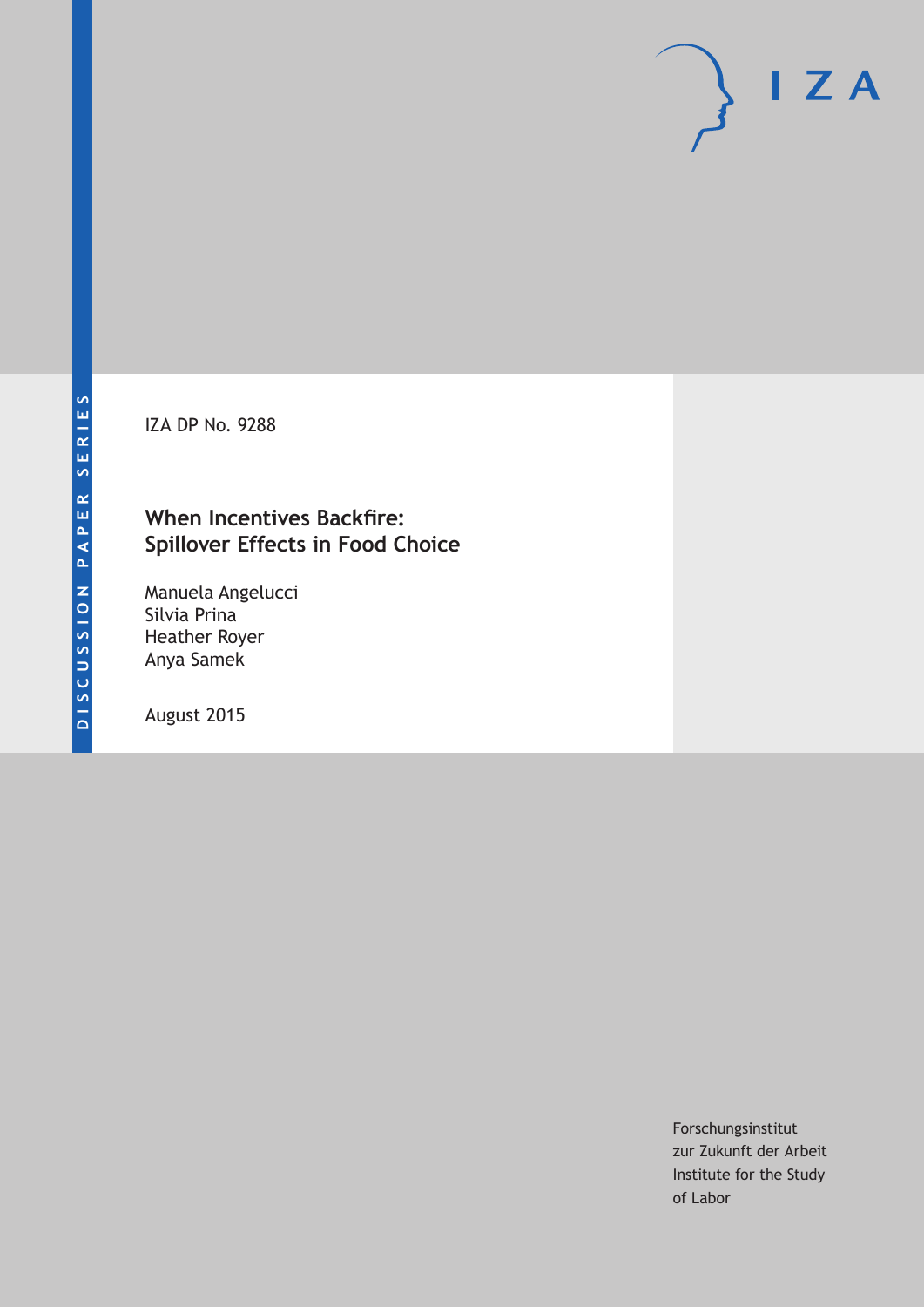# **When Incentives Backfire: Spillover Effects in Food Choice**

# **Manuela Angelucci**

*University of Michigan and IZA* 

# **Silvia Prina**

*Case Western Reserve University* 

# **Heather Royer**

*University of California Santa Barbara and NBER*

# **Anya Samek**

*University of Southern California* 

# Discussion Paper No. 9288 August 2015

IZA

P.O. Box 7240 53072 Bonn **Germany** 

Phone: +49-228-3894-0 Fax: +49-228-3894-180 E-mail: iza@iza.org

Any opinions expressed here are those of the author(s) and not those of IZA. Research published in this series may include views on policy, but the institute itself takes no institutional policy positions. The IZA research network is committed to the IZA Guiding Principles of Research Integrity.

The Institute for the Study of Labor (IZA) in Bonn is a local and virtual international research center and a place of communication between science, politics and business. IZA is an independent nonprofit organization supported by Deutsche Post Foundation. The center is associated with the University of Bonn and offers a stimulating research environment through its international network, workshops and conferences, data service, project support, research visits and doctoral program. IZA engages in (i) original and internationally competitive research in all fields of labor economics, (ii) development of policy concepts, and (iii) dissemination of research results and concepts to the interested public.

IZA Discussion Papers often represent preliminary work and are circulated to encourage discussion. Citation of such a paper should account for its provisional character. A revised version may be available directly from the author.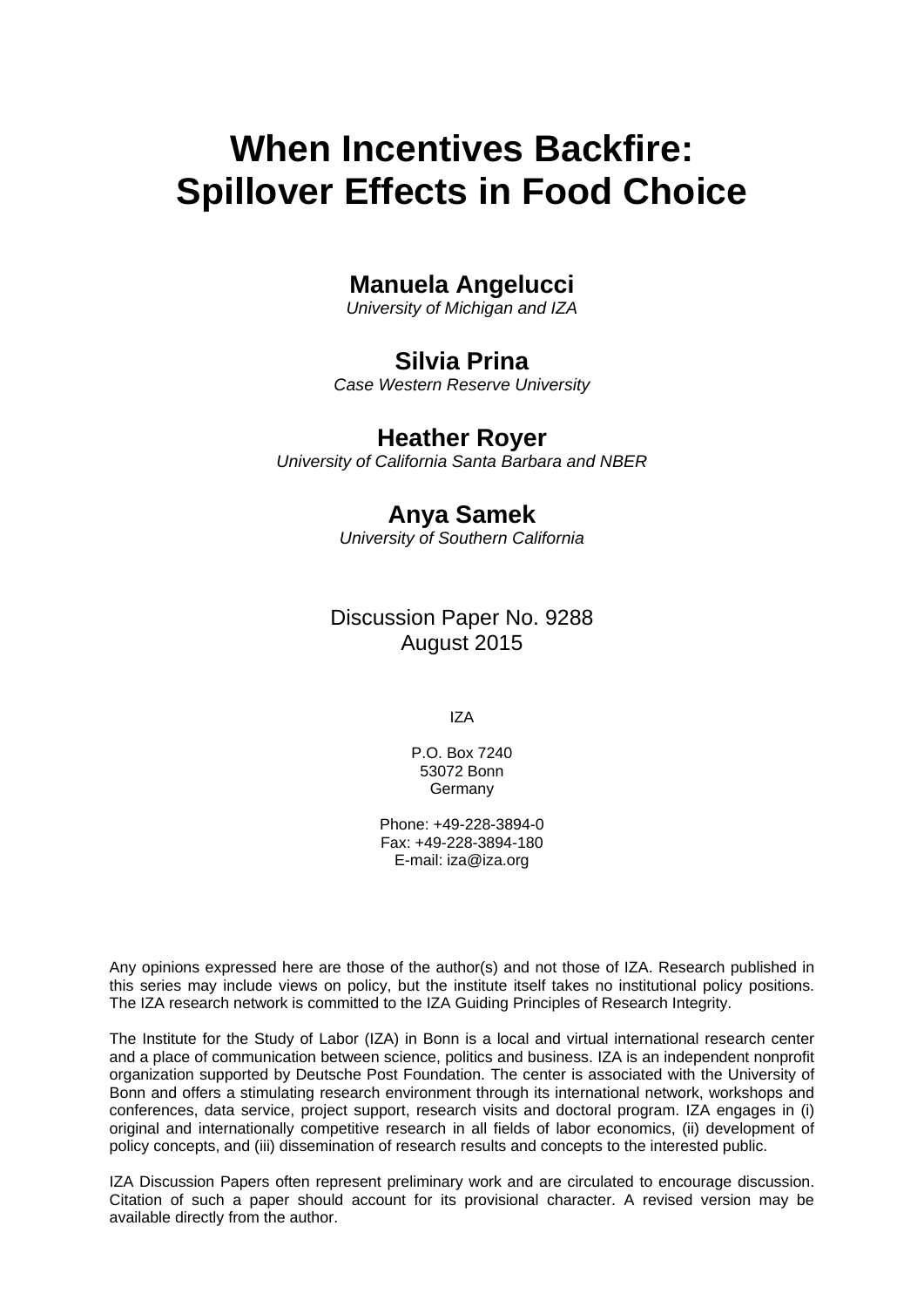IZA Discussion Paper No. 9288 August 2015

# **ABSTRACT**

# **When Incentives Backfire: Spillover Effects in Food Choice\***

How do peers influence the impact of incentives? Despite much work on incentives, little is known about the spillover effects of incentives. We investigate two mechanisms by which these effects can occur: through peers' actions and peers' incentives. In a field experiment on snack choice (grapes versus cookies), we randomize who receives incentives, the fraction of peers incentivized, and whether or not it can be observed that peers' choices are incentivized among over 1,500 children in the school lunchroom. Incentives increase the likelihood of initially choosing grapes. However, peer spillover effects can be large enough to undo these positive effects.

JEL Classification: C93, I1, J13

Keywords: food choice, incentives, spillovers, field experiment

Corresponding author:

 $\overline{\phantom{a}}$ 

Manuela Angelucci University of Michigan Department of Economics Lorch Hall 611 Tappan St. Ann Arbor, MI 48109 USA E-mail: mangeluc@umich.edu

<sup>\*</sup> We are grateful to Tristin Ganter, Justin Holz, and the rest of the Behavioral and Experimental Economics (BEE) Research Group at the University of Chicago for conducting the experiment, to Meera Mahadevan and Irvin Rojas for their outstanding research assistance, and to Michele Belot, Marianne Bitler, Kitt Carpenter, David Chan, Silke Forbes, Peter Kuhn, Pedro Rey Biel, Scott Shane and seminar participants at the NBER Summer Institute, University of Michigan, University of Chicago Harris School, Universidad Pompeu Fabra, Bocconi University, and the World Bank for their comments.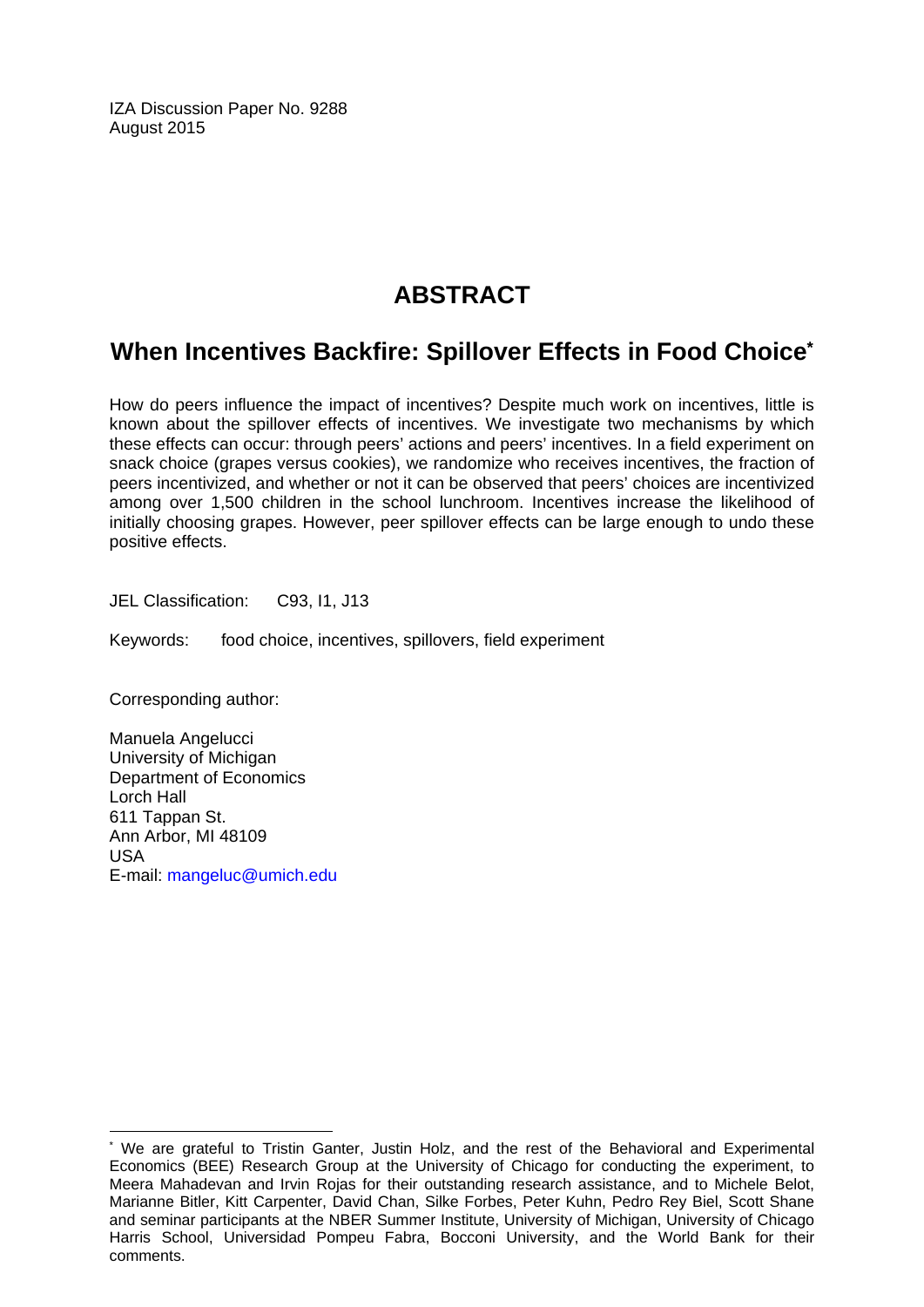### 1 Introduction

Incentives are a cornerstone of economics. As such, their use is frequent in many domains, including education, health, pro-social behavior, and the labor market.<sup>1</sup> While often being successful at improving behaviors or outcomes, incentives can backfire. This is because incentives can act as both prices and signals. While the price effect of a higher incentive increases takeup, the signaling effect may increase or decrease takeup.

For example, incentives can signal information about the difficulty of the task (Bénabou and Tirole, 2003) or the quality of the good incentivized (e.g., Nelson (1970); Shapiro (1983); Milgrom and Roberts (1986)). In addition, incentives may make a subject feel controlled (deCharms, 1968) or, more broadly, convey "bad news" (Gneezy, Meier and Rey-Biel, 2011). Consistent with this signaling theory, Gneezy and Rustichini (2000) find in two separate experiments that performance on a task falls when small monetary incentives are offered, compared to offering no monetary incentives. Fischer et al. (2014) find that the subsequent demand for various products decreases with their introductory price.<sup>2</sup>

One limitation of the literature on the signalling effects of incentives is that it focuses on the effects of incentives on their recipients (the *direct* effects), neglecting the *spillover* effects of incentives.<sup>3</sup> For example, consider paying students to read books. The direct effect of the incentive program, absent the influence of peers, may result in students reading more books. At the same time, these incentives cause two types of spillover effects. One spillover effect operates through observing peers' behavior and a second works through observing peers' incentives. If I see my friends read, then I may think that reading is interesting and pleasant. However, if I see my friends incentivized to read, I may think that reading is hard. That is, the two spillover effects are not necessarily of the same sign or magnitude. Two implications of considering the signalling effects of incentives are 1) spillover effects are of indeterminate sign and 2) the overall effect (i.e., the sum of the direct and spillover effects) may differ from the direct effect.

In this paper, we design and conduct a field experiment to measure the net effect of incentives and decompose it into its direct effect and its spillover effects. We incentivize the choice of grapes

<sup>&</sup>lt;sup>1</sup>A not nearly-exhaustive list of these studies include Volpp et al. (2008, 2009); Charness and Gneezy (2009); Acland and Levy (2015); Babcock and Hartman (2010); Babcock et al. (forthcoming); Cawley and Price (2013); John et al. (2011); Royer, Stehr and Sydnor (2015); Belot, Jonathan and Patrick (2013); List and Samek (2014, 2015) for healthy behaviors, Angrist, Lang and Oreopoulos (2009); Bettinger (2012); Fryer Jr (2011); Levitt et al. (2011); Levitt, List and Sadoff (2011) for academic achievement, Ariely, Bracha and Meier (2009); Lacetera and Macis (2010); Lacetera, Macis and Slonim (2013) for pro-social behavior, and Gneezy and List (2006); Fehr and List (2004); Bandiera, Barankay and Rasul (2013); Shearer (2004) for worker effort.

<sup>&</sup>lt;sup>2</sup>See Deci, Koestner and Ryan (1999) for a meta analysis of the evidence from psychology and Gneezy, Meier and Rey-Biel (2011) and Kamenica (2012) for evidence from economics.

<sup>3</sup>Following the taxonomy of Angelucci and Di Maro (2015), we define spillover effects in this paper as peer social interaction effects.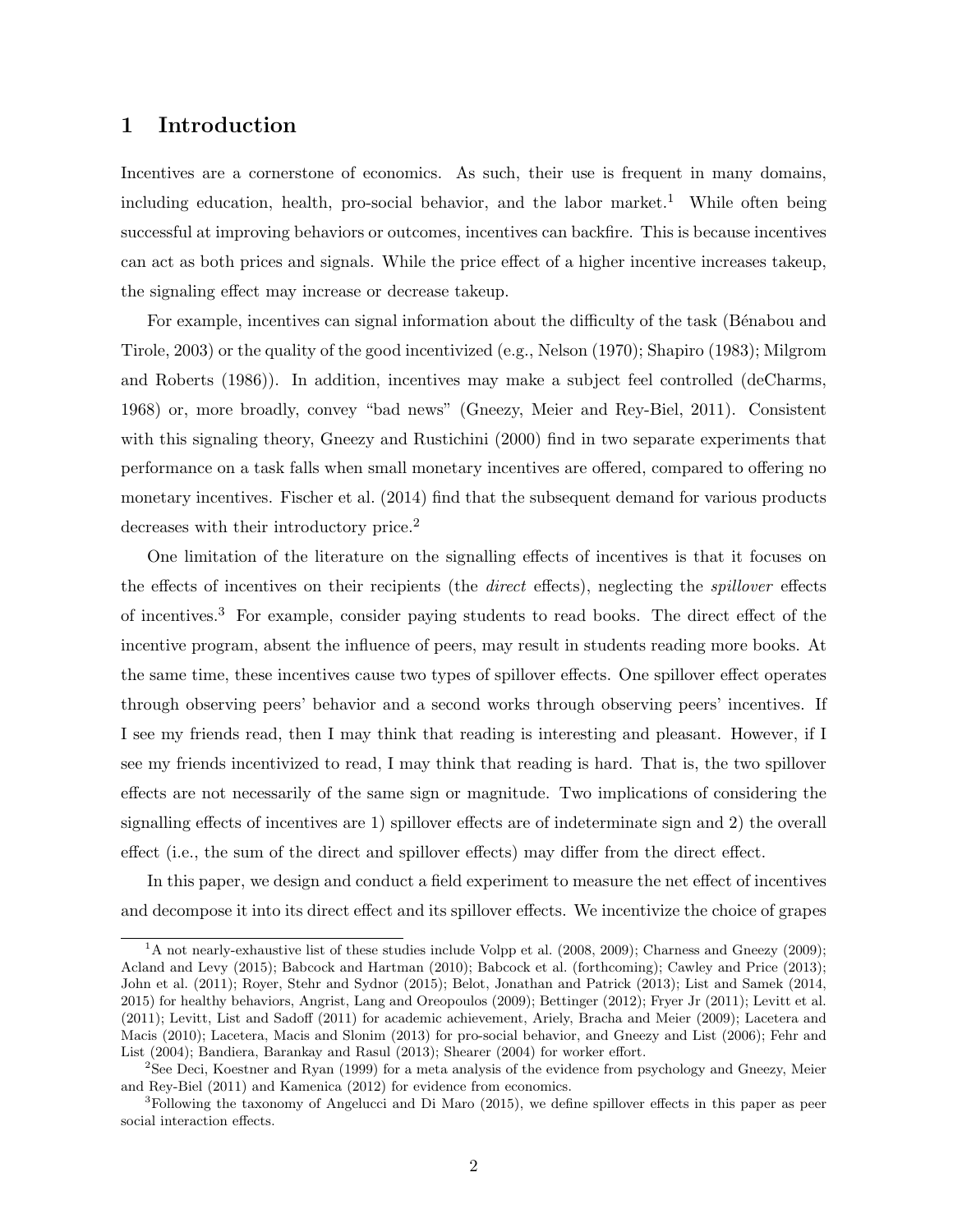versus cookies of 1,600 children in grades K-8 in a low-income Chicago neighborhood. Almost a third of US children aged 2-19 are now deemed overweight or obese, and part of the problem is the habitual decision to consume high calorie, low nutrient foods (Ogden et al., 2010). Thus, incentivizing the choice of healthy food may be one policy tool to reduce the rates of overweight and obesity.

We first let students choose grapes or cookies simultaneously while seated at lunch tables, which define our peer network. Later, students can switch their minds after observing their peers' actions. To identify the direct effect of incentives, we randomize who is incentivized to choose grapes. To isolate the two spillover effects of incentives, we randomize both the fraction incentivized at each table and whether a student's choice of incentivized grapes is public knowledge (our public treatment). Randomizing the fraction of tablemates incentivized allows us to identify the spillover effects under weaker assumptions than much of the prior literature.<sup>4</sup> To separate the spillover effects of peers' actions from the spillover effects of peers' incentive status, we randomize whether incentive status is public information. Lastly, to separate the direct and spillover effects, we also record the initial and final snack choices

We report three main findings. First, incentives increase the likelihood of initially choosing grapes by over 50%, from 49% to 75%. Second, the spillover effect of observing peers' choices is positive. The effect grows monotonically with the peer fraction incentivized and is between one third to one half as large as the direct effect of incentives. Third, in contrast, the overall spillover effect of observing both peers' food choice and whether they picked incentivized grapes is at first a positive but then a negative function of the fraction of table mates incentivized. When peer incentives are visible, the overall effect of incentives (i.e., combining the direct and spillover effects) is largest when roughly 70% of table mates are incentivized. The takeup of grapes for the 100% incentivized group is not statistically different from that of the 0% incentivized group.

We attempt to disentangle the mechanisms behind these spillover effects. The results are not consistent with models of conformity where there is a desire to conform to one's best friends, popular kids, or kids of the same gender. We also rule out that the spillover effects are mainly driven by a desire for anti-conformism and by envy of other children's incentive status.

Our findings have three broad implications. First, to understand the full impact of incentives, which is policy relevant, one should design experiments that allow for spillover effects to operate.

<sup>&</sup>lt;sup>4</sup>As summarized by Baird et al. (2014), the previous literature identifies spillover effects by not treating some group members (e.g., Angelucci and De Giorgi (2009); Barrera-Osorio et al. (2011); Bobonis and Finan (2009); Duflo and Saez (2003); Lalive and Cattaneo (2009); Guiteras, Levinsohn and Mobarak (2015)), by using plausible exogenous variation in the fractions of peers treated (e.g., Babcock and Hartman (2010); Beaman (2012); Conley and Udry (2010); Duflo and Saez (2002); Munshi (2003)), and by looking at differential treatment effects within a predetermined peer group (e.g., Banerjee et al. (2013); Chen, Humphries and Modi (2010); Macours and Vakis (2008); Neumark-Sztainer et al. (2012)).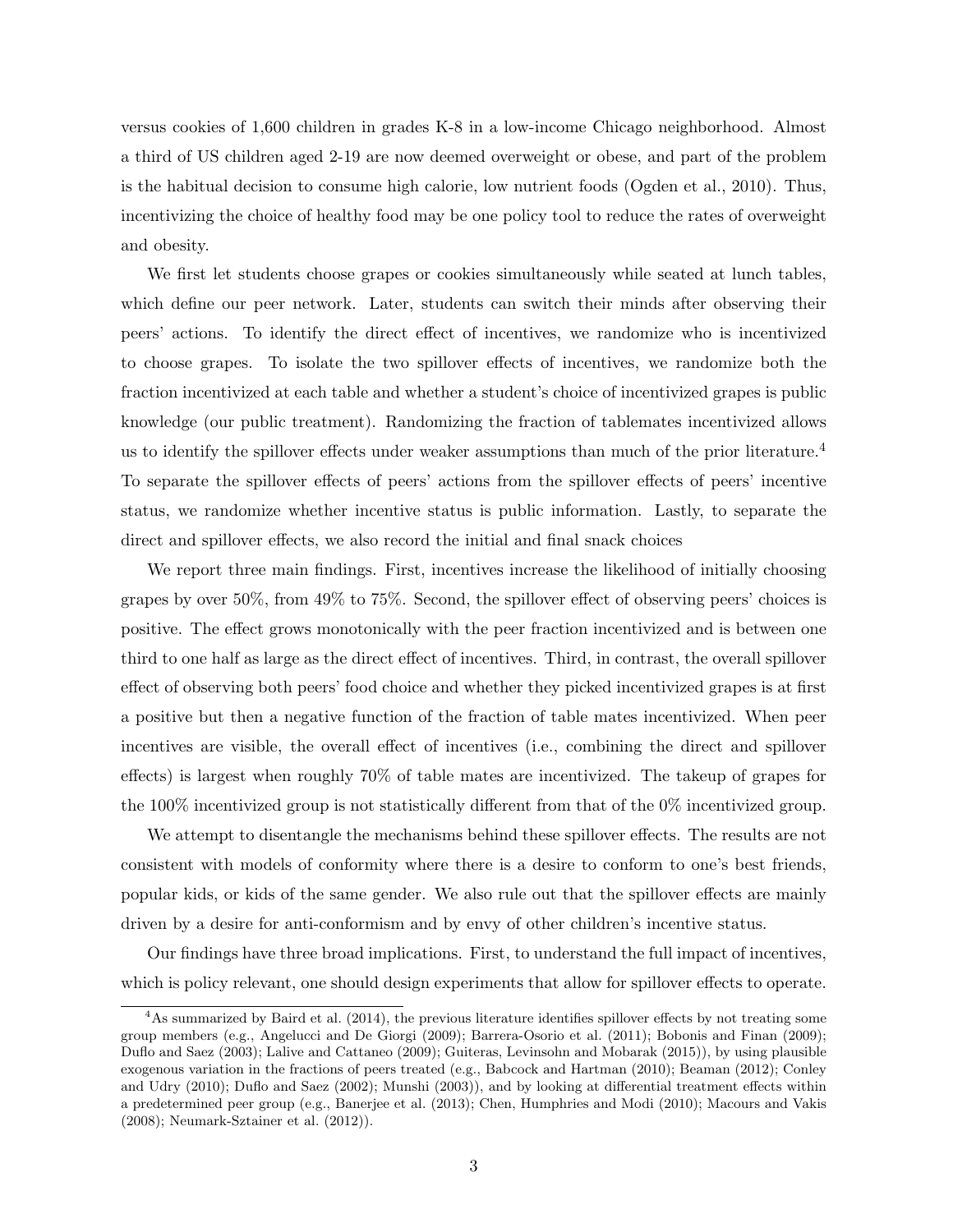Failure to do that might result in imprecise policy recommendations because the direct and spillover effects can offset one another. For example, in our experiment, the direct effect of incentives can be larger than the net effect of incentives, when incentives are public.

Second, the presence of non-linearities makes extrapolation and policy scale-up from field experiments challenging. For example, in our experiment, the overall effect of incentives in the public treatment is positive when we incentivize up to 70% of table mates. If we had not incentivized higher fractions of table mates, we may have incorrectly assumed that the treatment effects would be at least as large as the 70% group and therefore, erroneously deduced that incentivizing all children maximizes take-up, when in fact incentivizing all children does not statistically change take-up rates, compared to incentivizing no children. While the existence of "social multipliers" (Glaeser, Sacerdote and Scheinkman, 2003) is well known, the implicit assumption – backed by abundant empirical evidence – is that the multiplier is positive and that, therefore, the direct effect of incentives is a lower bound of its net effect (in absolute level).<sup>5</sup> Given that most policies treat subsets of the population, either because of budget constraints or eligibility cutoffs, the possibility that the social multiplier may be negative has important practical relevance.

Third, if observing others' incentives reduces take-up, private incentives may be preferable. However, keeping incentives private may not be feasible in most settings, as people communicate and interact.

While one should be cautious in generalizing our results, evaluating the spillover effects of incentives may be worthwhile in several settings. The first type of setting is one in which the value of the incentivized action is not well known and in which subjects believe peers and policy makers may have private information (e.g., new technology adoption). In such settings incentives allow subjects to learn from peers' and policymakers' actions. However, as the signalling effects of incentives can be both negative and positive, careful consideration should be made when invoking incentive schemes for public policy. For example, the Physician Payment Sunshine Act, which requires drugs manufacturers to disclose certain payments to physicians, may reduce the demand for drugs from the paying manufacturers, if the payments are perceived to signal that the drugs of a given manufacturer are not as effective as others. The second type of setting is one in which the incentivized behavior has short-run costs but long-run benefits (e.g., nutrition, exercise, education, and other behaviors that increase health and human capital).<sup>6</sup>

<sup>5</sup>Examples include the takeup of welfare (Borjas and Hilton, 1996; Bertrand, Luttmer and Mullainathan, 2000), employer-sponsored health insurance (Sorensen, 2006), retirement plans (Duflo and Saez, 2003), public prenatal care (Aizer and Currie, 2004), disability insurance (Rege, Telle and Votruba, 2009) and movie attendance (Moretti, 2011), among others.

 ${}^6$ Gneezy, Meier and Rey-Biel (2011) review the evidence of incentives backfiring in this type of setting.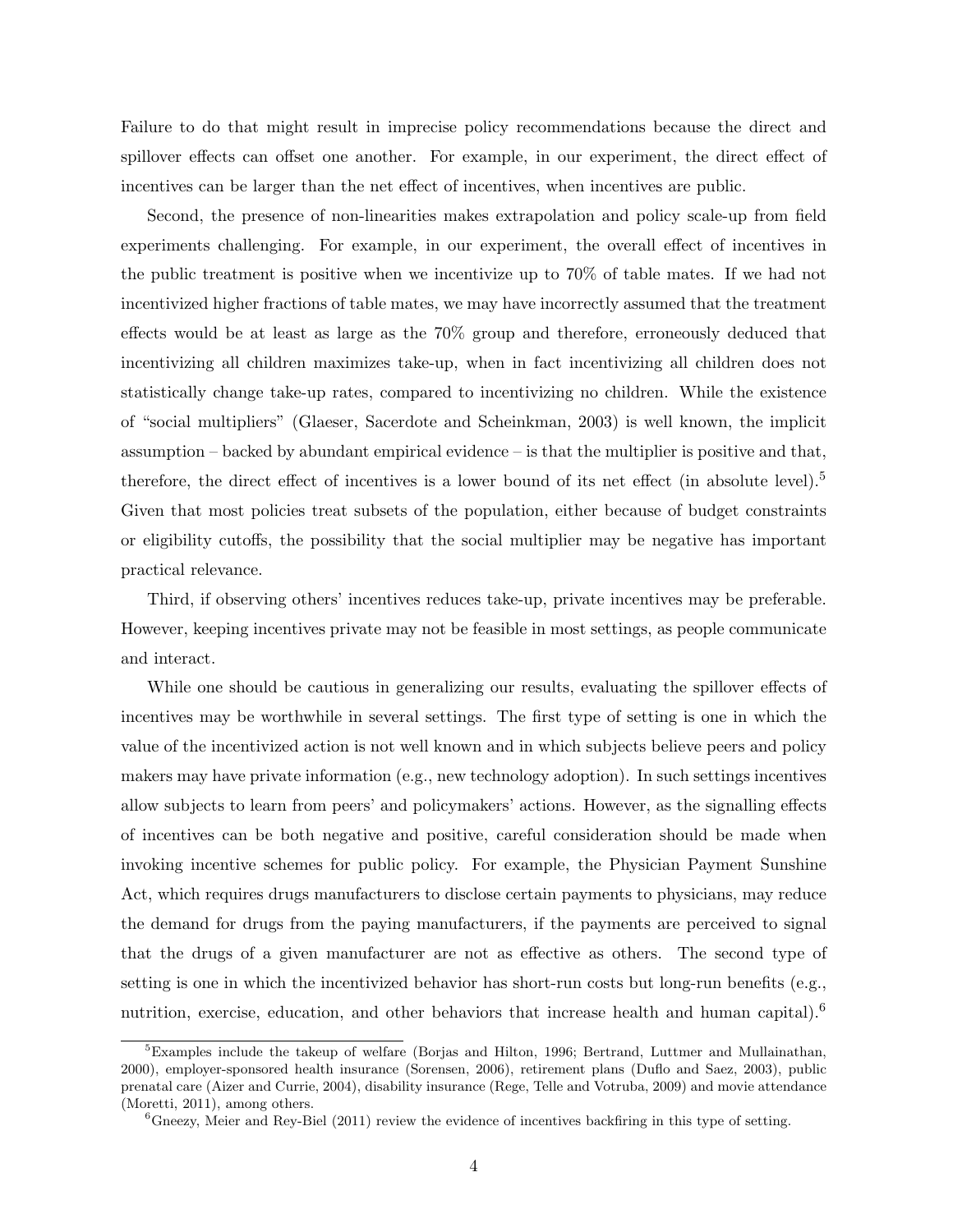In this case, the incentive may increase the salience of the short-term cost over the long-term benefit of the incentivized action. The third type of setting is in pro-social behaviors, such as recycling, charitable giving, or blood donation, whose 'warm-glow' value exceeds the monetary value of incentives. Finally, the fourth possible setting is in interesting or pleasant activities, where incentives may reduce interest in the task.<sup>7</sup>

# 2 Theory

In this section, we present a simple model, in the spirit of Bénabou and Tirole (2003), that highlights potential mechanisms that would give rise to both positive and negative direct and spillover effects.

Consider the choice of grapes versus cookies for child i in a setting with asymmetric information. The child decides to pick grapes over cookies if the expected private benefits of this choice exceed its costs. The child's beliefs of the benefits,  $B_i$ , depend on her idiosyncratic taste,  $\tau_i$ , as well as on the behavior of her peers and of the experimenter, whom the child believes to have private information about the relative value of grapes over cookies, such as their comparative health benefits. The child observes the behavior of her peers and of the experimenter to infer their private information.<sup>8</sup> The choice depends also on the monetary (or cash-equivalent) cost of choosing grapes over cookies, C. This cost is a function of incentives, I.

The child observes a signal of the private information of her peers and of the experimenter from their actions. In our experiment, she observes i) the fraction of her peers who choose grapes over cookies,  $\bar{G}_{-i}$ , ii) the fraction of her peers who choose incentivized grapes,  $\bar{I}_{-i}$ , and iii) whether she is incentivized to pick grapes, I.  $\overline{I}_{-i}$  is a lower bound of the fraction of peers who were incentivized to choose grapes,  $TP$ . In our experiment, we can distinguish behavior in response to i) versus ii).

In sum, the expected utility of choosing grapes over cookies can be expressed as:

$$
E[U(G_i = 1) - U(G_i = 0)] = B_i(\tau_i, \bar{G}_{-i}(TP), \bar{I}_{-i}(TP), I) - C(I)
$$
\n(1)

 $7$ Kamenica (2012) review the evidence of incentives backfiring for the last two settings.

<sup>&</sup>lt;sup>8</sup>The benefits of choosing grapes over cookies may also depend on social conformity, as we discuss in Section 8. Our empirical results, detailed in that section, point against social conformity as an explanation for the behaviors we find, and, thus, we exclude it from the description of the model below.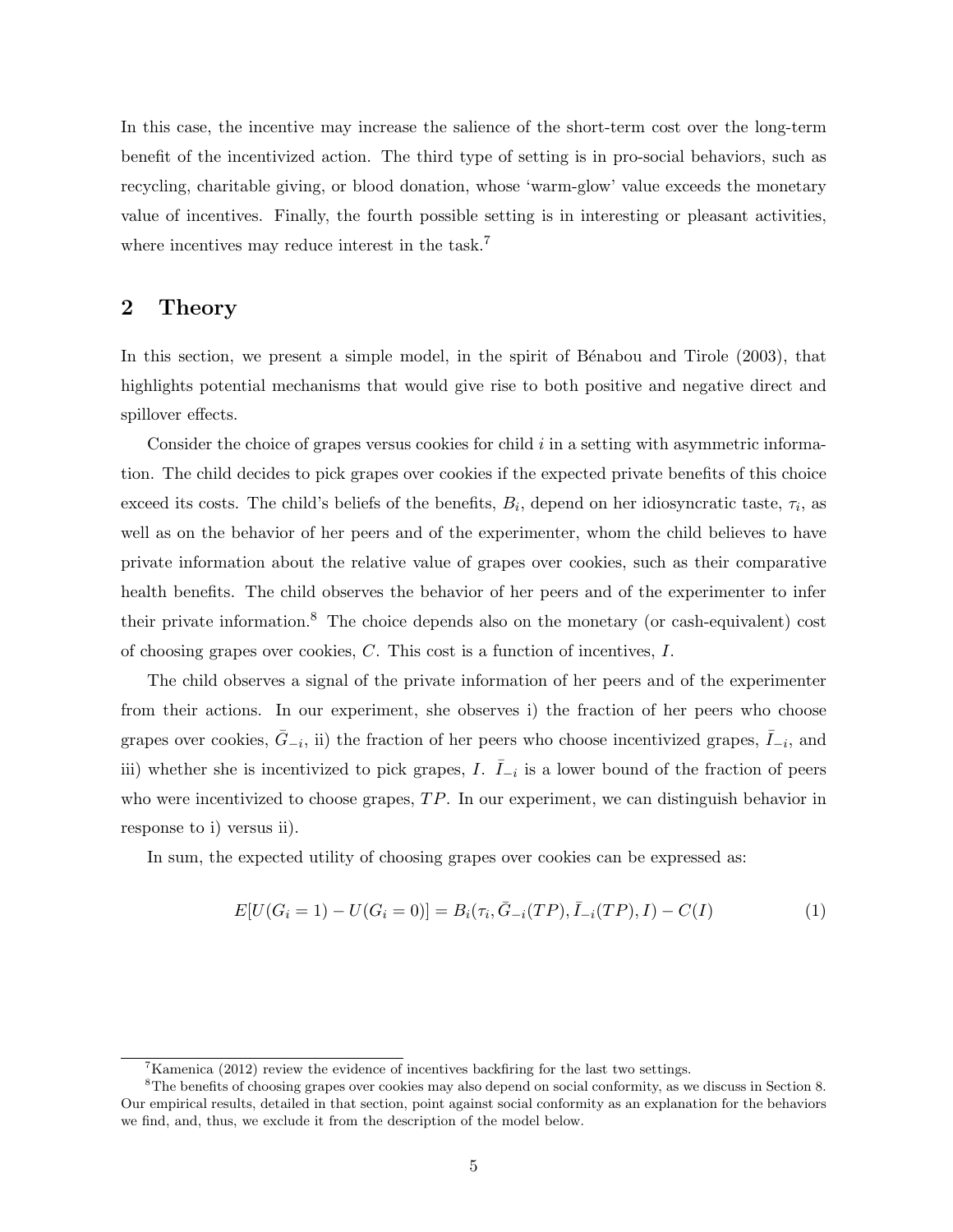#### 2.1 Direct Effect of Incentives

Consider first the direct effect of incentives, I on the incentivized person:

$$
\frac{\partial E[U(G_i=1) - U(G_i=0)]}{\partial I} = \frac{\partial B_i}{\partial I} - \frac{\partial C}{\partial I} \tag{2}
$$

The first right-hand side term,  $\frac{\partial B_i}{\partial I}$ , is the effect of introducing (or increasing) the incentive on the child's belief on the relative value of grapes over cookies. The sign of this effect is indeterminate. For example, in Bénabou and Tirole (2003), being incentivized (or having a higher-valued incentive) signals "bad news" – e.g., that the action is unpleasant, perhaps because grapes do not taste as good as cookies.<sup>9</sup> This may make her revise her prior beliefs about the benefits of grapes downward. On the other hand, the incentive may signal that the experimenter thinks grapes are really good for the child (maybe despite not tasting as good as the cookie), inducing her to revise her prior belief of the benefits of grapes upward.

Conversely, the second right-hand side term,  $\frac{\partial C}{\partial I}$ , which represents the effect of the incentives on cost, is positive, as compensating the child to pick grapes over cookies reduces its cost.

In sum, the sign of the direct effect is unknown, due to the ambiguity of the sign of  $\frac{\partial B_i}{\partial I}$ .

Note the direct effect we modeled allows for peer influences. For example, a child may initially choose cookies because she wants to be popular.

#### 2.2 Spillover Effects of Incentives

Now consider the effect of the fraction incentivized. This is what we call the spillover effect. To do that, consider an increase in the proportion of children who are incentivized to pick grapes, TP, which affects the fraction of her peers who initially choose grapes over cookies,  $\bar{G}_{-i}$ , and who initially choose incentivized grapes,  $\bar{I}_{-i}$ .

$$
\frac{\partial E[U(G_i=1) - U(G_i=0)]}{\partial TP} = \frac{\partial B_i}{\partial \bar{G}_{-i}} \frac{\partial \bar{G}_{-i}}{\partial TP} + \frac{\partial B_i}{\partial \bar{I}_{-i}} \frac{\partial \bar{I}_{-i}}{\partial TP}
$$
(3)

The first right-hand side term,  $\frac{\partial B_i}{\partial \tilde{G}_{-i}}$  $\frac{\partial \bar{G}_{-i}}{\partial TP}$ , is the spillover effect of incentives through watching others pick grapes and has an indeterminate sign. The sign of  $\frac{\partial B_i}{\partial \bar{G}_{-i}}$  is positive, if an increase in the proportion picking grapes sends a positive signal about the value of grapes.<sup>10</sup> Therefore,

<sup>&</sup>lt;sup>9</sup>In Bénabou and Tirole (2003), a principal has private information about attractiveness of an action and may offer larger incentives for less attractive tasks. The agent, therefore, expects larger incentives to signal more unpleasant tasks and may be less motivated to do it.

<sup>&</sup>lt;sup>10</sup>The sign of  $\frac{\partial B_i}{\partial \bar{G}_{-i}}$  can also be negative. We do not explicitly model this option because it would increase the number of possible cases, and thus lengthen the exposition, without adding to our main point that the direct and spillover effects may have opposite signs. Moreover, the sign of  $\frac{\partial B_i}{\partial \bar{G}_{-i}}$  is positive in our data, so modelling this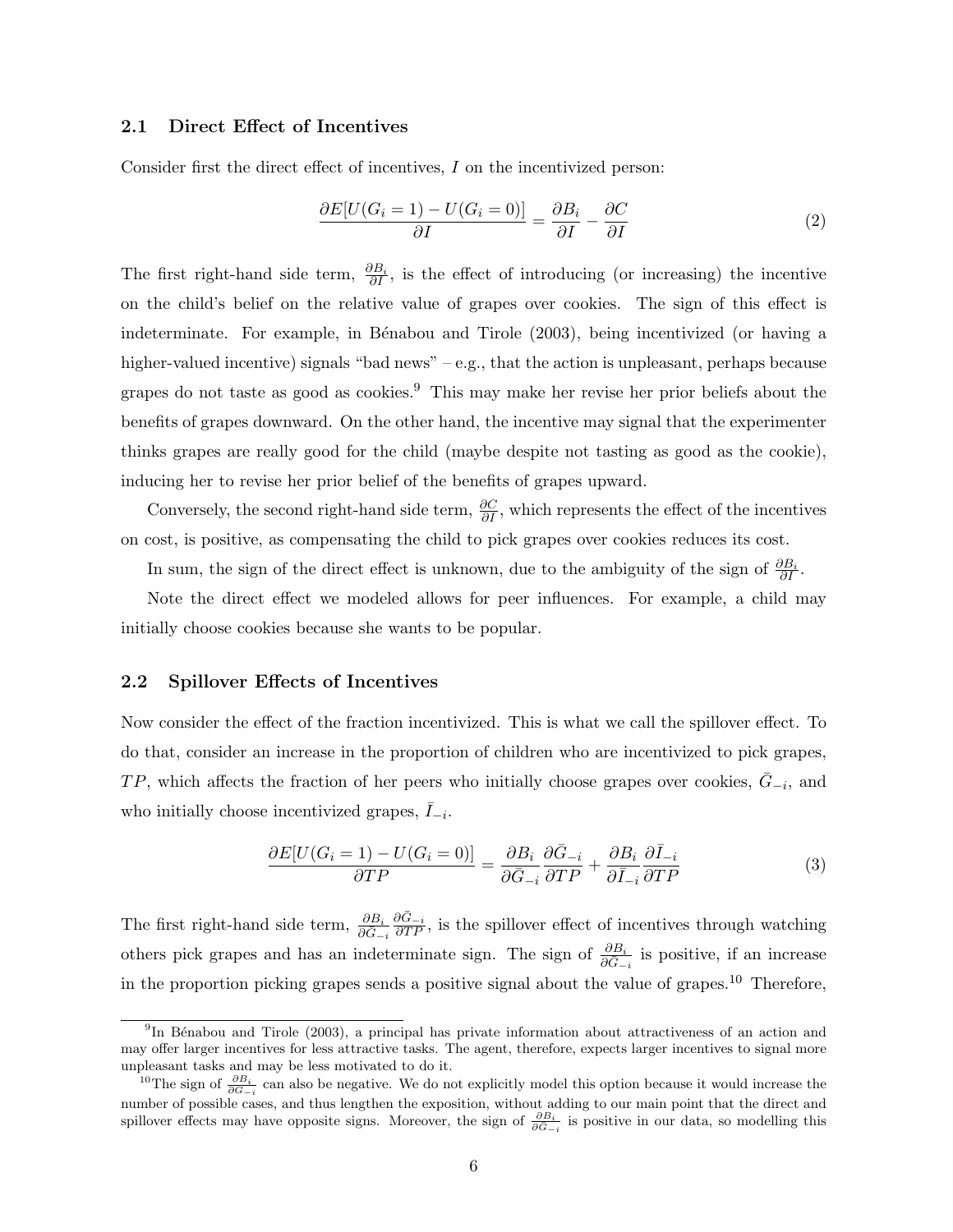the sign of this first term depends on how increasing the proportion incentivized affects the proportion picking grapes initially,  $\frac{\partial \bar{G}_{-i}}{\partial T P}$ . This has the same sign as the direct effect of incentives.

The second right-hand side term,  $\frac{\partial B_i}{\partial I_{-i}}$  $\frac{\partial \bar{I}_{-i}}{\partial TP}$ , is the spillover effect of incentives through watching others pick incentivized grapes. It has an indeterminate sign because the signs of its two parts are both indeterminate. The sign of  $\frac{\partial B_i}{\partial \bar{I}_{-i}}$  depends on how children interpret the experimenter's intent to incentivize children to pick grapes and, therefore, has the same sign as  $\frac{\partial B_i}{\partial I}$ .  $\frac{\partial \bar{I}_{-i}}{\partial T P}$  has the same sign as the direct effect.

There are, therefore, the following 3 cases, also summarized in Table 1:

Case 1: Incentives send a weakly positive signal on the value of grapes  $(\frac{\partial B_i}{\partial I} \geq 0)$ . When this happens, the direct effect of incentives is positive, as  $\frac{\partial B_i}{\partial I} - \frac{\partial C(I)}{\partial I} > 0$ . If the direct effect is positive, then increasing the proportion incentivized increases the proportion choosing grapes, incentivized or not,  $\left(\frac{\partial \bar{G}_{-i}}{\partial T P} > 0\right)$  and  $\frac{\partial \bar{I}_{-i}}{\partial T P} > 0$ ). Moreover, if the incentive sends a weakly positive signal on value of grapes, then the belief of the value of grapes grows with the proportion of children choosing incentivized grapes,  $\frac{\partial B_i}{\partial I_{-i}} \geq 0$ , and, therefore, the spillover effect of incentives is also positive. That is, in this case the spillover effects reinforce the direct effects.

Case 2: Incentives send a negative signal on the value of grapes ( $\frac{\partial B_i}{\partial I} < 0$ ), but the direct effect is positive, because the cost reduction more than offsets the negative signal for incentivized children,  $\frac{\partial B_i}{\partial I} < \frac{\partial C(I)}{\partial I}$ . If the incentive sends a negative signal on value of grapes, then the belief of the value of grapes decreases with the proportion of children choosing incentivized grapes,  $\frac{\partial B_i}{\partial I_{-i}}$  < 0. Moreover, if the direct effect is positive, then increasing the proportion incentivized increases the proportion choosing grapes, incentivized or not,  $(\frac{\partial \bar{G}_{-i}}{\partial T P} > 0$  and  $\frac{\partial \bar{I}_{-i}}{\partial T P} > 0)$ . Because of these opposite effects, the sign of the spillover effect is indeterminate: the first term is positive, while the second is negative. That is, in this case the spillover effects may either reinforce or offset the direct effects.

Case 3: Incentives send a negative signal on the value of grapes  $(\frac{\partial B_i}{\partial I} < 0)$  and the direct effect is negative, because the cost reduction is offset by the negative signal for incentivized children,  $\frac{\partial B_i}{\partial I} < \frac{\partial C(I)}{\partial I}$ . If the incentive sends a negative signal on value of grapes, then the belief of the value of grapes decreases with the proportion of children choosing incentivized grapes,  $\frac{\partial B_i}{\partial I_{-i}}$  < 0. Moreover, if the direct effect is negative, then increasing the proportion incentivized reduces the proportion choosing grapes, incentivized or not,  $\left(\frac{\partial \bar{G}_{-i}}{\partial T P} < 0\right)$  and  $\frac{\partial \bar{I}_{-i}}{\partial T P} < 0$ ). Because of these effects, the sign of the spillover effect is indeterminate: the first term is negative, the second positive. That is, in this case the spillover effects may either reinforce or offset the direct effects.

option is not essential in this application.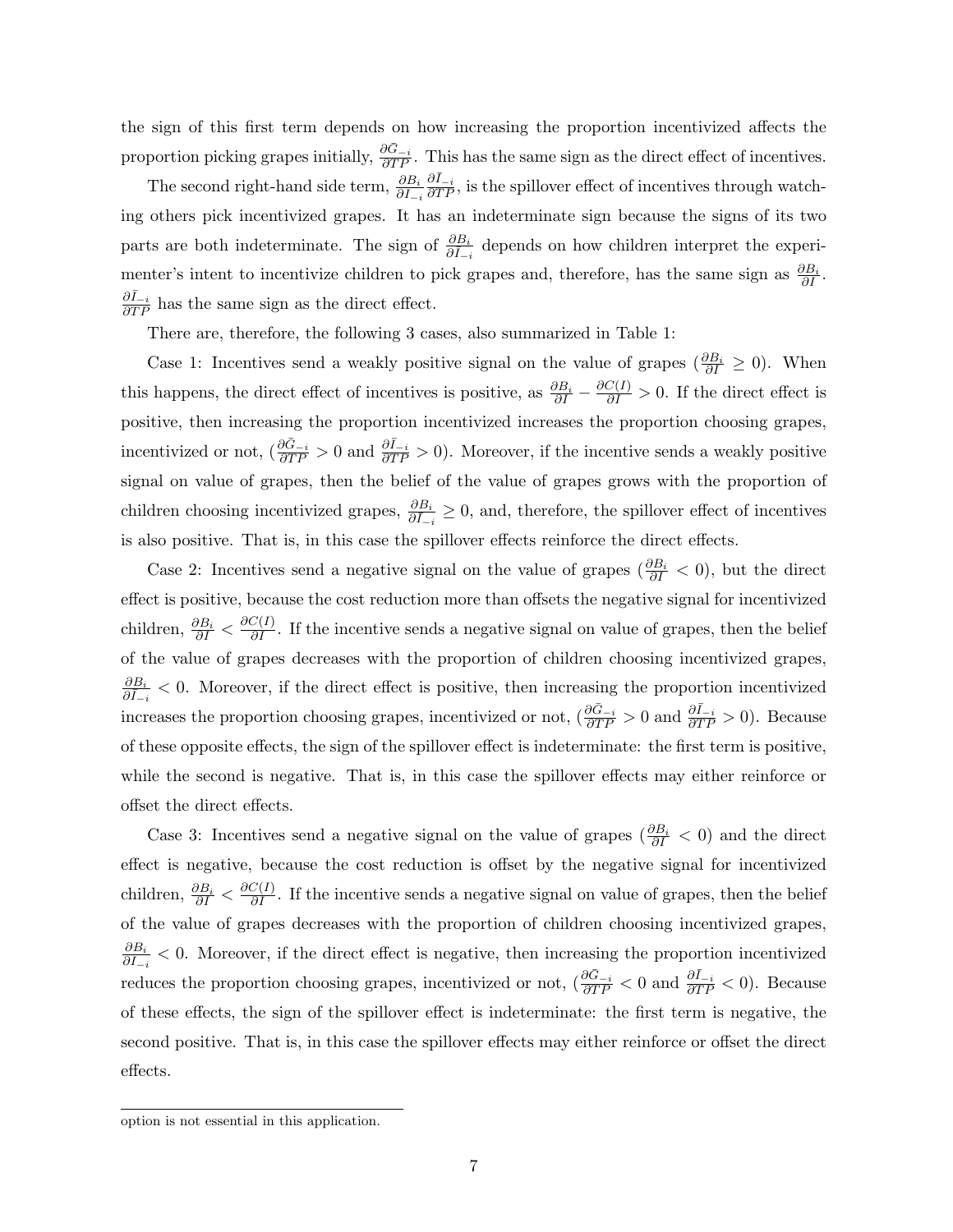In sum, we have the following 3 broad conclusions. First, we have shown that incentives may have both a positive and a negative direct effect.<sup>11</sup> Second, when incentives are "bad news"  $(\frac{\partial B_i}{\partial I} < 0)$ , the spillover effects of incentives can have both a positive and negative component.

Third, when incentives are "bad news," the direct and spillover effects of incentives may offset each other. Therefore, in this model, the direct effect may be a poor approximation of the overall effect of incentives.

Based on this model, we can use our experiment to identify the direct and spillover effects of incentives. The actual grape choice,  $G_2$ , is the sum of the grape choice in the absence of spillover effects,  $G_1$  (the direct effect) and the spillover effects  $\Delta G$ . That is,  $G_2 = G_1 + \Delta G$ .

Before we proceed to describe how we identify and estimate the direct and spillover effects of incentives, note that a model with perfect information but with a short term cost and a long term benefit of choosing grapes over cookies would generate similar predictions, if the public incentives make the short term cost more prominent and hence reduce the likelihood of choosing grapes. This would change the mechanisms behind our findings, but not our empirical setup.

### 3 Background and Experimental Design

To measure the direct and spillover effects of incentives, we designed an artefactual field experiment (Harrison and List, 2004) in which we offer grapes and cookies to children and randomly offer incentives to choose grapes.<sup>12</sup> This field experiment took place in school cafeterias during lunch. Nine elementary schools in Chicago Heights, Illinois participated. Lunch is administered in much the same way in each of these schools. Depending on their size, schools hold either 2, 3 or 4 lunch periods each day, assigning kids to periods based on their school grade. Children arrive for lunch during their designated lunch period together with their class. They go through a lunch line where they receive a school lunch and then sit at a table in the cafeteria. Except for kindergartners, students can typically sit with any other children from their grade and tend to form groups of 3-10 students at each table. In this school district, children do not have a choice about their lunch. Moreover, Chicago Heights, Illinois is in a low-income neighborhood and most children qualify for free or reduced-price lunch, meaning that all kids eat the same school-provided meal each day.

We conducted the experiment after children had collected their lunch trays and sat down to eat at their table. Once children were seated, members of the research team came to the

 $11$ In empirical settings such as ours, we cannot separately identify the positive and negative direct effects of incentive, as we observe only their sum.

<sup>&</sup>lt;sup>12</sup>Grapes, but not cookies, are sometimes served at lunch.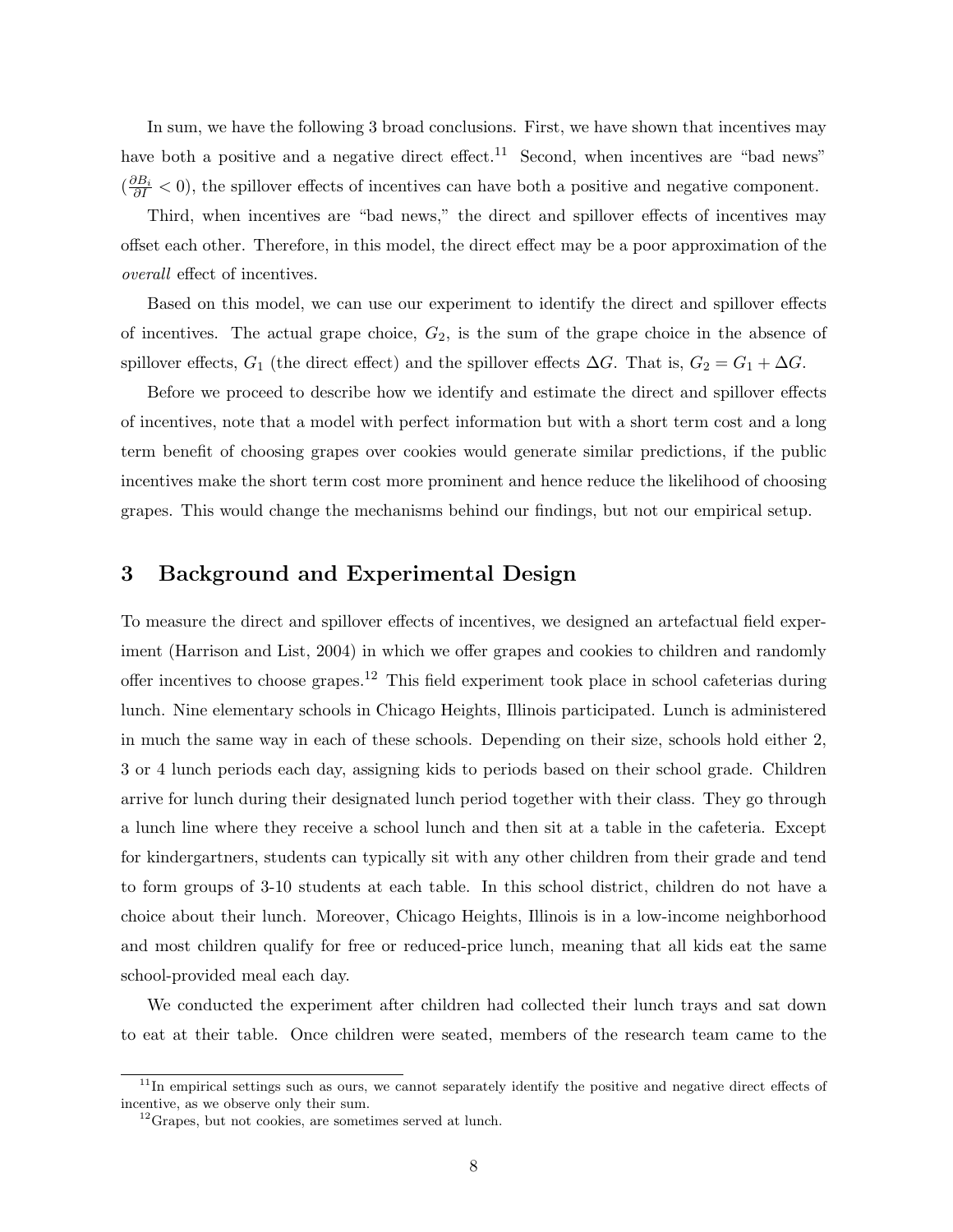table and read a script announcing the procedures of the experiment.<sup>13</sup> To minimize cross-table contamination, we treated adjacent tables simultaneously. Each child was asked to pick both a grape card (green on the back) and a cookie card (blue on the back) from a card deck (see Figure 1). To facilitate data collection, each child's ID number from the experiment was written on each of his or her cards. Then, each child made a choice: he or she could either choose to have grapes as an additional food (by placing the grape/green card down on the table), or he or she could choose to have cookies as an additional food (by placing the cookie/blue card down on the table). Children were told that they could only choose one snack, and that the actual food item they had selected would be delivered to their table immediately at the end of the experiment. The initial choice was always made simultaneously and children were asked not to talk during the experiment. After the initial choice, children were given a chance to play a different card after having observed their peers' choices.

We randomized 1) which child received an incentive to choose grapes, 2) which fraction of each lunch table received an incentive to select grapes, and 3) in which tables choosing incentivized grapes is visible by peers (public treatment) or not (private treatment). In particular, for each table, we had a stack of cards, which had either 0, 50, or 100% of cards with incentives. At tables with the 50% of incentivized cards, the actual fraction of children receiving incentives varies between 11 and 80 percent. This variation is seen in Table 2.

In all treatments, children were alerted to the possibility that they may be eligible for a prize depending on the card they draw, and a poster with all possible prizes was displayed to the kids. The value of the prizes was roughly 50 cents. The prizes included glow-in-the-dark bouncy balls, small trophies, and bracelets and pens of different types.

If students were eligible for an incentive, their grape card depicted a small gold token. For the 50 percent incentive treatment, the cards came from a deck where 50 percent of the grape cards portrayed a gold token. In the 100 percent incentives treatment, all the grapes cards depicted the coin.

In the private treatment, children play their cards face down, so that children can observe only the color of the card, but not the presence or absence of the incentives. In the public treatment, on the other hand, children play their cards face up, so that anyone at the table can observe whether the chosen grapes are incentivized or not.

With the three levels of randomization, we can divide children into eight groups:

• Private-0 (Group 1): Children in the Private treatment in which none of the grape cards were incentivized.

<sup>&</sup>lt;sup>13</sup>The script of the experiment is reported in Appendix 9.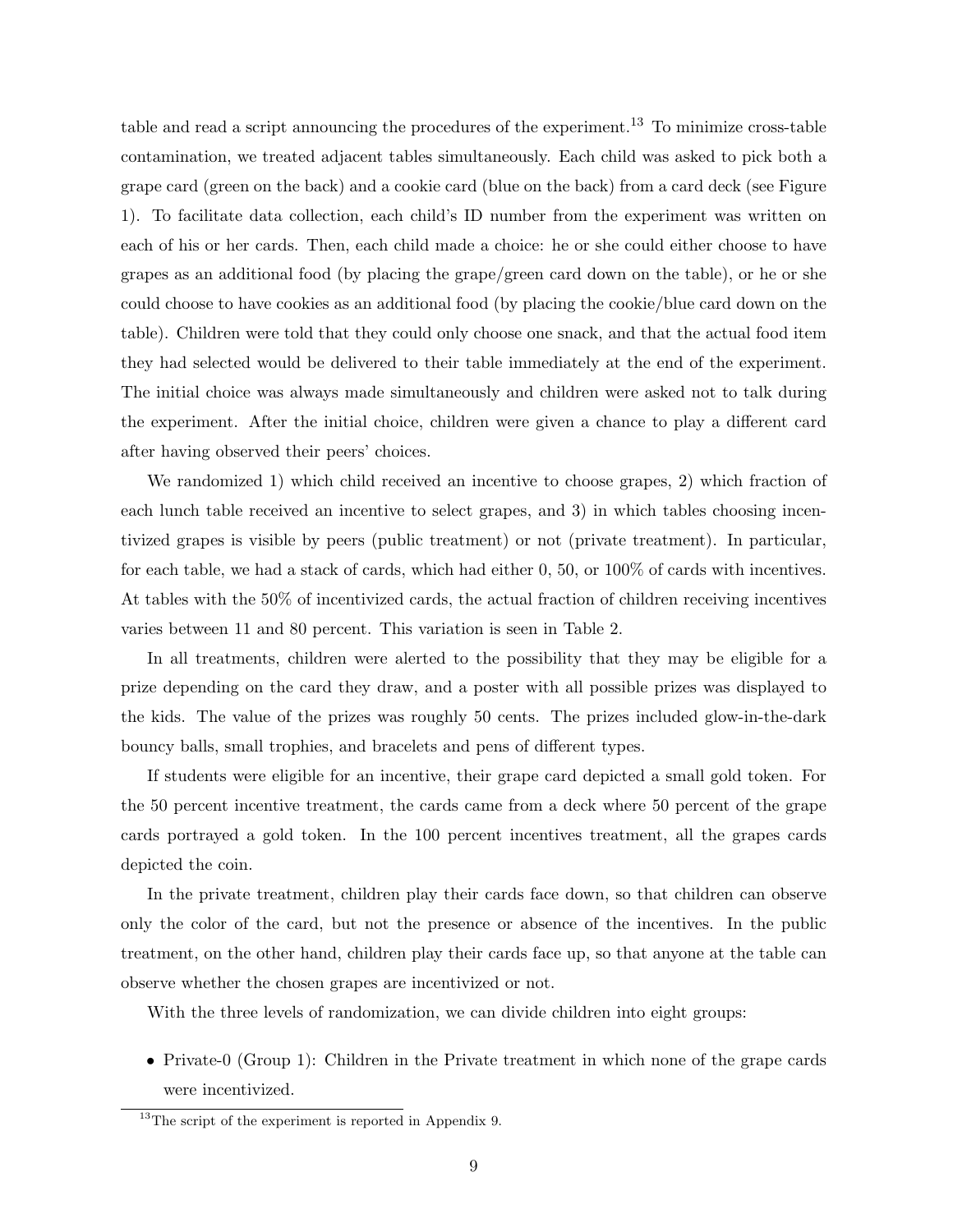- Public-0 (Group 2): Children in the Public treatment in which none of the grape cards were incentivized.
- Private-50-no incentive (Group 3): Children in the Private treatment in which 50% of the grape cards were incentivized but the child's own card was not incentivized.
- Private-50-incentive (Group 4): Children in the Private treatment in which 50% of the grape cards were incentivized and the child's own card was incentivized.
- Public-50-no incentive (Group 5): Children in the Public treatment in which 50% of the grape cards were incentivized and the child's own card was not incentivized.
- Public-50-incentive (Group 6): Children in the Public treatment in which 50% of the grape cards were incentivized and the child's own card was incentivized.
- Private-100-incentive (Group 7): Children in the Private treatment in which all of the grape cards were incentivized.
- Public-100-incentive (Group 8): Children in the Public treatment in which all of the grape cards were incentivized.

We designed the experiment by randomizing each school-by-period table is such a way as to have one quarter of the school-by-period tables assigned to the 0% and 100% treatments each, and the remaining half to the the 50% treatment, cross randomizing the public and private treatment to have half of the school-by-period tables in each group.

We record both the initial food choice,  $G_1$ , and the final food choice,  $G_2$ . We use  $G_1$  to measure the direct effect of incentives because this choice occurs simultaneously and, therefore, before children can observe their peers' choices and incentives. We use  $G_2$  to measure the spillover effect of incentives because this final choice occurs after having observed peers' choices and incentives.

#### 4 The data

#### 4.1 Sample

A total of 1,771 children participated in the experiment, conducted during lunch in the school cafeteria. Children choose a table to sit at. We drop 14 tables of 10 from the main analysis because we do not believe that kids can see all others' decisions at such a large table. The results in the next section are qualitatively unchanged if we include tables with 10 children.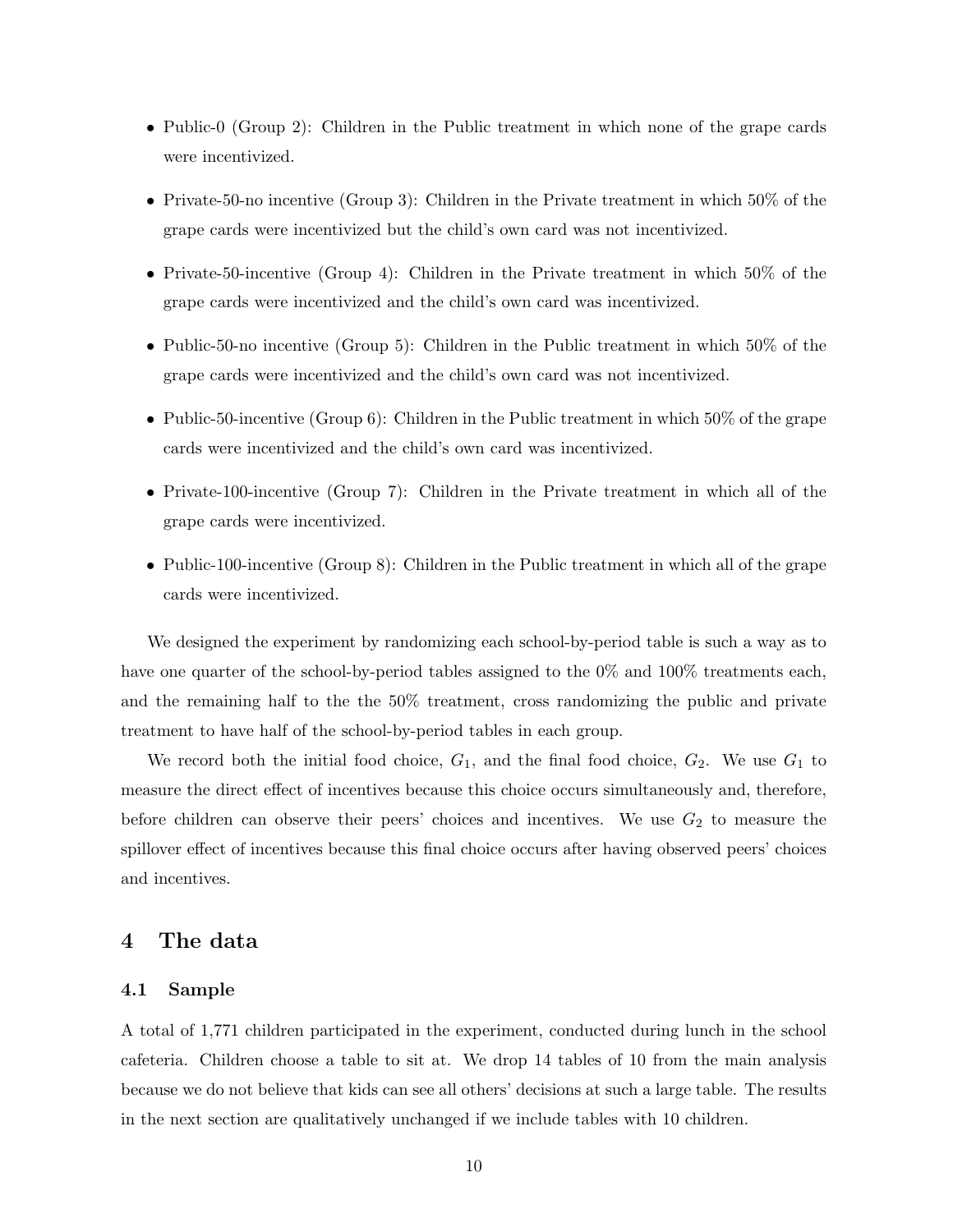We complement the experimental data with a short survey assessing the social networks of kids (available upon request). The survey included questions asking children to name up to 5 of their friends. The survey also included questions about each child's perceived social status relative to other children, and asked children to name the most popular kid boy and girl in their class. A total of 1,286 children filled out the questionnaire.

After dropping large tables, our final sample consists of 1,631 children, of whom 1,187 completed the questionnaire, sitting at 270 school-by-period tables.<sup>14</sup>

The final size of each of the 8 groups varies because some of the tables in the cafeteria were empty. Moreover, in various instances we ran out of time and could not reach all the occupied tables.

#### 4.2 Descriptives, balance tests, and food choice

Table 3 shows the mean and standard deviations of several socioeconomic variables for each of the eight groups. Lunch tables have on average 6.45 children of which 47 percent are boys. The average grade is fourth grade, 39% of children at each table are African American and 52% are Hispanic, and 87% of the children at each table are on the free lunch program. Overall, looking at Table 3 it appears that these variables are balanced across groups. This is confirmed in lower panel of Table 3, which shows the F-test of joint significance of the 8 group dummies, when regressed on each of these variables together with school-by-period strata. All variables are balanced across groups, consistent with random assignment, since none of the F-tests are significant at conventional levels.

We also check for balance using the actual fraction of student incentivized. Recall, while the grape cards for the 50% incentivized tables were drawn from a deck where half of the cards were incentivized, the actual fraction incentivized deviated from 50%. We regress the proportion of children incentivized at each table on table size and children's age, gender, race, grade, and school lunch status (free, reduced, or none), as well as on school-by-period strata. The F-test of joint significance of the coefficients of the socioeconomic variables has a p-value of 0.087. This is driven by a smaller table proportion incentivized for third and six graders. Once we exclude grade, the F-test of joint significance of the coefficients of the remaining socioeconomic variables has a p-value of 0.543. For this purpose, and to improve the precision of the estimates, we control for all the aforementioned variables in all our specifications. The results are qualitatively unchanged whether we add these variables or not.

 $14$ Non-participation in the survey is also due to a number of reasons: either children were too young, or teachers overseeing the lunch period asked us not to administer the survey, or not enough time was available for all children to complete the survey.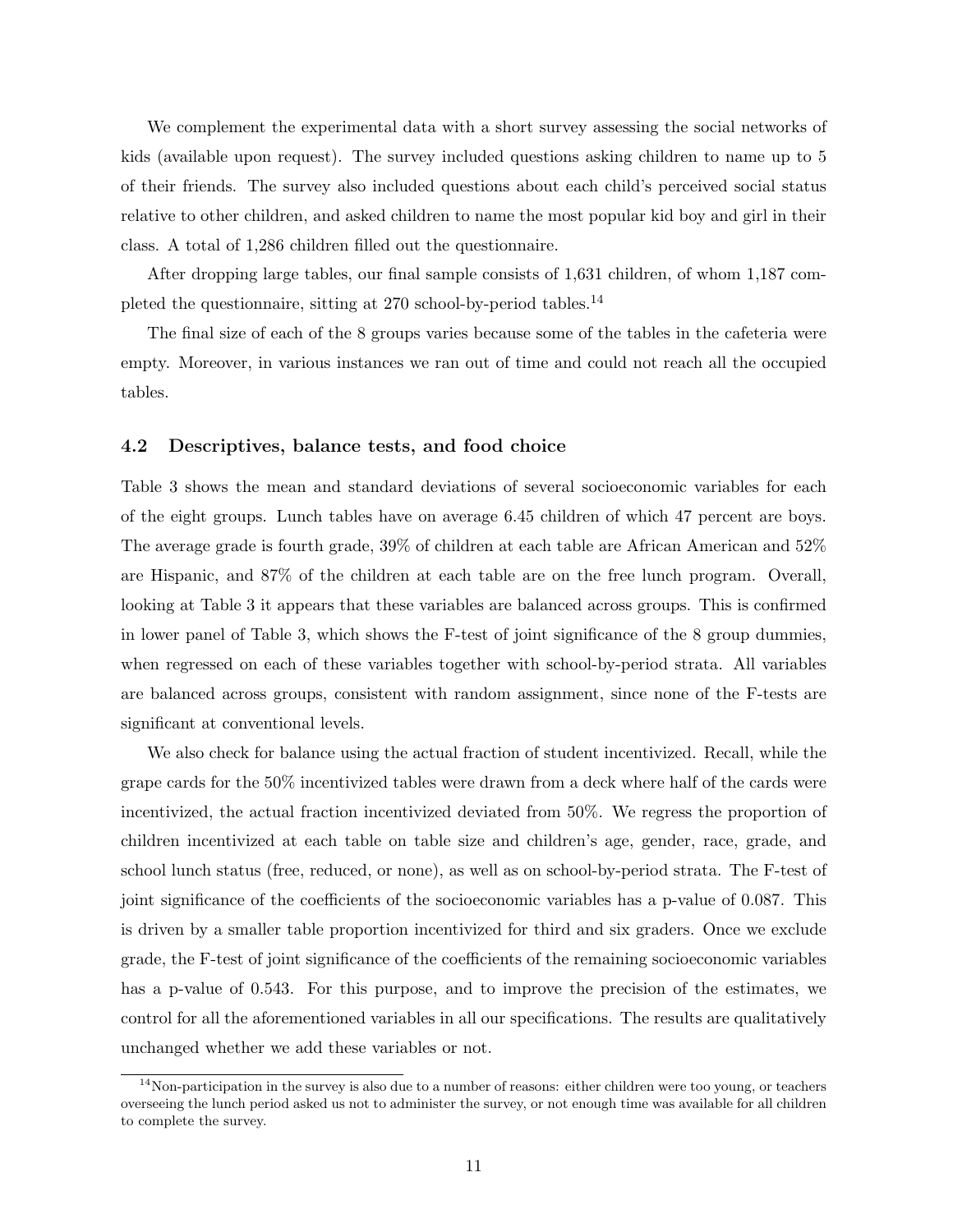Our two main variables of interest are the initial and final choice of grapes. For the initial choice, the only systematic variation in grape choice should be due to whether or not the child was incentivized. At this point of the experiment, the choices of peers are not observed. A student's final choice will possibly be the combination of incentive and spillover effects. Table 4 shows that overall 62% of children choose grapes initially (combining the incentivized and non-incentivized groups). Not surprisingly, the proportion differs for incentivized and non-incentivized children. However, the p-value of the F-test of joint significance of the group dummies regressed on initial choice and controlling for being incentivized is 0.168, consistent with random assignment. The final snack choice does differ across each of the incentivized groups and separately across the non-incentivized groups. This is our first evidence of the presence of spillover effects, which we explore further in detail.

### 5 Direct effects of incentives

Our first task is to establish the effect of incentives on the recipients, that is, whether receiving the incentives changes the recipients' likelihood of initially choosing grapes. This is what we refer to as the direct effect of the incentives.

We test the hypothesis that incentives have direct effects by comparing the *initial* grape choice of incentivized and non-incentivized children. To do so, we regress child i's initial grape choice,  $G_1$ , on a dummy variable,  $I$ , that equals 1 for children who receive incentives. To improve the precision of the estimates, we further condition on the following variables  $X$ : school-byperiod strata, table size, child age, gender, race, grade, and school lunch status.

$$
G_{1i} = \alpha_0 + \alpha_1 I_i + \alpha_2 X_i + \epsilon_i \tag{4}
$$

The coefficient  $\alpha_1$  identifies the average treatment effect of incentives on initial grape choice. This parameter is identified under random assignment, which ensures independence between the variable I and the error term  $\epsilon$ . We estimate the parameters of this equation by OLS, clustering the standard errors by table. We use the same estimator, controls, and clustering for all the regressions in this paper.

We can also interact the incentive dummy by a dummy for the public  $(P = 1)$  and private  $(P = 0)$  treatments:

$$
G_{1i} = \lambda_0 + \lambda_1 I_i + \lambda_2 P_i + \lambda_3 I_i P_i + \lambda_4 X_i + \epsilon_i
$$
\n<sup>(5)</sup>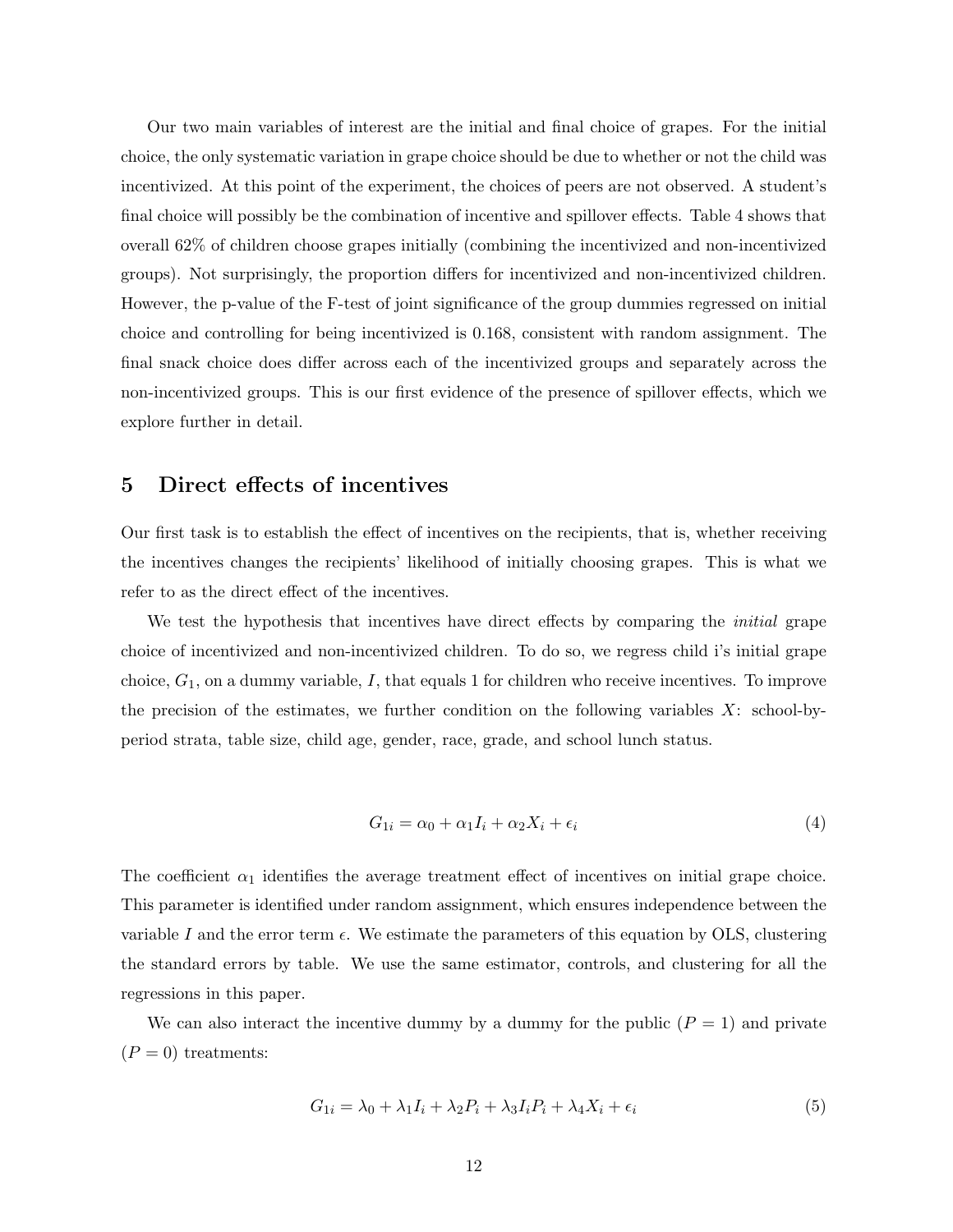This way, we can test i) whether the direct effects of incentives are identical in the public and private treatment  $(\lambda_3 = 0)$  and ii) whether the initial grape choice is identical in the public and private treatments for non-incentivized children ( $\lambda_2 = 0$ ) and incentivized children ( $\lambda_2 + \lambda_3 = 0$ ).

Table 5 shows the direct effects of incentives on the initial choice of incentivized children (the estimate of  $\alpha_1$  from equation (4)). This estimate is a 26 percentage point, statistically significant increase in initial grape take-up over a 49.5% take-up rate among non-incentivized children, i.e. a 53% increase in take-up.

These findings are comparable in size with Just and Price (2013), who increase children's consumption of salad by 80% after offering up to \$0.25 (or a lottery ticket with the same expected value), and smaller, but consistent, with List and Samek (2014, 2015), whose incentives have a two- to four-fold increase in the choice of healthy snacks. Conversely, our effects are larger than the ones in Belot, Jonathan and Patrick (2013), whose piece-rate incentives to choose an extra vegetables side dish have a small, statistically insignificant effect.

A child's initial choice may depend on whether others can observe her incentive status. Recall that in private treatment, the cards are played face down and, therefore, one can infer other children's choices from the color of the card, but not whether a child was incentivized. On the other hand, for the public treatment, the cards are played face up and the incentives can be observed. To test whether children behave differently when they know others can observe whether or not they are incentivized, the second row of Table 5 provides the estimate of the difference in effect sizes in the public and private treatment (the estimate of  $\lambda_2$  from equation (5)). This difference is only 0.013 and is statistically insignificant.

The third and fourth rows of the tables show that the initial grape choice is 8.4 and 7.1 percentage point lower in public treatments for both non-incentivized and incentivized children (the estimates of  $\lambda_2$  and  $\lambda_2 + \lambda_3$  from equation (5)). This is broadly consistent with the views that incentives may signal "bad news" (e.g., Gneezy, Meier and Rey-Biel (2011)) or make the short term costs of picking grapes over a cookie more salient.<sup>15</sup>

# 6 Spillover effects of incentives

Finding positive direct effects of incentives corresponds to cases 1 and 2 from our theory: seeing peers choose grapes may have a positive spillover effect on own grape take-up, while seeing others choose incentivized grapes may have either positive or negative spillover effects. Armed with this knowledge, we proceed to test how, conditional on one's initial choice, seeing other

<sup>&</sup>lt;sup>15</sup>Note, however, that we cannot separate out the effects of making incentives salient from the effect of playing the cards face up rather than down, which is the other major difference between the public and private treatments.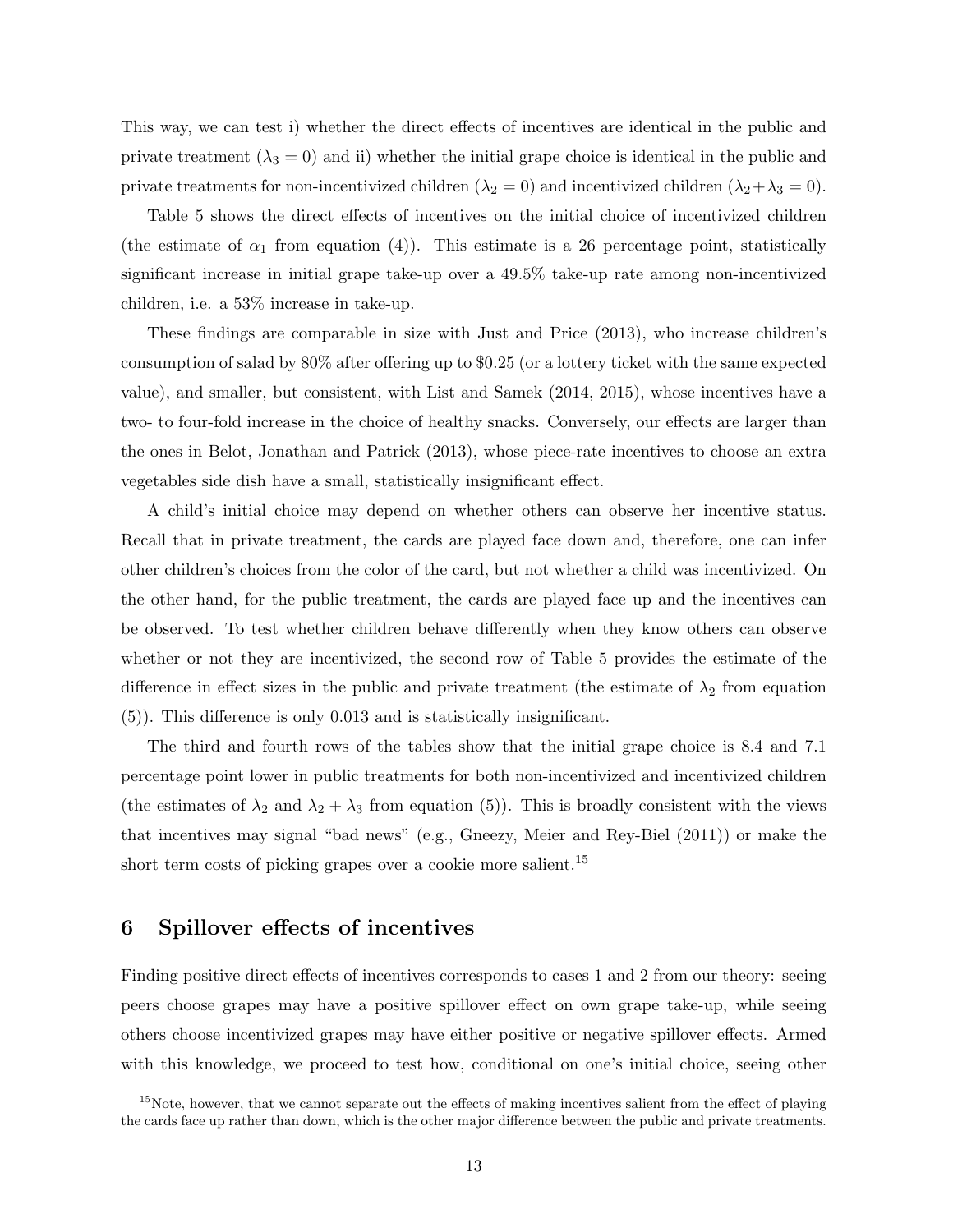children pick grapes or pick incentivized grapes affects a child's likelihood of ending up picking grapes.

Since spillovers affect the likelihood that a child may change the card played after seeing others, our dependent variable is the difference between the final and initial grape choice,  $\Delta G =$  $G_2 - G_1$ . Therefore, we begin our analysis of spillover effects by estimating how exogenously varying the table proportion incentivized,  $TP \in [0,1]$ , affects  $\Delta G$ :

$$
\Delta G_i = \beta_0 + \beta_1 T P_i + \beta_2 T P_i * P_i + \beta_3 I_i + \beta_4 P_i + \beta_5 I_i P_i + \beta_6 X_i + \epsilon_i
$$
\n
$$
(6)
$$

Children do not observe the variable  $TP$ . However, this variable is under the control of the policy maker, and thus its impact is of policy relevance. Moreover, it is positively correlated with the fraction of table mates choosing grapes.<sup>16</sup> The dummy variable  $P$  equals 1 for the public treatment and  $0$  for the private treatment. We condition on being incentivized  $(I)$  and on the public treatment dummy because they affect the initial grape choice, which, in turn, affects the likelihood of ending up with grapes. We add the interaction with the public treatment dummy because we estimate different parameters for the two treatments.<sup>17,18</sup>

Under random assignment, the parameter  $\beta_1$  identifies the marginal effect of the proportion of incentivized children at one's table in the private treatment, while  $\beta_2$  identifies the difference in the effect of this proportion between the public and private treatments.  $\beta_1$  and  $\beta_2$  are two separate spillover effects on one's own choice:  $\beta_1$  is the reduced-form effect of observing peers' choices and  $\beta_2$  is the reduced-form effect of observing whether peers' choices are incentivized.

Table 6 shows the estimates of our parameters of interest,  $\beta_1$  and  $\beta_2$  from equation (6). Column 1 shows that a 1% increase in the proportion incentivized in the private treatment increases the likelihood of switching to grapes by 0.09 percentage points (s.e. 0.05). A positive effect in the private treatment, in which children can observe the food choices of others but not whether these choices are incentivized, suggests that watching other children pick grapes has a positive spillover effect on the likelihood of switching to grapes. The second row of estimates in column 1 shows that the effect of the proportion incentivized changes when the incentives are public. Relative to private incentives, a 1% increase in the proportion incentivized additionally decreases one's likelihood of switching to grapes by 0.18 percentage points (s.e. 0.08). Therefore,

 $16$ The correlation coefficient is 0.27.

<sup>&</sup>lt;sup>17</sup>The results do not change whether we interact by public treatment or not, or whether we estimate the parameters of equation 6 or of equation  $G_{2i} = \beta_0 + \beta_1 T P_i + \beta_2 T P_i * P_i + f(\beta_{IPG} I_i P_i G_{1i}) + \beta_3 X_i + \epsilon_i$ , where the term  $f(\beta_{IPG_1}I_iP_iG_{1i})$  is the triple interaction of the incentive treatment, public treatment, and initial grape choice dummies.

<sup>&</sup>lt;sup>18</sup>In unreported regressions, we replace the table proportion incentivized with the table proportion incentivized other than self and the results are qualitatively unchanged.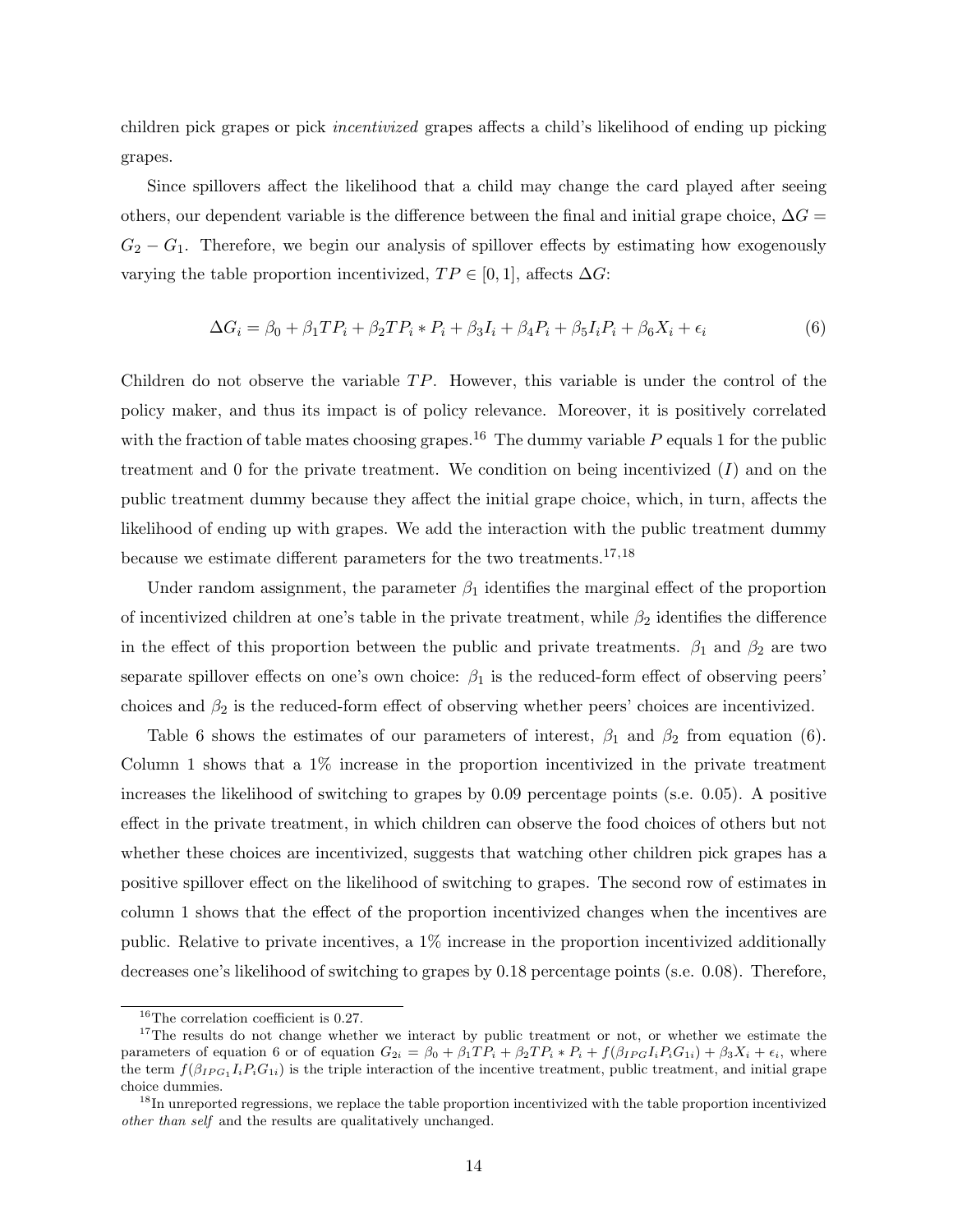the net spillover effect of public incentives (i.e., the effect from increasing the table proportion who is incentivized), in the third row, is negative  $(-0.09 = 0.09 - 0.18;$  s.e. 0.06).

These marginal effects of the table proportion incentivized in public and private treatments may be non-linear. That is, the effect of the proportion of students who are incentivized does not have to be linear, as specified in equation (6). To test this hypothesis, we restrict the sample to tables with a positive proportion of incentivized children (column 2) and with at least 50% of incentivized children (column 3), in which case the overall table proportion incentivized increases from 50% to 66% (column 2) and to 80% (column 3).<sup>19</sup> When we do that, we find that the two marginal effects become considerably larger (in absolute value), especially the negative effect of observing other children's incentivized choices. For this reason, we re-estimate equation (6), adding the square of the table proportion incentivized and interacting it with the public dummy:  $\beta_4 T P_i^2 + \beta_5 T P_i^2 * P_i$ . Figure 2 shows the marginal effects of fraction incentivized from this equation (i.e., estimates of  $\beta_1+\beta_2*P_i+2\beta_4TP_i+2\beta_5TP_i*P_i)$  . If the effects were linear, each of those graphs would depict a horizontal line, which they do not. The figure confirms that the marginal effects grow in absolute level with the proportion incentivized. The marginal effects become statistically different from zero when 40 to 50 percent of the table is incentivized.

#### 6.1 Heterogeneity in the spillover effects

In this subsection, we consider how the effects can differ along several dimensions: i) the type of switch - to grapes or to cookies, ii) gender and school grade, and iii) table size.

First, recall that the parameter  $\Delta G$  is the difference between switching from cookie to grapes, SG, and from grapes to cookie,  $SC: \Delta G = SG - SC$ . To have a better understanding of how spillover effects work in our setting, Table 7 considers both the separate choices of switching from cookies to grapes and from grapes to cookies. We also examine how these effects vary across incentivized and non-incentivized children. The estimated marginal effects are consistent with the main results: the likelihood of switching to grapes increases with the proportion choosing grapes (i.e.,  $\hat{\beta}_1$  is positive) and decreases with the proportion choosing incentivized grapes (i.e.,  $\hat{\beta}_2$  is negative). The opposite is true for the likelihood of switching to cookies. The primary action is on the dimension of switching to grapes and not switching to cookies, as expected.

Second, we explored how the direct and spillover effects of incentives differ by gender and grade. We discuss these results in Appendix 9. In short, the direct effects of incentives do not differ by gender, but the spillover effects of others' behaviors is stronger for females and the

 $19$ The sample restrictions in columns 2 and 3 drop approximately the first quartile and the first two quartiles of the fraction incentivized distribution.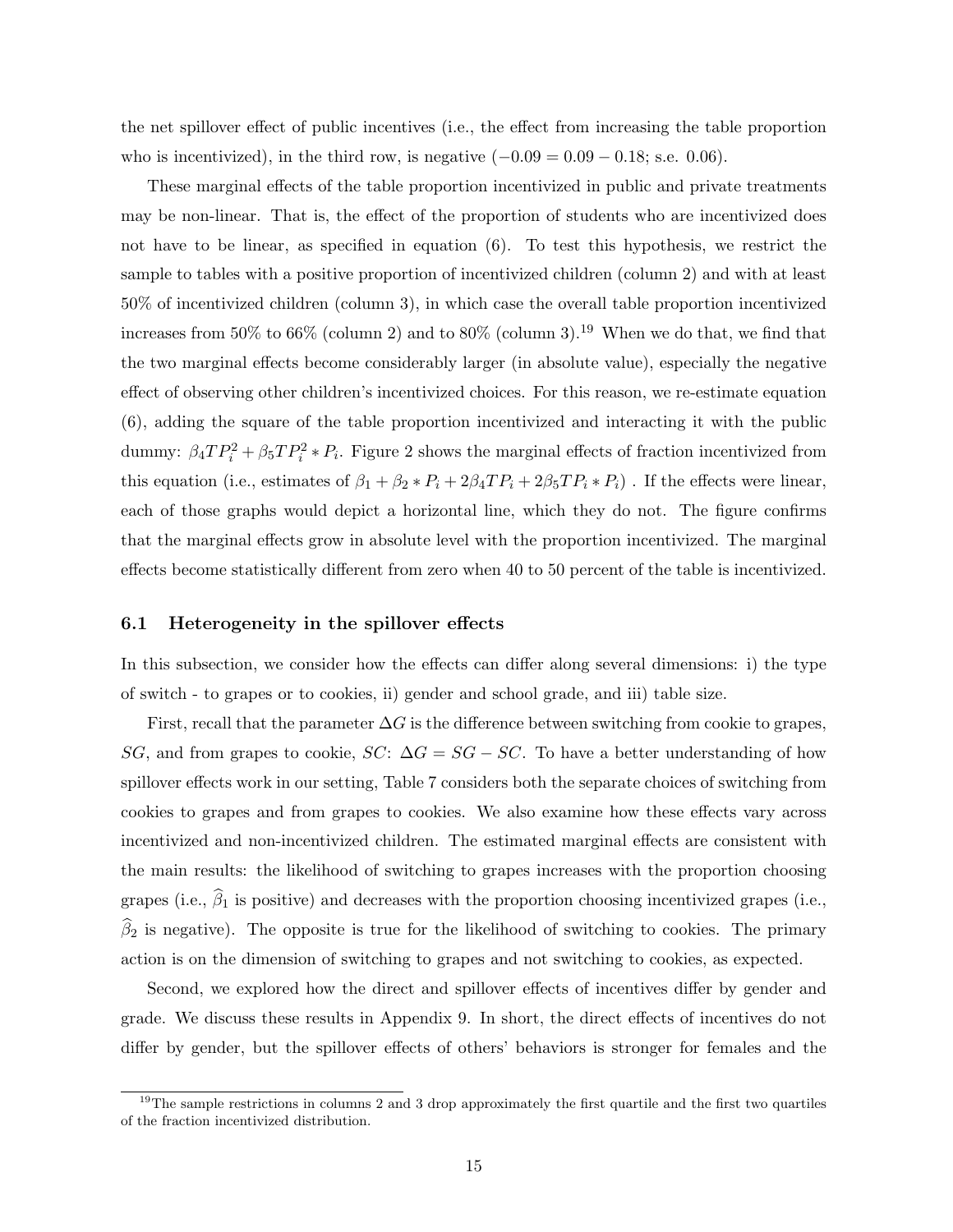negative spillover effect of observing others' incentivized choices is more substantial for boys. The direct and spillover effects do not differ significantly across grades, although both spillover effects seem driven by younger children.

Third, a priori one might expect that the effects would differ across table size. For example, there may be less interaction at a larger table. We divide the sample into two - above and below median table size. We note that table size and proportion incentivized are uncorrelated (the correlation coefficient is 0.005). There is no systematic difference by table size (results available upon request).

### 7 Non-linear effects and maximizing take-up

Recall that the total effect of incentives on the final grape choice is the sum of the net direct effect on the initial choice,  $G_1$ , which we found to be positive, and the two spillover effects on changing choice,  $\Delta G$ , which we found to be one positive and the other negative. We can now compare the estimates of the direct and spillover (Tables e 5 and 6) effects, as well as compute their sum, which is the overall effect of incentives.

A 1 percent increase in the proportion of incentivized children has a direct effect on the likelihood of choosing grapes of 0.26 percentage points (p-value of 0.000) and two spillover effects. First, observing other people choosing grapes in the private treatment has a positive effect on one's likelihood of ending up with grapes. A 1 percent increase in the proportion incentivized to pick grapes further increases one's likelihood of ending up with grapes by 0.09, 0.12, and 0.16 percentage points when the proportion of children incentivized are 50, 66, and 80%.<sup>20</sup> Therefore, the fraction incentivized that maximizes the likelihood of ending up with grapes in the private treatment is 100%, as both the direct and spillover effects of incentives are positive over all ranges of the fraction incentivized. However, the effects of this treatment are likely to have limited policy relevance. That is, in most environments, the knowledge that one's peers are being incentivized would likely diffuse. Therefore, the public, rather than the private treatment, is likely to be more realistic in a real world policy situation.

In the public treatment, besides the positive spillover effect discussed above, observing that some of the chosen grapes are incentivized has an additional negative effect on the likelihood of ending up with grapes. The corresponding point estimates are -0.18, -0.22, and -0.45 percentage points when the proportion of children incentivized are 50, 66, and 80%. Using the point estimates above, we find that a 1 percent increase in the proportion incentivized overall increases

<sup>&</sup>lt;sup>20</sup>These cutoffs denote the mean incentivized, the threshold for the top 3 quartiles, and the threshold for the top 2 quartiles.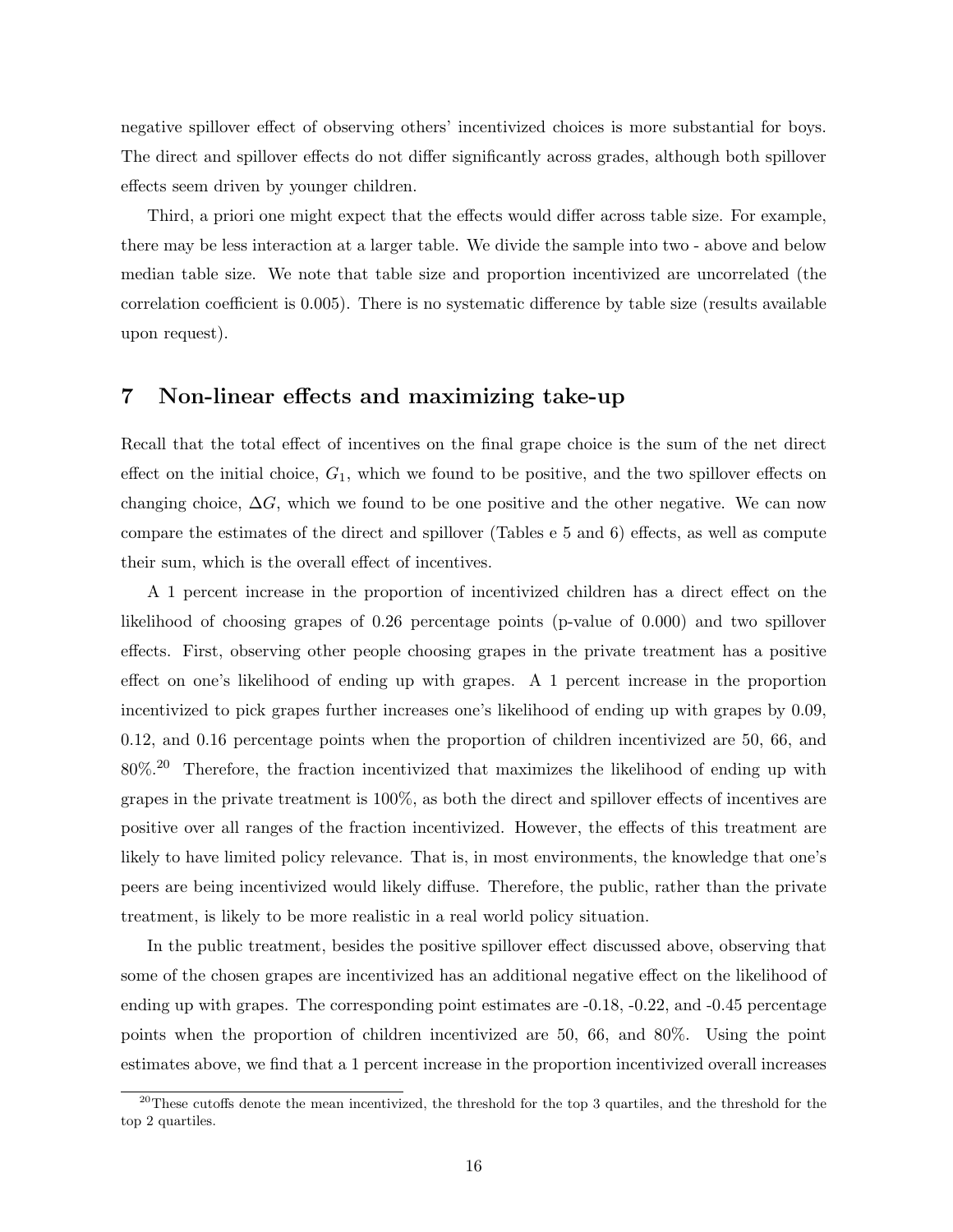in grapes take-up of  $0.17$   $(0.26+0.09-0.18)$  and  $0.16$   $(0.26+0.12-0.22)$  percentage points when the mean incentivized is  $50\%$  and  $66\%$ , but reduces grapes take-up by  $-0.03$   $(0.26+0.16-0.45)$ percentage points when the mean incentivized is 80%. Therefore, the incentive share that maximizes grape take-up is between 66 and 80% in our experiment.

We can see these total effects (i.e., the combined direct and spillover effects) in Figure 3. This figure plots the semiparametric total effect of proportion table incentivized on the likelihood of ending up with grapes for the private and public treatments.<sup>21</sup> While the total effect of incentives grows with the table proportion incentivized in the private treatment, this effect is non-monotonic in the public treatment. The total effect of incentives grows with proportion incentivized up until this proportion is about 70%, and declines for higher proportions, to the extent that there is no statistically significant difference in final grapes take-up between tables with 0 and  $100\%$  incentives.

We can also examine group means. We do this in Figure 4, which reiterates our main findings that the final grape take-up increases with the proportion of incentivized children in the private treatment but not in the *public* treatment.<sup>22</sup>

### 8 Interpretation

There are multiple channels through which spillover effects may occur. Two possible mechanisms for the positive spillover effects are learning and social conformity. The latter occurs if children derive utility from conforming to their peers' behavior (Sherif, 1937; Asch, 1958; Goeree and Yariv, 2014; Haun, Rekers and Tomasello, 2014). For example, consider the theory discussed earlier, in which we modelled the choice of grapes or cookies for child  $i$  in a setting with asymmetric information. Here we augment the model to include a social conformity term in the utility function. As before, the child decides to pick grapes over cookies if the expected private benefits of this choice exceed its costs. In addition, the child may also derive utility from conforming to her peers' behavior (Sherif, 1937; Asch, 1958; Goeree and Yariv, 2014; Haun, Rekers and Tomasello, 2014). In that case, her expected utility depends also on a social conformity parameter  $\gamma$ , which is positive.

 $21$ To do so, we use the Robinson's semiparametric estimator (Robinson, 1988) to control for the effect of the covariates and then smooth the effect of incentive proportion on final grape choice using a local linear regression with a Gaussian kernel and a rule-of-thumb bandwidth. The results are robust to changes in the kernel and bandwidth. We report both the 83% and the 95% confidence intervals. If the 83% confidence intervals around two point estimates do not overlap, the parameters are statistically different from each other at the 95% level (Peyton, Greenstone and Schenker, 2003).

 $^{22}$ This Figure shows the difference, conditional on baseline covariates, in the fraction ending up choosing grapes between each group and the fraction choosing grapes in group 1 (i.e., private treatment in which nobody is incentivized), which is 0.64.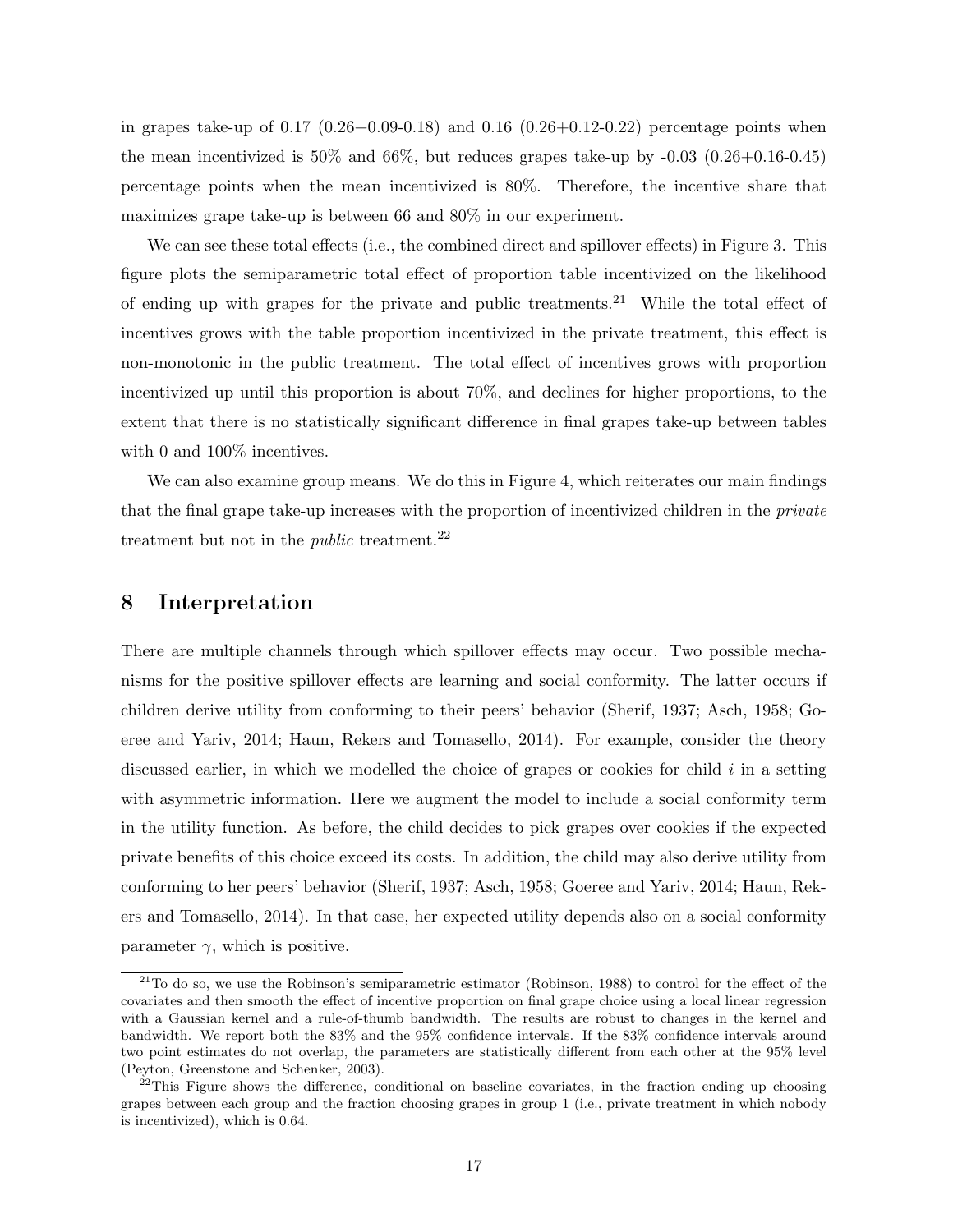With social conformity, the expected utility of choosing grapes over cookies becomes:

$$
E[U(G_i = 1) - U(G_i = 0)] = B_i(\tau_i, \bar{G}_{-i}(TP), \bar{I}_{-i}(TP), I) + \gamma_i(\bar{G}_{-i}(TP), \bar{I}_{-i}(TP)) - C(I) \tag{7}
$$

While the direct effect of incentives is as already described, the spillover effects of incentives, which affect the final choice of grapes,  $G_2$ , depends also on conformity, the third and fourth right-hand-side terms in the equations below:

$$
\frac{\partial E[U(G_{2i}=1)-U(G_{2i}=0)]}{\partial TP} = \frac{\partial B_i}{\partial \bar{G}_{-i}} \frac{\partial \bar{G}_{-i}}{\partial TP} + \frac{\partial B_i}{\partial \bar{I}_{-i}} \frac{\partial \bar{I}_{-i}}{\partial TP} + \frac{\partial \gamma_i}{\partial \bar{G}_{-i}} \frac{\partial \bar{G}_{-i}}{\partial TP} + \frac{\partial \gamma_i}{\partial \bar{I}_{-i}} \frac{\partial \bar{I}_{-i}}{\partial TP}
$$
(8)

Children may conform to picking grapes, and, if they are incentivized, also to picking incentivized grapes. Its first parts,  $\frac{\partial \gamma_i}{\partial \bar{I}_{-i}}$  and  $\frac{\partial \gamma_i}{\partial \bar{I}_{-i}}$ , are positive, as children have a taste for conformity. Its second parts, as we saw, have the same sign as the direct effect. Therefore, the spillover effects of incentives from conformity have always the same sign as the direct effects of incentives and do not change the three general cases we considered earlier.

Since incentives increase initial grape take-up, the higher the initial take-up, the more children will want to conform, ending up picking grapes too. That is, conformity could explain why there are positive spillover effects in the private treatment. On the other hand, conformity cannot explain the negative spillover caused by seeing children pick incentivized grapes. Therefore, even if children have a taste for conformity, receiving a negative signal about the benefits of grapes over cookies more than dominates the effect deriving from a preference for conformity.

While conformity cannot explain our findings, we can nevertheless test specific aspects of social conformity and see to what extent it affects children's behavior. One way to test for conformity is to exploit the data collected on best friends, "popular kids," and the table gender composition.<sup>23</sup> This test is based on the premise that children want to conform the most to their best friends, to children they perceive as being popular, and to children of their own gender. If that is the case, the choices of best friends, popular kids, and children of own gender should affect ones' choice beyond the effect of the table's choices as a whole. Conversely, if behaviors are consistent with our model sketched earlier, then the choices of peers may be equally weighted leaving the choices of best friends, popular kids, and children of own gender having no additional effect.

Under social conformity, seeing one's best friends (or popular kids, or children of own gender) pick grapes has a positive spillover effect over and above the effect of the proportion of children incentivized at the table, as the behavior of the best friend (or popular kid, or child of own

<sup>&</sup>lt;sup>23</sup>Children report the names of up to 5 best friends and of the boy and girl they consider most popular.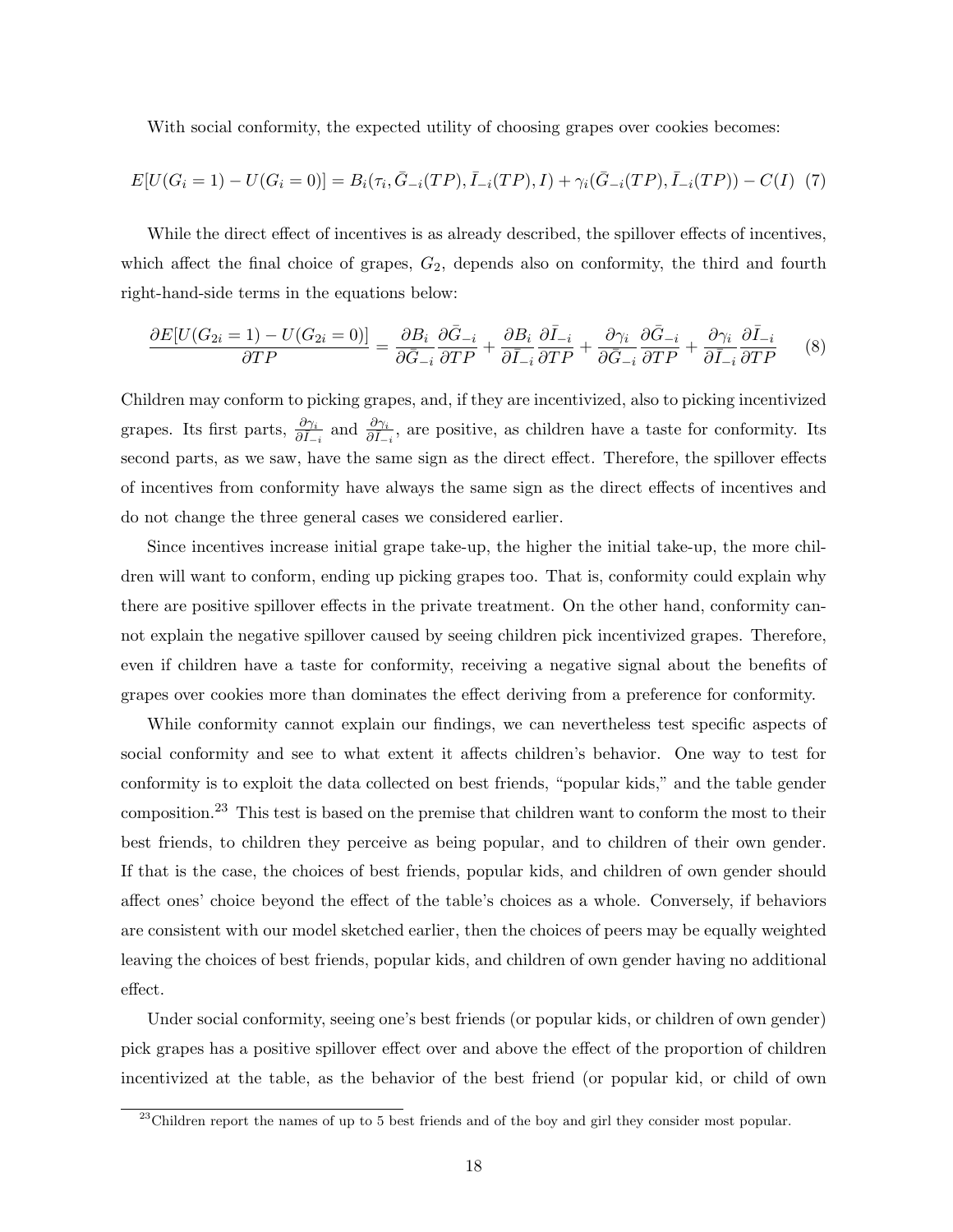gender) induces more conformity than the behavior of the other children at the table. In addition, seeing one's best friends (or popular kids, or children of own gender) pick the incentivized grape has an additional positive spillover effect for incentivized children.

To estimate these effects, we focus on children with at least one best friend (or popular kid, or child of own gender) sitting at their table. Because of our experiment, whether the best friend (or popular kid, or child of own gender) is incentivized is random.

To measure the spillover effect of social conformity in picking grapes, we estimate the parameters of the spillover effect equation, equation (6), adding variables for the table proportions of best friends (or popular kids, or children of own gender) incentivized:  $24$ 

$$
\Delta G_i = \delta_0 + \delta_1 T P_i + \delta_2 T P_i P_i + \delta_3 T P_i^{BF} + \delta_4 T P_i^{BF} P_i + \delta_5 I_i + \delta_6 P_i + \delta_7 I_i P_i + \delta_8 X_i + \epsilon_i,\tag{9}
$$

where the variable  $TP^{BF}$  is the table proportion of incentivized best friends (or popular kids, or children of own gender), while the other variables are as discussed before.<sup>25,26</sup> Under social conformity of the type described above, the parameter  $\delta_3$  is positive.

To measure the additional spillover effects of social conformity due to picking incentivized grapes, we further interact the variable  $TP^{BF}$  by the child's incentive status,  $TP^{BF} * I$ :

$$
\Delta G_i = \theta_0 + \theta_1 T P_i + \theta_2 T P_i P_i + \theta_3 T P_i^{BF} + \theta_4 T P_i^{BF} P_i + \theta_5 T P_i^{BF} I_i + \theta_6 T P_i^{BF} I_i P_i
$$
  
+
$$
\theta_7 I_i + \theta_8 P_i + \theta_9 I_i P_i + \theta_{10} X_i + \epsilon_i
$$
 (10)

Under social conformity of the type described above, the parameter  $\theta_6$  is positive.

Table 8 reports the estimates from these regressions, using, alternatively, the entire sample, only tables with at least one incentivized child, and tables in which at least half the children are incentivized. This table shows that none of the estimates of the parameters of interest (i.e.,  $\delta_3$ ) and  $\theta_6$ ) are statistically significant and that many have also a negative, rather than a positive sign. We interpret this evidence as being inconsistent with a theory of social conformity in which the children have preferences for conforming with their best friends, with the children

 $^{24}$ Before doing that, we checked whether spillover effects vary for children who did not name any best friend or popular kid, for children who did not fill in the questionnaire, and for children without kids of the same gender sitting at the table. The effects for these subgroups do not differ statistically from the main effects. So the fact that we are dropping these children from the regressions may not be as disconcerting.

<sup>&</sup>lt;sup>25</sup>For example, if in a table of size 5 there are two child j's best friends, and one of them is incentivized, for child *j* the table proportion of incentivized best friends is  $\frac{1}{5} = 0.2$ .

<sup>&</sup>lt;sup>26</sup>The variable TP is the table proportion of incentivized children, which varies from 0 to 100%, and the dummy variable P equals 1 for the public treatment and 0 for the private treatment, in which the cards are played face down and, therefore, one can infer other children's choices from the color of the card, but not whether a child was incentivized or not, and one for public treatment, in which the cards are played face up and the incentives can be observed. The  $X$  variables are as defined before.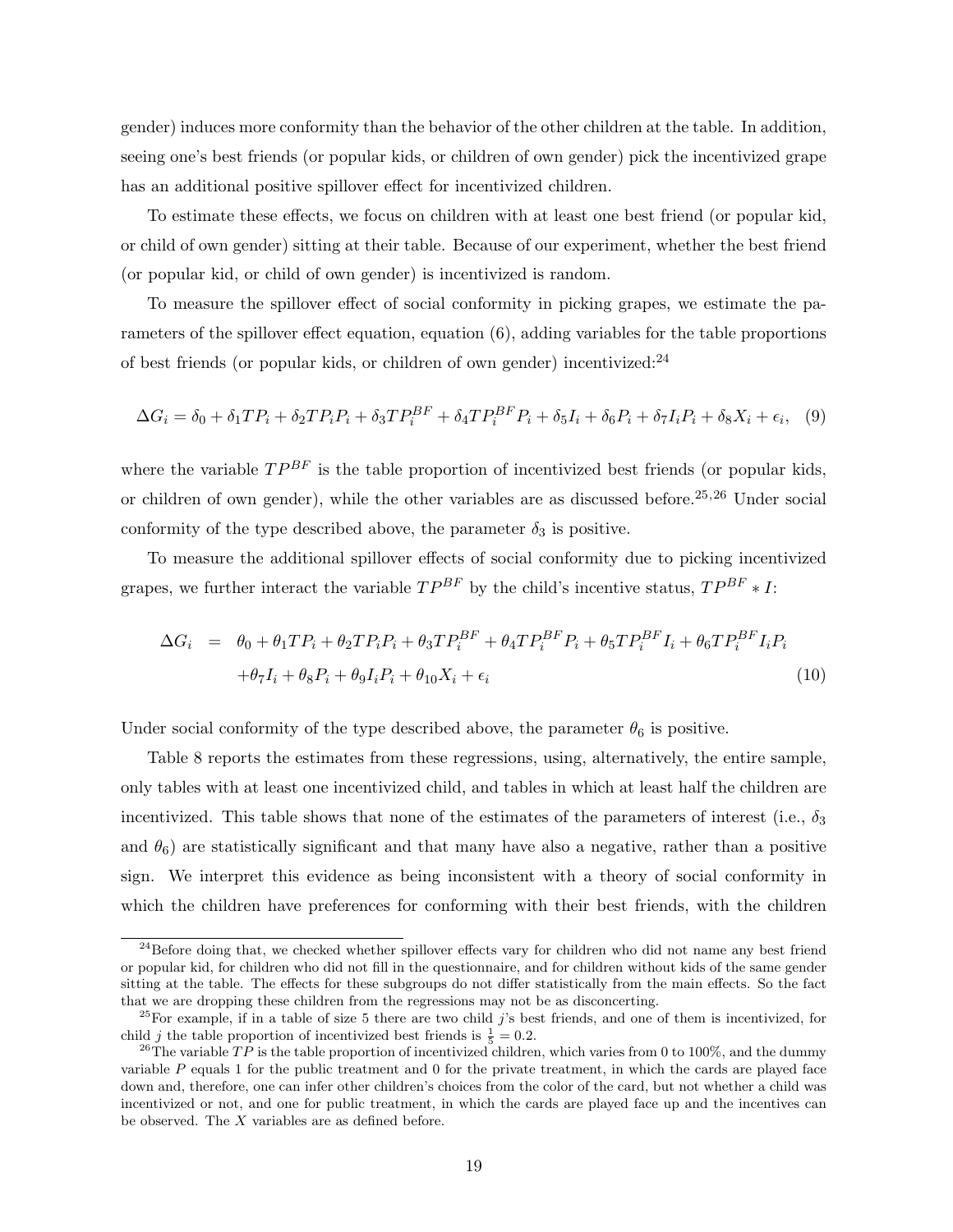they perceive as being popular, or with children of their own gender.

The children's behavior, and in particular the negative spillover effects, do not seem to be driven by a form of envy by which non-incentivized children would initially pick grapes, observe the incentive status of their peers, and then switch to cookies. We rule this out by noticing that the largest negative spillover effects occur in tables in which everybody is incentivized.

## 9 Discussion

This paper studies the spillover effects of incentives when incentives act as signals. We decompose these spillover effects into two components: one due to peers' behaviors and the other due to peers' incentive status. We postulate that spillover effects of the second type could be negative, leading to an overall effect of incentives of indeterminate sign even when the direct effects of incentives are positive.

We study these effects in one context in which we expect the spillover effects of incentives to be large: children's food choices – specifically, grapes v. cookie – during the school lunch. The direct effects of incentives are large, increasing grapes takeup by about 50%. However, the spillover effects of incentives are also large, especially the negative effect caused by observing peers' incentivized choices. When peer incentives are visible, the overall effect of incentives (i.e., combining the direct and spillover effects) initially grows with the fraction of table mates incentivized, peaking at 70% incentivized, but decreases beyond that. The magnitude of this non-monotonic effect is such that takeup of grapes for the 100% incentivized group is not statistically different from that of the 0% incentivized group.

Our findings have several implications for other studies, particularly work on incentives. First, the possibility of negative spillover effects that counteract the positive direct effects of incentives should not be overlooked. Since these negative spillover effects can occur in response to learning about peers' incentives, it may be preferable not to make incentives public, when possible. Spillover effects of this kind may occur in environments where the value of the incentivized action is not well-known (e.g., adoption of new technologies or new behaviors), there is a tradeoff between short-run costs and long-run benefits (e.g., exercise), and pro-social behaviors are present. Second, separately measuring spillover effects and how these effects vary with the fraction treated is important for understanding how experimental results may scale-up when introduced more broadly.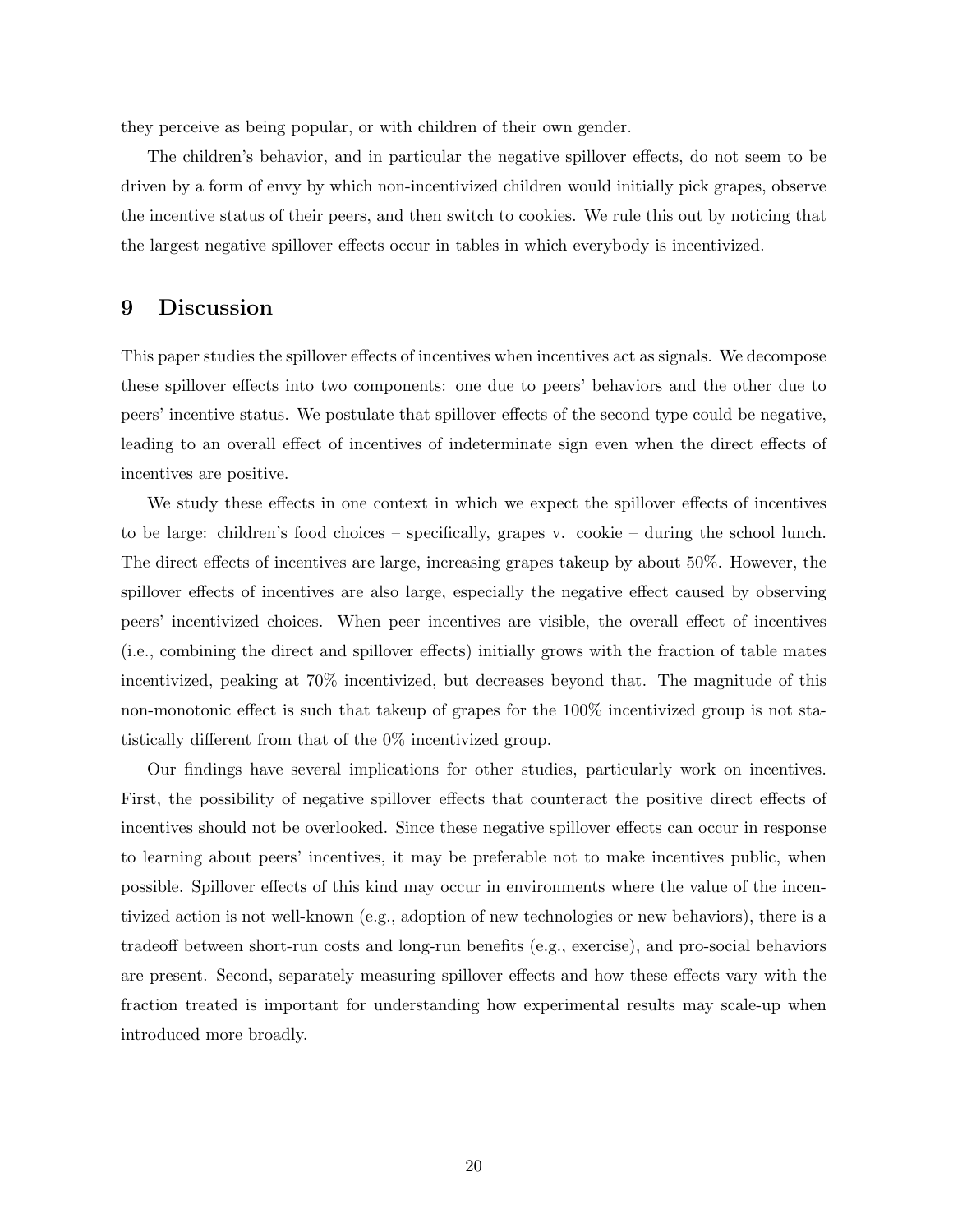## Appendix A: Experimental instructions

We are going to play a choice game where you can win these fun prizes!

(Point to the prizes)

Each of you gets two cards. Keep your cards a secret. You cannot trade cards.

One of your cards will be a cookie card and one of them will be a grape card. The game is to play one of these cards face up (down) on the table.

If you play a cookie card, you get a cookie. If you play a grape card, you get some grapes.

(Point to grapes and cookies)

After you play your card, you will have 20 seconds to change your mind. You may look at what your neighbors played. After 20 seconds, you cannot change your choice!

Some of the grape cards might have gold tokens on them. If you get a card with a gold token on it and you play it, you get a prize with your grapes! Here are the prize choices.

(Point to prize board)

You get your prize at the end of the game.

Ok, let me ask everyone a few questions to make sure we all know how to play.

(Have students say out loud answers, and always correct at the end: either, "Yes, each person gets 2 cards" or "No, each person gets 2 cards" and "Yes, if you play a grape card you get grapes')

1. How many cards does each person get? (answer is 2, one cookie one grape)

2. How many cards can each person play? (answer is 1 only)

3. How do you play a card? (answer is put it on the table)

4. What happens if you play a cookie card? (you get a cookie)

5. What happens if you play a grape card? (you get grapes)

6. What happens if you play a grape card with a token? (you get grapes plus a prize)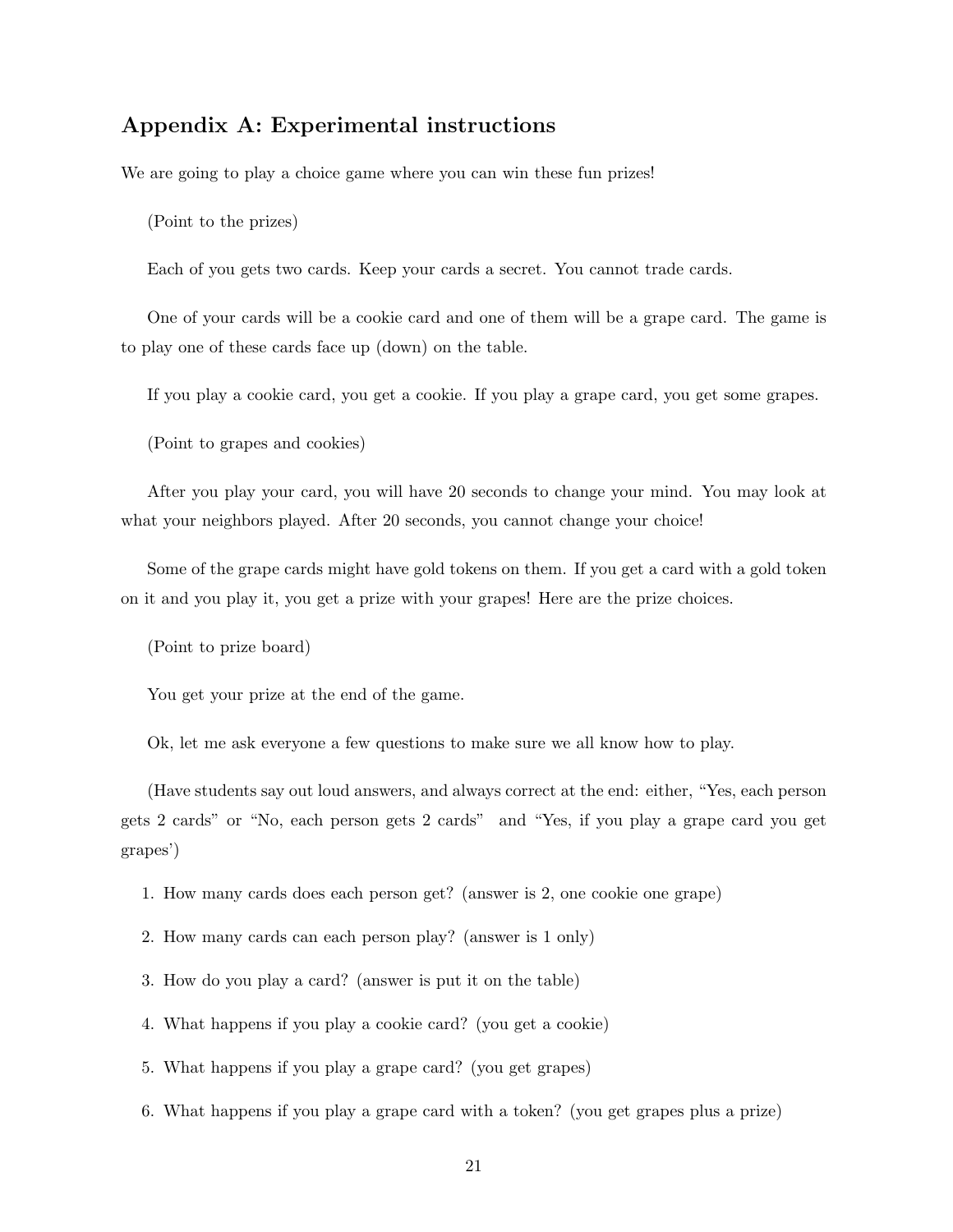Good job! Let's play!

Here are your cards. Remember to keep them hidden.

(Wait 10 seconds)

Choose the card you are going to play now. Remember if you play a card you should put it on the table face UP (DOWN) like this (demonstrate).

(Wait for children to play their cards)

Ok is that your final choice? You can change your mind if you want to.

(Wait exactly 20 seconds)

Ok, the game is over, you can't change your choice now.

Everyone who played a card with a token on it will get a prize sheet, please fill it out to claim your prize.

### Appendix B: Heterogeneity by child and peer gender and age

We test whether the effects of incentives differ by gender and age, proxied by school grade, as has been found in different contexts, as we discuss below. While Table B1 shows that we do not detect any gender or age difference in the direct effect of incentives, Table B2 show that spillover effects vary by gender. Specifically, the positive effects of seeing others choose grapes is stronger for girls, while the negative effects of seeing the incentivized choices of others is stronger for boys. When we pool the two effects we find that the overall spillover effect of incentives is statistically more negative (and grows faster) for boys than for girls. The magnitude of this difference is large, with the net effect for boys being at least twice as large (in absolute value) as the effect for girls. This gender differences in the response to incentives has been also found in other contexts (e.g., Angrist and Lavy (2009); Angrist, Lang and Oreopoulos (2009); Croson and Gneezy (2009); Dohmen and Falk (2011)). However, this finding is not consistent in the literature (as, e.g., neither Lacetera, Macis and Slonim (2013) nor Royer, Stehr and Sydnor (2015) find evidence of gender differences in the effects of incentives for pro-social or healthful behavior).

In addition, Table B3 show weak evidence that the spillover effects of incentives are stronger for younger children: the point estimates of the positive and negative spillover effects are closer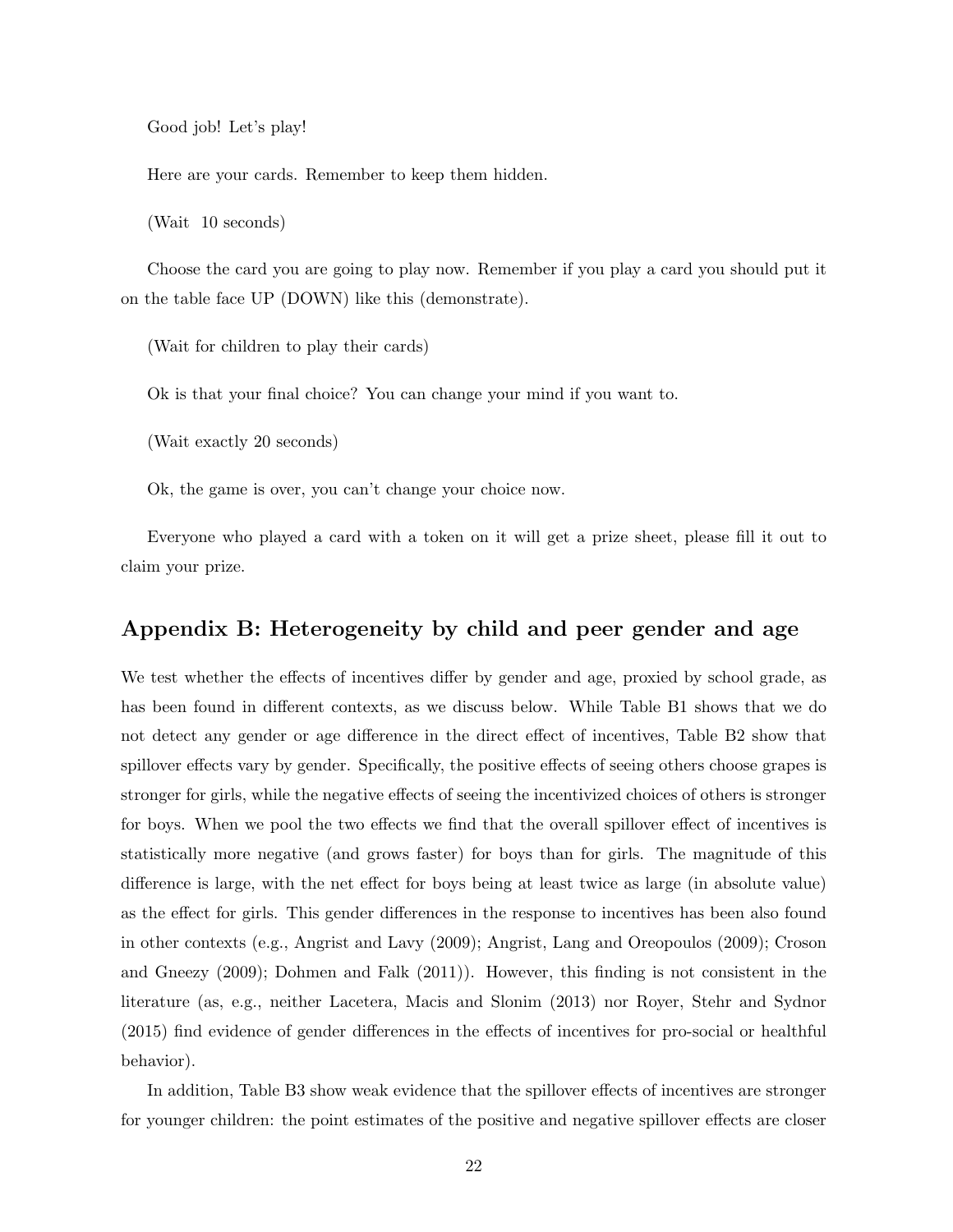to zero for children in above median grades than for younger children. However, the differences between these two groups are not statistically significant.

## References

- Acland, Dan, and Matthew Levy. 2015. "Naiveté, projection bias, and habit formation in gym attendance." Management Science, 61(1): 146–160.
- Aizer, Anna, and Janet Currie. 2004. "Networks or neighborhoods? Correlations in the use of publicly-funded maternity care in California." Journal of Public Economics, 88(12): 2573– 2585.
- Angelucci, Manuela, and Giacomo De Giorgi. 2009. "Indirect Effects of an Aid Program: How do Cash Injections Affect Ineligibles' Consumption?" The American Economic Review, 99(1): 486–508.
- Angelucci, Manuela, and Vincenzo Di Maro. 2015. "Programme evaluation and spillover effects." Journal of Development Effectiveness, 0(0): 1–22.
- Angrist, Joshua, and Victor Lavy. 2009. "The effects of high stakes high school achievement awards: Evidence from a randomized trial." The American Economic Review, 1384–1414.
- Angrist, Joshua, Daniel Lang, and Philip Oreopoulos. 2009. "Incentives and services for college achievement: Evidence from a randomized trial." American Economic Journal: Applied Economics, 136–163.
- Ariely, Dan, Anat Bracha, and Stephan Meier. 2009. "Doing good or doing well? Image motivation and monetary incentives in behaving prosocially." The American Economic Review, 544–555.
- Asch, S. E. 1958. "Effects of Group Pressure upon the Modification and Distortion of Judgements." Readings in Social Psychology, E. E. Maccoby, T. M. Newcomb, and E. L. Hartley,  $eds, 174-183.$
- Babcock, Philip, Kelly Bedard, Gary Charness, John Hartman, and Heather Royer. forthcoming. "Letting Down the Team? Evidence of Social Effects of Team Incentives." Journal of European Economics Association.
- Babcock, Philip S, and John L Hartman. 2010. "Networks and workouts: treatment size and status specific peer effects in a randomized field experiment." NBER Working Paper No. 16581.
- Baird, Sarah, J Aislinn Bohren, Craig McIntosh, and Berk Ozler. 2014. "Designing Experiments to Measure Spillover Effects." World Bank Policy Research Working Paper, , (6824).
- Bandiera, Oriana, Iwan Barankay, and Imran Rasul. 2013. "Team incentives: evidence from a firm level experiment." Journal of the European Economic Association, 11(5): 1079– 1114.
- Banerjee, Abhijit, Arun G. Chandrasekhar, Esther Duflo, and Matthew O. Jackson. 2013. "The Diffusion of Microfinance." Science, 341(6144).
- Barrera-Osorio, Felipe, Marianne Bertrand, Leigh Linden, and Francisco Perez-Calle. 2011. "Team incentives: evidence from a firm level experiment." American Economic Journal: Applied Economics, 3(2): 167–195.
- Beaman, Lori. 2012. "Social Networks and the Dynamics of Labour Market Outcomes: Evidence from Refugees Resettled in the U.S." The Review of Economic Studies, 79(1): 128-161.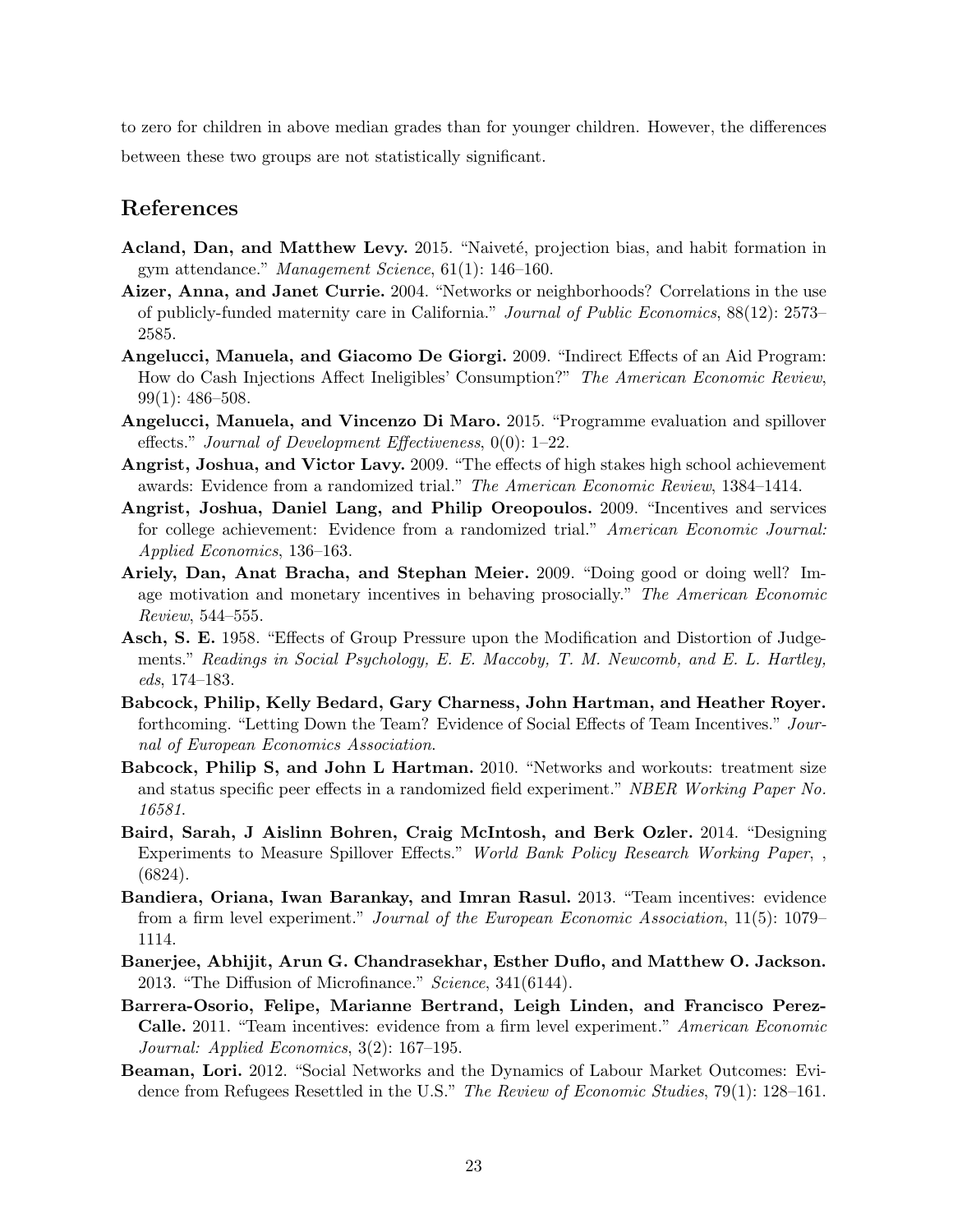- Belot, Michèle, James Jonathan, and Nolen Patrick. 2013. "Changing Eating Habits-A Field Experiment in Primary Schools."
- Bénabou, Roland, and Jean Tirole. 2003. "Intrinsic and extrinsic motivation." The Review of Economic Studies, 70(3): 489–520.
- Bertrand, Marianne, Erzo FP Luttmer, and Sendhil Mullainathan. 2000. "Network Effects and Welfare Cultures." The Quarterly Journal of Economics, 115(3): 1019–1055.
- Bettinger, Eric P. 2012. "Paying to learn: The effect of financial incentives on elementary school test scores." Review of Economics and Statistics, 94(3): 686–698.
- Bobonis, Gustavo J., and Frederico Finan. 2009. "Neighborhood Peer Effects in Secondary School Enrollment Decisions." Review of Economics and Statistics, 91(4): 695–716.
- Borjas, George J, and Lynette Hilton. 1996. "Immigration and the Welfare State: Immigrant Participation in Means-Tested Entitlement Programs." The Quarterly Journal of  $Economics, 111(2): 575-604.$
- Cawley, John, and Joshua A Price. 2013. "A case study of a workplace wellness program that offers financial incentives for weight loss." Journal of Health Economics, 32(5): 794–803.
- Charness, Gary, and Uri Gneezy. 2009. "Incentives to exercise." Econometrica, 77(3): 909– 931.
- Chen, Jiehua, Macartan Humphries, and Vijay Modi. 2010. "Technology Diffusion and Social Networks: Evidence from a Field Experiment in Uganda." Working Paper.
- Conley, Timothy G., and Christopher R. Udry. 2010. "Gender differences in preferences." American Economic Review, 100(1): 35–69.
- Croson, Rachel, and Uri Gneezy. 2009. "Gender differences in preferences." Journal of Economic literature, 448–474.
- deCharms, Richard. 1968. Personal Causation. Academic Press.
- Deci, Edward L, Richard Koestner, and Richard M Ryan. 1999. "A meta-analytic review of experiments examining the effects of extrinsic rewards on intrinsic motivation." Psychological bulletin, 125(6): 627.
- Dohmen, Thomas, and Armin Falk. 2011. "Performance pay and multidimensional sorting: Productivity, preferences, and gender." The American Economic Review, 556–590.
- Duflo, Esther, and Emmanuel Saez. 2002. "Participation and investment decisions in a retirement plan: the influence of colleagues choices." Journal of Public Economics, 85(1): 121– 148.
- Duflo, Esther, and Emmanuel Saez. 2003. "The Role of Information and Social Interactions in Retirement Plan Decisions: Evidence from a Randomized Experiment." The Quarterly Journal of Economics, 118(3): 815–842.
- Fehr, Ernst, and John A List. 2004. "The hidden costs and returns of incentivestrust and trustworthiness among CEOs." Journal of the European Economic Association, 2(5): 743–771.
- Fischer, Greg, Dean Karlan, Margaret McConnell, and Pia Raffler. 2014. "To Charge or Not to Charge: Evidence from a Health Products Experiment in Uganda." NBER Working Paper No. 20170.
- Fryer Jr, Roland G. 2011. "Financial Incentives and Student Achievement: Evidence from Randomized Trials." The Quarterly Journal of Economics, 126: 1755–1798.
- Glaeser, Edward L, Bruce I Sacerdote, and Jose A Scheinkman. 2003. "The social multiplier." Journal of the European Economic Association, 1(2-3): 345–353.
- Gneezy, Uri, and Aldo Rustichini. 2000. "Pay enough or don't pay at all." *Quarterly journal* of economics, 791–810.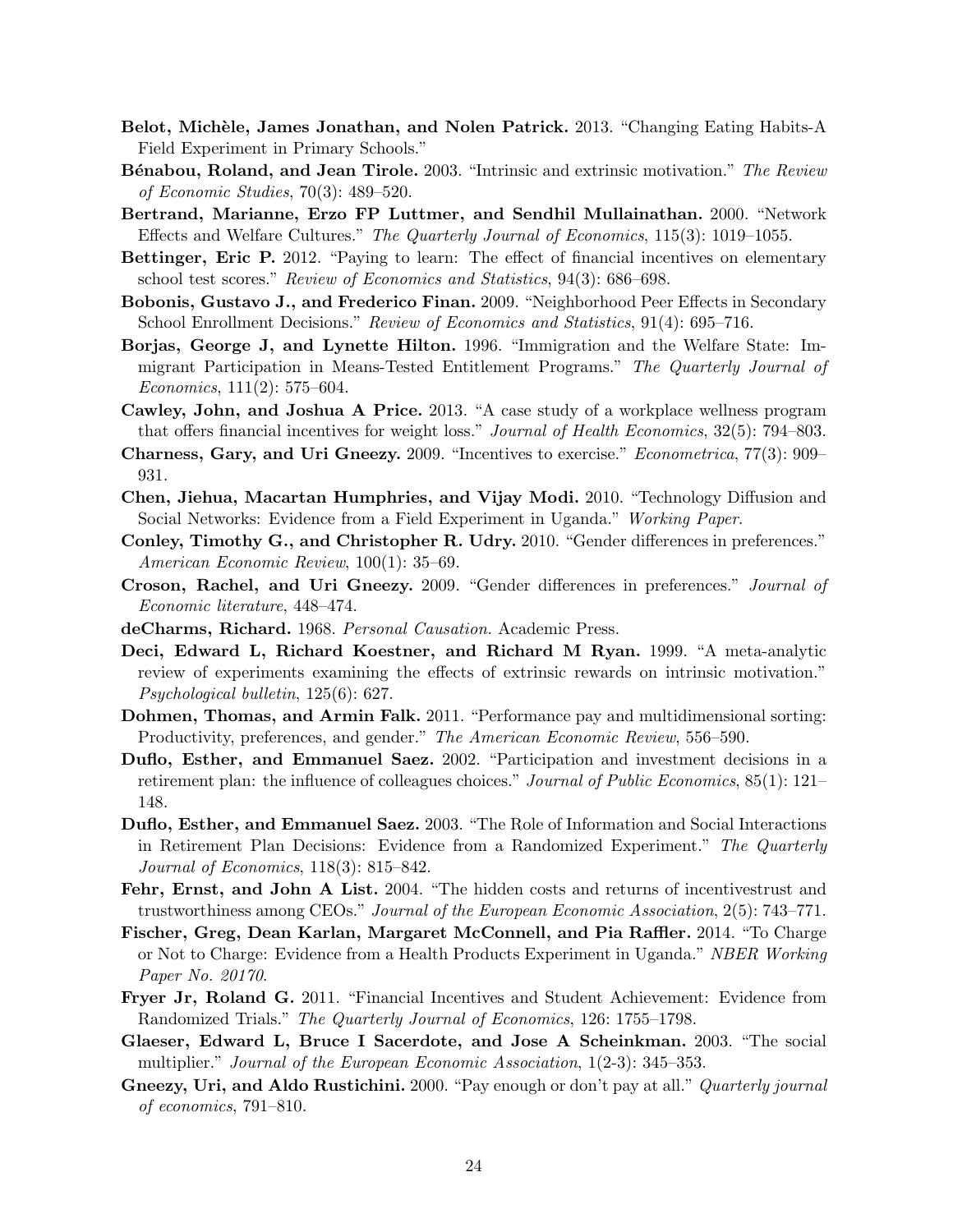- Gneezy, Uri, and John A List. 2006. "Putting behavioral economics to work: Testing for gift exchange in labor markets using field experiments." Econometrica, 74(5): 1365–1384.
- Gneezy, Uri, Stephan Meier, and Pedro Rey-Biel. 2011. "When and why incentives (don't) work to modify behavior." The Journal of Economic Perspectives, 191–209.
- Goeree, Jacob K., and Leeat Yariv. 2014. "Conformity in the Lab." The Journal of the Economic Science Association, forthcoming.
- Guiteras, Raymond, James Levinsohn, and Ahmed Mushfiq Mobarak. 2015. "Encouraging sanitation investment in the developing world: A cluster-randomized trial." Science, 348(6237): 903–906.
- Harrison, Glenn W, and John A List. 2004. "Field experiments." Journal of Economic Literature, 1009–1055.
- Haun, Daniel BM, Yvonne Rekers, and Michael Tomasello. 2014. "Children conform to the behavior of peers; other great apes stick with what they know." *Psychological science*, 0956797614553235.
- John, Leslie K, George Loewenstein, Andrea B Troxel, Laurie Norton, Jennifer E Fassbender, and Kevin G Volpp. 2011. "Financial incentives for extended weight loss: a randomized, controlled trial." Journal of general internal medicine, 26(6): 621–626.
- **Just, David R, and Joseph Price.** 2013. "Using incentives to encourage healthy eating in children." Journal of Human Resources, 48(4): 855–872.
- Kamenica, Emir. 2012. "Behavioral economics and psychology of incentives." Annu. Rev.  $Econ., 4(1): 427-452.$
- Lacetera, Nicola, and Mario Macis. 2010. "Do all material incentives for pro-social activities backfire? The response to cash and non-cash incentives for blood donations." Journal of Economic Psychology, 31(4): 738–748.
- Lacetera, Nicola, Mario Macis, and Robert Slonim. 2013. "Economic rewards to motivate blood donations." Science, 340(6135): 927–928.
- Lalive, Rafael, and M. A. Cattaneo. 2009. "Social Interactions and Schooling Decisions." The Review of Economics and Statistics, 91(3): 457–477.
- Levitt, S, J List, and Sally Sadoff. 2011. "The effect of performance-based incentives on educational achievement: Evidence from a randomized experiment." Unpublished Manuscript, University of Chicago.
- Levitt, Steven D, John A List, Susanne Neckermann, and Sally Sadoff. 2011. "The impact of short-term incentives on student performance." Unpublished mimeo, University of Chicago.
- List, John A, and Anya Savikhin Samek. 2014. "A Field Experiment on the Impact of Incentives on Milk Choice in the Lunchroom." Available at SSRN 2558604.
- List, John A, and Anya Savikhin Samek. 2015. "The Behavioralist as Nutritionist: Leveraging Behavioral Economics to Improve Child Food Choice and Consumption." Journal of Health Economics, 39: 135–146.
- Macours, Karen, and Renos Vakis. 2008. "Changing Households' Investments and Aspirations through Social Interactions: Evidence from a Randomized Transfer Program in a Low-Income Country." World BankWorking Paper 5137.
- Milgrom, Paul, and John Roberts. 1986. "Price and advertising signals of product quality." The Journal of Political Economy, 796–821.
- Moretti, Enrico. 2011. "Social learning and peer effects in consumption: Evidence from movie sales." The Review of Economic Studies, 78(1): 356–393.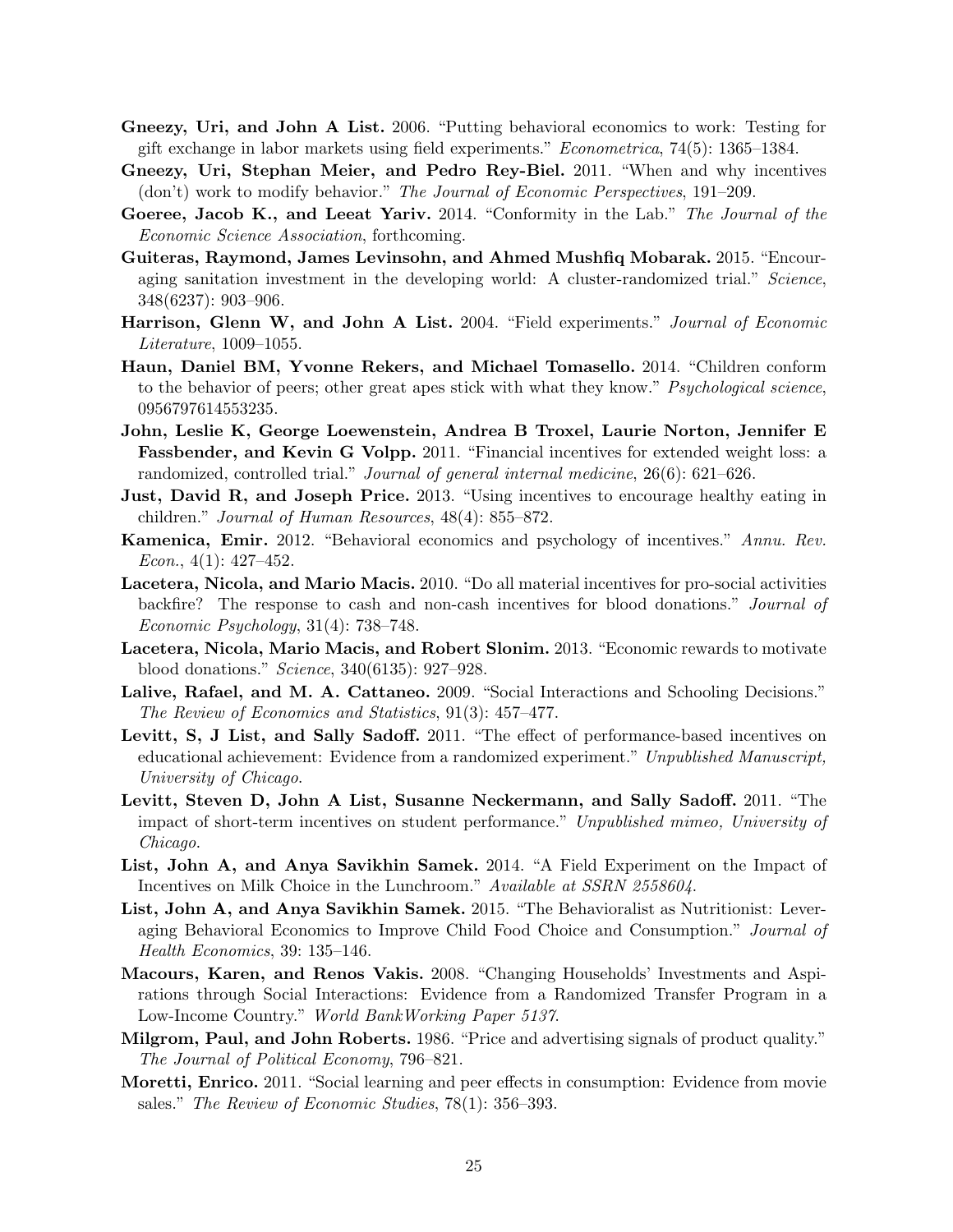- Munshi, Kaivan. 2003. "Networks in the Modern Economy: Mexican Migrants in the U.S. Labor Market." The Quarterly Journal of Economics, 118(2): 549–599.
- Nelson, Phillip. 1970. "Information and consumer behavior." The Journal of Political Economy, 311–329.
- Neumark-Sztainer, Dianne, Mary Story, Michael D Resnick, and Robert Wm Blum. 2012. "Determinants of Technology Adoption: Peer Effects in Menstrual Cup Take-Up." Journal of the European Economic Association, 10(6): 1263–1293.
- Ogden, Cynthia L, Margaret D Carroll, Lester R Curtin, Molly M Lamb, and Katherine M Flegal. 2010. "Prevalence of high body mass index in US children and adolescents, 2007-2008." Jama, 303(3): 242–249.
- Peyton, Mark E, Matthew H Greenstone, and Nathaniel Schenker. 2003. "Overlapping confidence intervals or standard error intervals: What do they mean in terms of statistical significance?" *Journal of Insect Science*, 3(1): 34.
- Rege, Mari, Kjetil Telle, and Mark Votruba. 2009. "The effect of plant downsizing on disability pension utilization." Journal of the European Economic Association, 7(4): 754–785.
- Robinson, Peter M. 1988. "Root-N-consistent semiparametric regression." Econometrica: Journal of the Econometric Society, 931–954.
- Royer, Heather, Mark Stehr, and Justin Sydnor. 2015. "Incentives, Commitments and Habit Formation in Exercise: Evidence from a Field Experiment with Workers at a Fortune-500 Company." American Economic Journal: Applied Economics, 7(3): 51–84.
- Shapiro, Carl. 1983. "Premiums for high quality products as returns to reputations." The quarterly journal of economics, 659–679.
- Shearer, Bruce. 2004. "Piece rates, fixed wages and incentives: Evidence from a field experiment." The Review of Economic Studies, 71(2): 513–534.
- Sherif, M. 1937. "An experimental approach to the study of attitudes." Sociometry, 1: 90–98.
- Sorensen, Alan T. 2006. "Social learning and health plan choice." RAND Journal of Economics, 929–945.
- Volpp, Kevin G, Andrea B Troxel, Mark V Pauly, Henry A Glick, Andrea Puig, David A Asch, Robert Galvin, Jingsan Zhu, Fei Wan, Jill DeGuzman, et al. 2009. "A randomized, controlled trial of financial incentives for smoking cessation." New England Journal of Medicine, 360(7): 699–709.
- Volpp, Kevin G, Leslie K John, Andrea B Troxel, Laurie Norton, Jennifer Fassbender, and George Loewenstein. 2008. "Financial incentive–based approaches for weight loss: a randomized trial." Jama, 300(22): 2631–2637.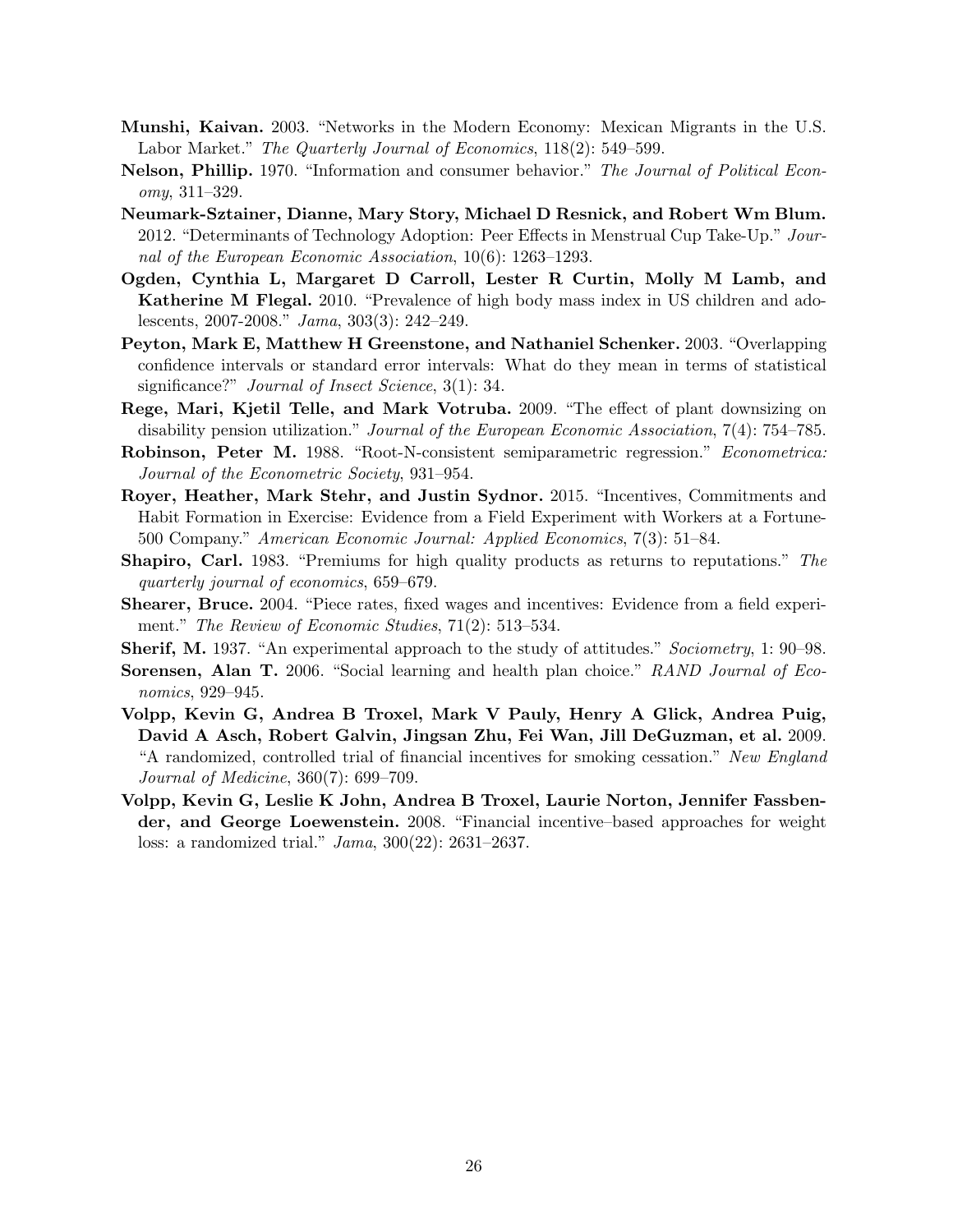

Figure 1: Cookie card, fruit card, and fruit card with token.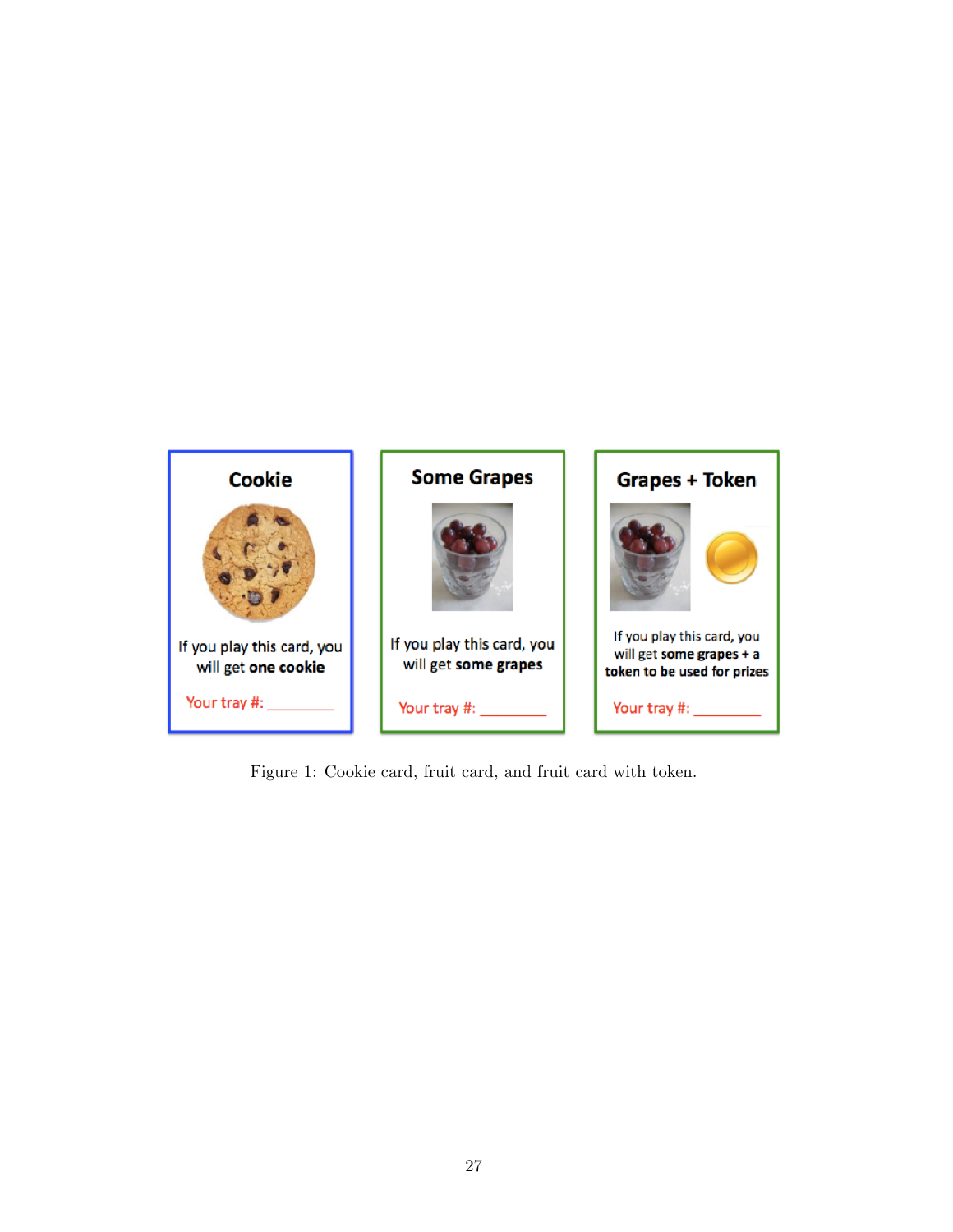

Figure 2: Marginal spillover effects of proportion table incentivized on the conditional likelihood of ending up with grapes. Estimates from a quadratic version of equation (6)

.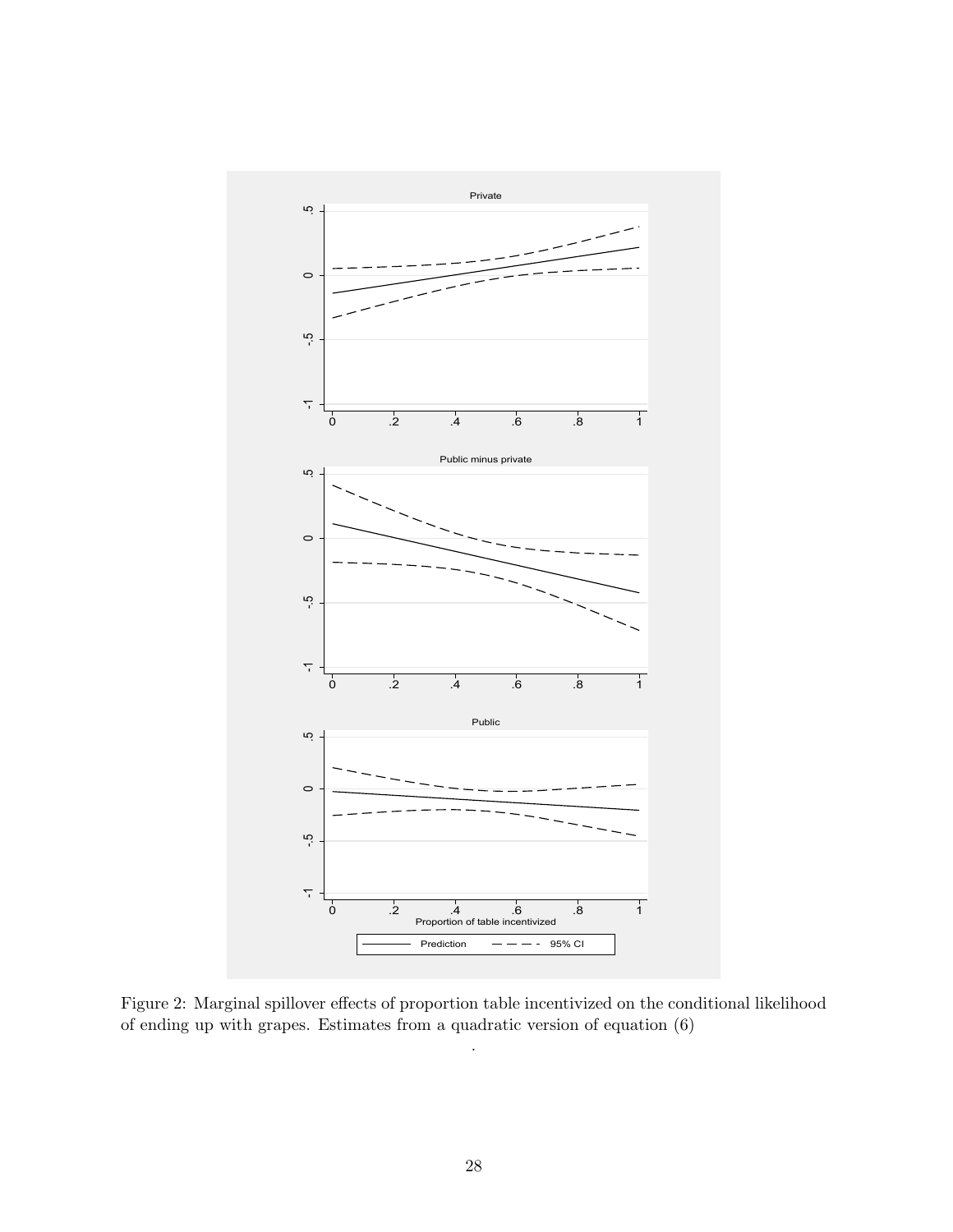

Figure 3: Net effect (direct and spillover) of proportion incentivized on final grapes take-up  $G_2$ 



Figure 4: Ending up with grapes, differences across groups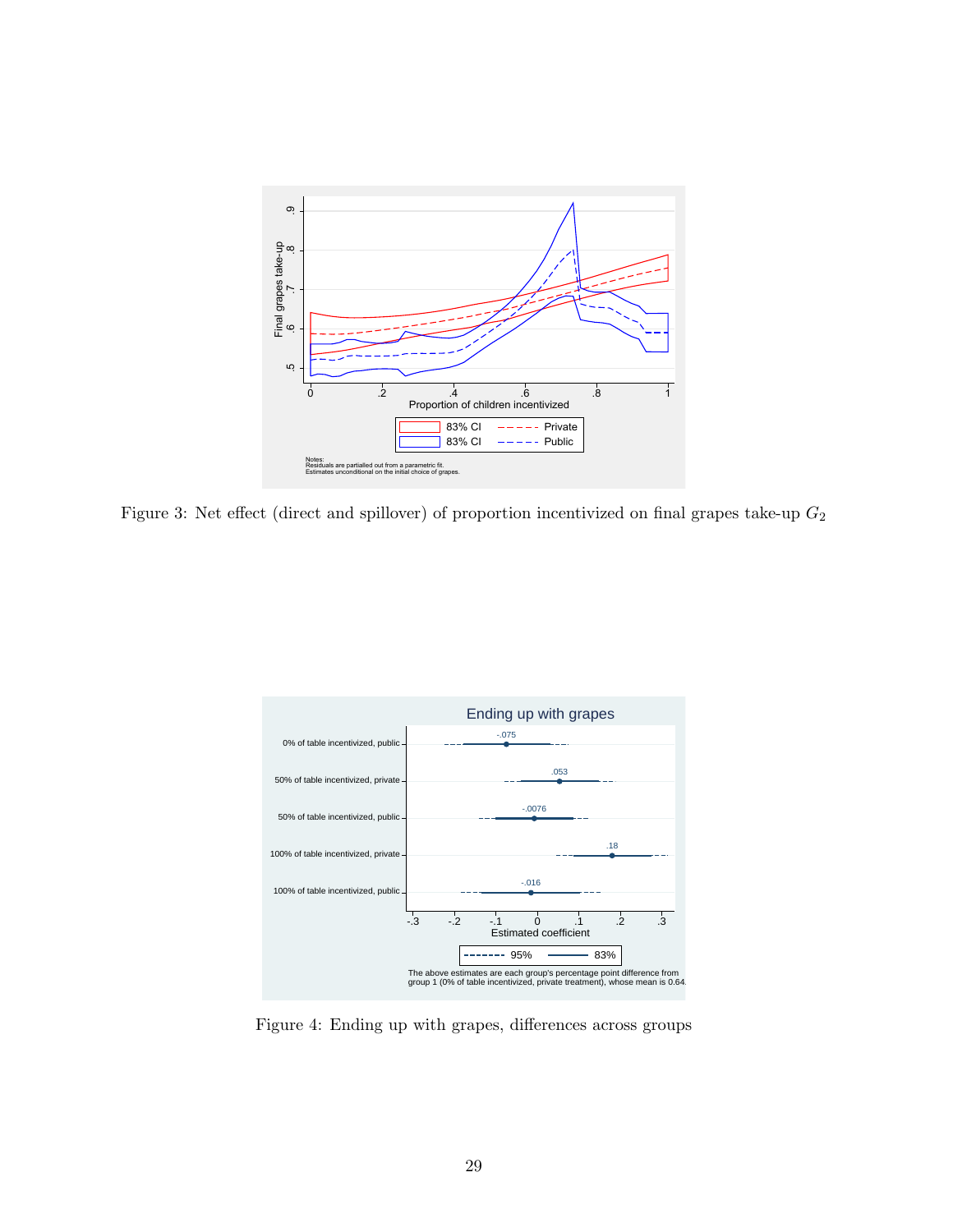|  | Sign of                                                                                                                                                                                                                                                        | Spillover effect: | Sign of | Sign of |
|--|----------------------------------------------------------------------------------------------------------------------------------------------------------------------------------------------------------------------------------------------------------------|-------------------|---------|---------|
|  | direct effect: $\left(\frac{\partial B_i}{\partial \tilde{G}_{-i}} \times \frac{\partial G_{-i}}{\partial TP}\right) + \left(\frac{\partial B_i}{\partial \tilde{I}_{-i}} \times \frac{\partial I_{-i}}{\partial TP}\right)$ spillover effect: overall effect: |                   |         |         |
|  | Case 1: $\frac{\partial B_i}{\partial I} > 0$ and direct effect $> 0$                                                                                                                                                                                          |                   |         |         |
|  | Signs, case 1: $(+)$ $(+ \times +) +$ $(+ \times +) =$ $(+)$                                                                                                                                                                                                   |                   |         | $(+)$   |
|  | Case 2: $\frac{\partial B_i}{\partial I} < 0$ and direct effect $> 0$                                                                                                                                                                                          |                   |         |         |
|  | Signs, case 2: $(+)$ $(+ \times +) +$ $(- \times +) =$ $(+ \text{ or } -)$ $(+ \text{ or } -)$                                                                                                                                                                 |                   |         |         |
|  | Case 3: $\frac{\partial B_i}{\partial I} < 0$ and direct effect $< 0$                                                                                                                                                                                          |                   |         |         |
|  | Signs, case 3: (-) $(+ \times -) +$ $(- \times -) =$ $(+ \text{ or } -)$ $(+ \text{ or } -)$                                                                                                                                                                   |                   |         |         |

Table 1: Direct, Spillover, and Overall Effects of Incentives

Table 2: Table Proportion Incentivized - Distribution by Child Incentive Status

|                               |                | Observations by child type: |
|-------------------------------|----------------|-----------------------------|
| Table Proportion incentivized | Incentivized   | Not incentivized            |
| 0.000                         | 398            | $\theta$                    |
| 0.111                         | 8              | 1                           |
| 0.167                         | 15             | 3                           |
| 0.200                         | 16             | 4                           |
| 0.250                         | 15             | 5                           |
| 0.286                         | 15             | 6                           |
| 0.333                         | 38             | 19                          |
| 0.375                         | 50             | 30                          |
| 0.400                         | 33             | 22                          |
| 0.429                         | 36             | 27                          |
| 0.444                         | 10             | 8                           |
| 0.500                         | 60             | 60                          |
| 0.556                         | 8              | 10                          |
| 0.571                         | 39             | 52                          |
| 0.600                         | 16             | 24                          |
| 0.625                         | 24             | 40                          |
| 0.667                         | 25             | 50                          |
| 0.800                         | 1              | $\overline{4}$              |
| 1.000                         | $\overline{0}$ | 459                         |
| Total observations:           | 807            | 824                         |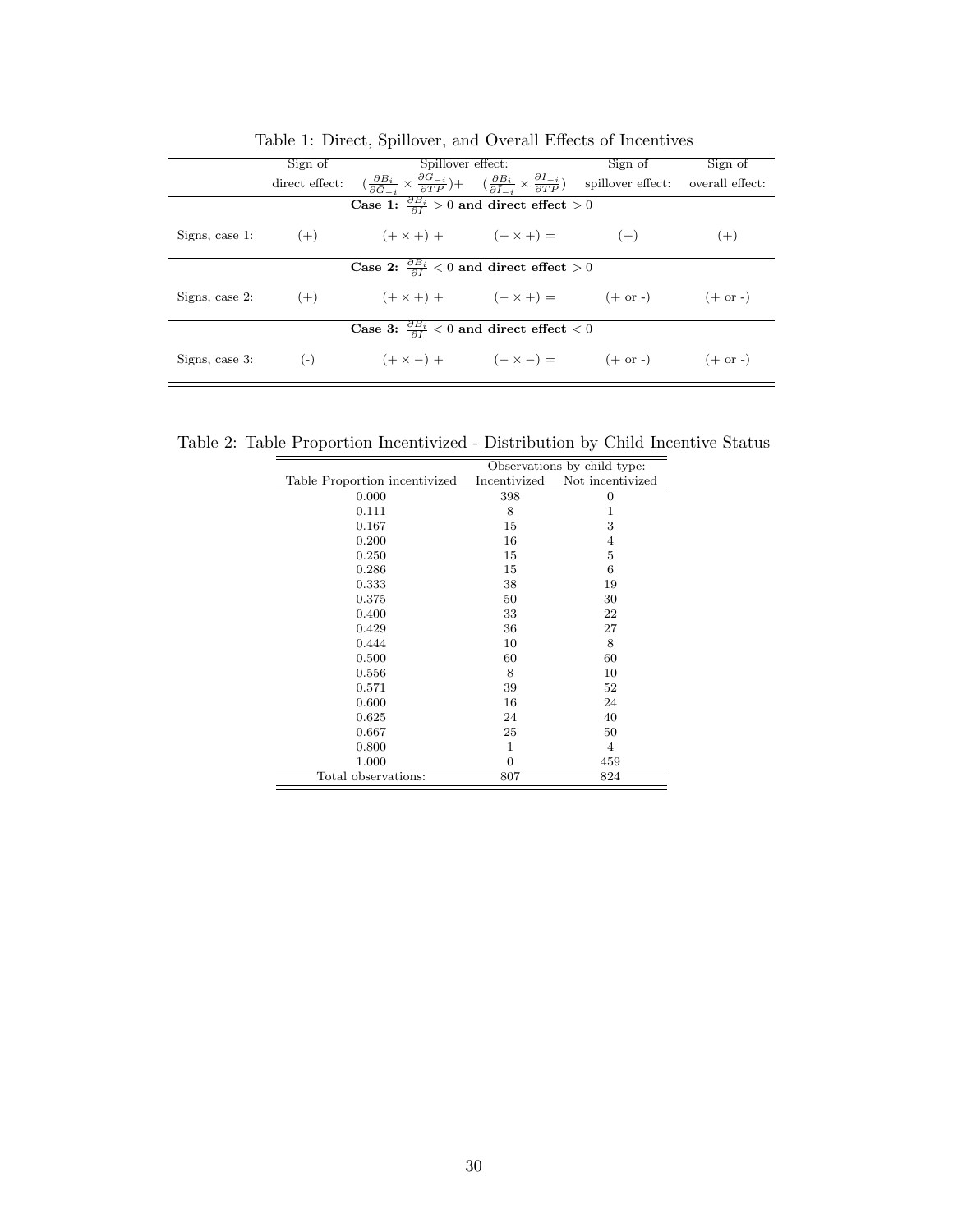Table 3: Descriptive statistics by group

| Group                   | N. obs | Table size          | % of boys | Grade                         | Black  | Hispanic | Free               |
|-------------------------|--------|---------------------|-----------|-------------------------------|--------|----------|--------------------|
|                         |        |                     |           |                               |        |          | lunch <sup>a</sup> |
| Private-0               | 130    | 6.23                | 0.34      | 3.86                          | 0.39   | 0.55     | 0.92               |
|                         |        | $\left[1.37\right]$ | [0.48]    | [2.37]                        | [0.49] | [0.5]    | [0.28]             |
| Public-0                | 268    | 6.51                | 0.47      | 4.07                          | 0.34   | 0.58     | 0.87               |
|                         |        | $\left[1.53\right]$ | [0.5]     | $[1.95]$                      | [0.47] | [0.49]   | [0.34]             |
| Private-50-no incentive | 171    | 6.66                | 0.48      | 4.12                          | 0.45   | 0.44     | 0.89               |
|                         |        | [1.84]              | [0.5]     | $\left[2.45\right]$           | [0.5]  | [0.5]    | [0.32]             |
| Private-50-incentive    | 159    | 6.74                | 0.46      | 4.26                          | 0.38   | 0.49     | 0.84               |
|                         |        | [1.71]              | [0.5]     | [2.42]                        | [0.49] | [0.5]    | [0.37]             |
| Public-50-no incentive  | 238    | 6.42                | 0.47      | 3.68                          | 0.39   | 0.48     | 0.83               |
|                         |        | [1.3]               | [0.5]     | [2.58]                        | [0.49] | [0.5]    | [0.38]             |
| Public-50-incentive     | 206    | 6.51                | 0.47      | 3.69                          | 0.37   | 0.49     | 0.85               |
|                         |        | $[1.26]$            | [0.5]     | [2.66]                        | [0.48] | [0.5]    | [0.36]             |
| Private-100-incentive   | 288    | 6.49                | $0.52\,$  | 4.27                          | 0.41   | 0.54     | 0.9                |
|                         |        | $\left[1.44\right]$ | [0.5]     | [2.28]                        | [0.49] | [0.5]    | [0.31]             |
| Public-100-incentive    | 171    | 5.98                | 0.49      | 3.83                          | 0.39   | 0.56     | 0.89               |
|                         |        | [1.66]              | [0.5]     | [2.6]                         | [0.49] | [0.5]    | [0.31]             |
| Total                   | 1631   | 6.45                | 0.47      | 3.99                          | 0.39   | 0.52     | 0.87               |
|                         |        | 1.52                | 0.5       | [2.4]                         | 0.49   | [0.5]    | [0.34]             |
|                         |        |                     |           |                               |        |          |                    |
|                         |        |                     |           | Test of balance across groups |        |          |                    |
| $F-test*$               |        | 0.77                | 0.88      | 1.66                          | 0.45   | 0.18     | 0.36               |
| p-value                 |        | 0.62                | 0.53      | 0.12                          | 0.87   | 0.99     | 0.93               |

Standard deviations reported in brackets. <sup>∗</sup>F-test test for joint significance of groups controlling for school-by-period strata.

 $\emph{^a}$  Child is eligible for Free/Reduced National School Lunch Program.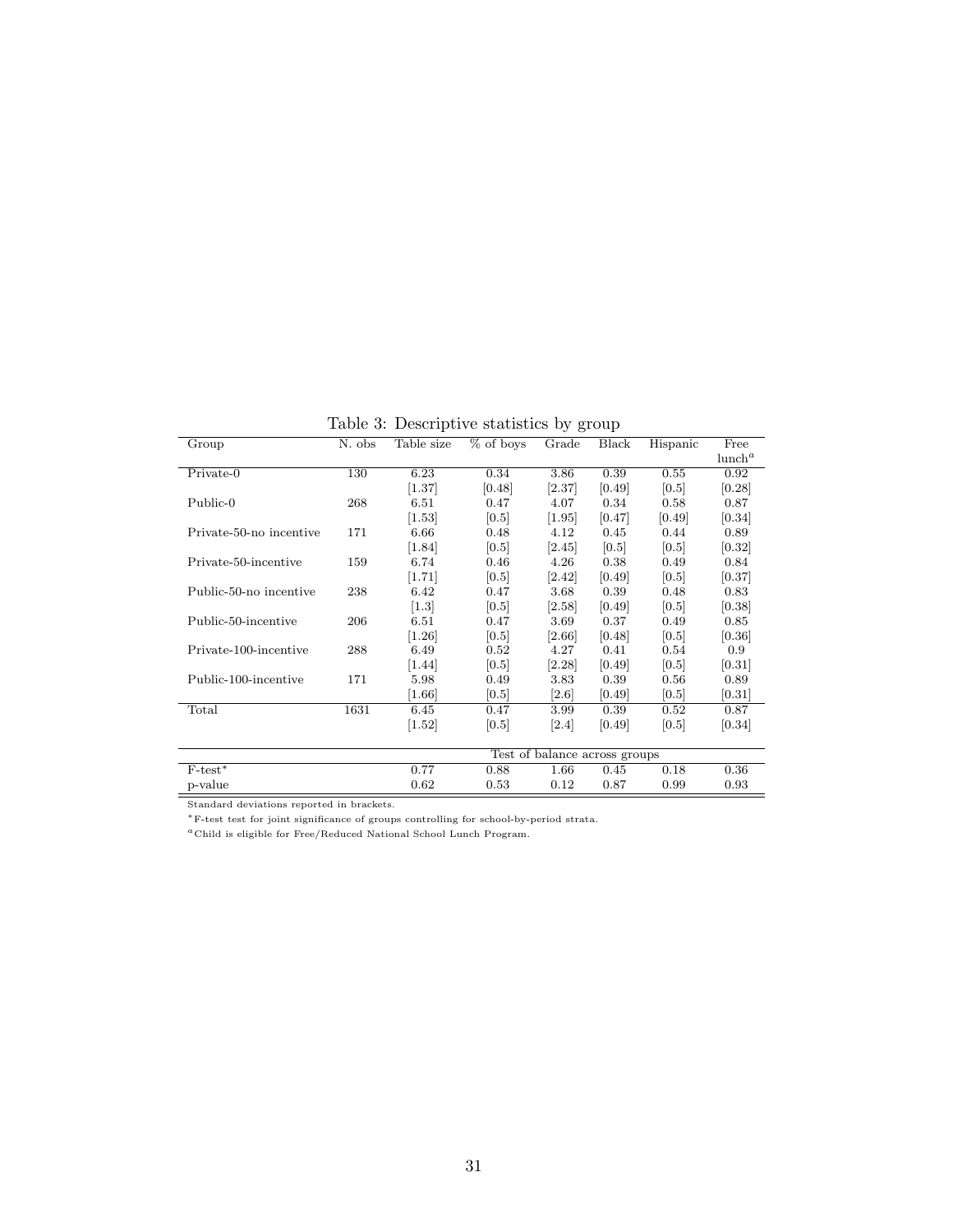| Group                                                   | $\overline{\text{N}}$ | Initial      | Switching | Switching | Ending up  |
|---------------------------------------------------------|-----------------------|--------------|-----------|-----------|------------|
|                                                         |                       | grape choice | to grape  | to cookie | with grape |
|                                                         |                       |              |           |           |            |
| Private-0                                               | 130                   | 0.646        | 0.062     | 0.062     | 0.646      |
|                                                         |                       | [0.480]      | [0.241]   | [0.241]   | [0.480]    |
|                                                         |                       |              |           |           |            |
| Public-0                                                | 268                   | 0.429        | 0.104     | 0.067     | 0.466      |
|                                                         |                       | [0.496]      | [0.306]   | [0.251]   | [0.500]    |
|                                                         |                       |              |           |           |            |
| Private-50-no incentive                                 | 171                   | 0.485        | 0.088     | 0.070     | 0.503      |
|                                                         |                       | [0.501]      | [0.284]   | [0.256]   | [0.501]    |
|                                                         |                       |              |           |           |            |
| Private-50-incentive                                    | 159                   | 0.792        | 0.019     | 0.069     | 0.742      |
|                                                         |                       | [0.407]      | [0.136]   | [0.255]   | [0.439]    |
|                                                         |                       |              |           |           |            |
| Public-50-no incentive                                  | 238                   | 0.466        | 0.076     | 0.059     | 0.483      |
|                                                         |                       | [0.500]      | [0.265]   | [0.236]   | [0.501]    |
| Public-50-incentive                                     | 206                   | 0.752        | 0.058     | 0.073     |            |
|                                                         |                       |              |           |           | 0.738      |
|                                                         |                       | [0.433]      | [0.235]   | [0.26]    | [0.441]    |
| Private-100-incentive                                   | 288                   | 0.760        | 0.052     | 0.052     | 0.760      |
|                                                         |                       | [0.428]      | [0.223]   | [0.223]   | [0.428]    |
|                                                         |                       |              |           |           |            |
| Public-100-incentive                                    | 171                   | 0.655        | 0.029     | 0.105     | 0.579      |
|                                                         |                       | [0.477]      | [0.169]   | [0.308]   | [0.495]    |
|                                                         |                       |              |           |           |            |
| Total                                                   | 1631                  | 0.616        | 0.064     | 0.068     | 0.612      |
|                                                         |                       | [0.486]      | [0.244]   | [0.252]   | [0.487]    |
|                                                         |                       |              |           |           |            |
| $F$ -test*                                              |                       | 14.12        | 2.51      | 0.82      | 10.62      |
| p-value                                                 |                       | 0.000        | 0.016     | 0.571     | 0.000      |
| F-test <sup>*</sup> (conditional on being incentivized) |                       | 1.53         | 1.46      | 0.81      | 1.82       |
| p-value                                                 |                       | 0.168        | 0.192     | 0.562     | 0.095      |
|                                                         |                       |              |           |           |            |

Table 4: Children's choices across groups

Standard deviations reported in brackets.

<sup>∗</sup> F-test for joint significance of groups controlling for school-by-period strata, table size, grade,

sex, race and lunch type.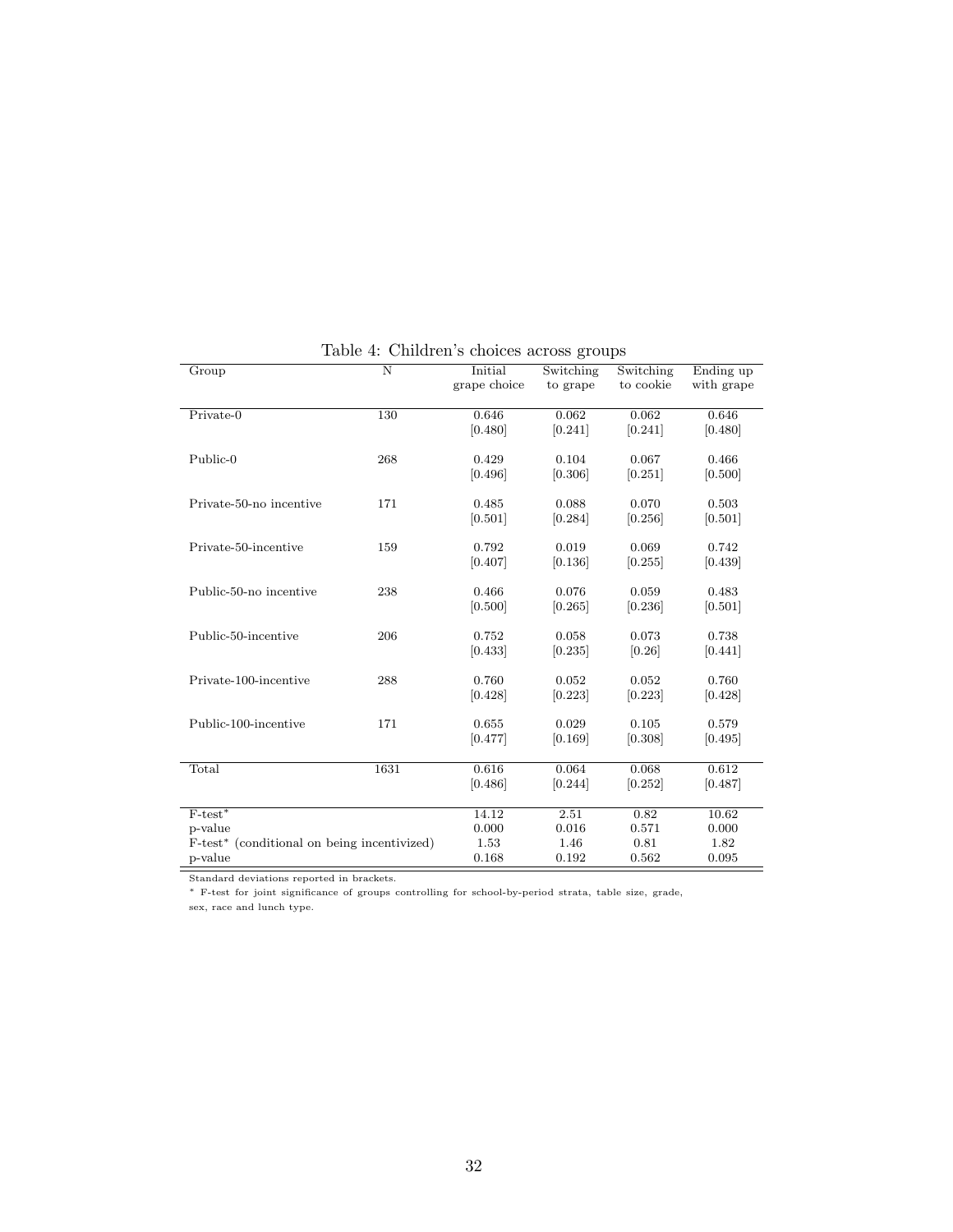| Table 5: Direct effect of incentives (1) and public treatment (P) on initial grape choice ( $G_1$ )   |                |                   |
|-------------------------------------------------------------------------------------------------------|----------------|-------------------|
| $G_{1i} = \alpha_0 + \alpha_1 I_i + \alpha_2 X_i + \epsilon_i$                                        |                | $\left( 1\right)$ |
| $G_{1i} = \lambda_0 + \lambda_1 I_i + \lambda_2 P_i + \lambda_3 I_i P_i + \lambda_4 X_i + \epsilon_i$ |                | $\left( 2\right)$ |
|                                                                                                       | Initial choice | Initial choice    |
|                                                                                                       | of grapes      | of grapes         |
|                                                                                                       | (1)            | $\left( 2\right)$ |
| Direct effect of incentives $(\alpha_1$ in (1) or $\lambda_1$ in (2))                                 | 0.259          | 0.241             |
|                                                                                                       | $[0.031]$ ***  | $[0.048]$ ***     |
|                                                                                                       |                |                   |
| Difference in incentive effect between public and private treatments $(\lambda_3)$                    |                | 0.013             |
|                                                                                                       |                | [0.067]           |
|                                                                                                       |                |                   |
| Effect of public treatment for non-incentivized children $(\lambda_2)$                                |                | $-0.084$          |
|                                                                                                       |                | $[0.048]*$        |
|                                                                                                       |                |                   |
| Effect of public treatment for incentivized children $(\lambda_2 + \lambda_3)$                        |                | $-0.071$          |
|                                                                                                       |                | [0.051]           |
| Control group mean                                                                                    | 0.495          | 0.495             |
| N                                                                                                     | 1631           | 1631              |
|                                                                                                       |                |                   |

Table 5: Direct effect of incentives  $(I)$  and public treatment  $(P)$  on initial grape choice  $(G_1)$ 

\*\*\*,\*\*,\* = significant at the 1,5,10% level. Column (1) depicts OLS estimates of equation (1) listed on table and Column (2) depicts OLS

estimates of equation (2) listed on table. Standard errors are clustered by tables. Regressions control for school-by-period strata, table size, grade, sex, race and lunch type.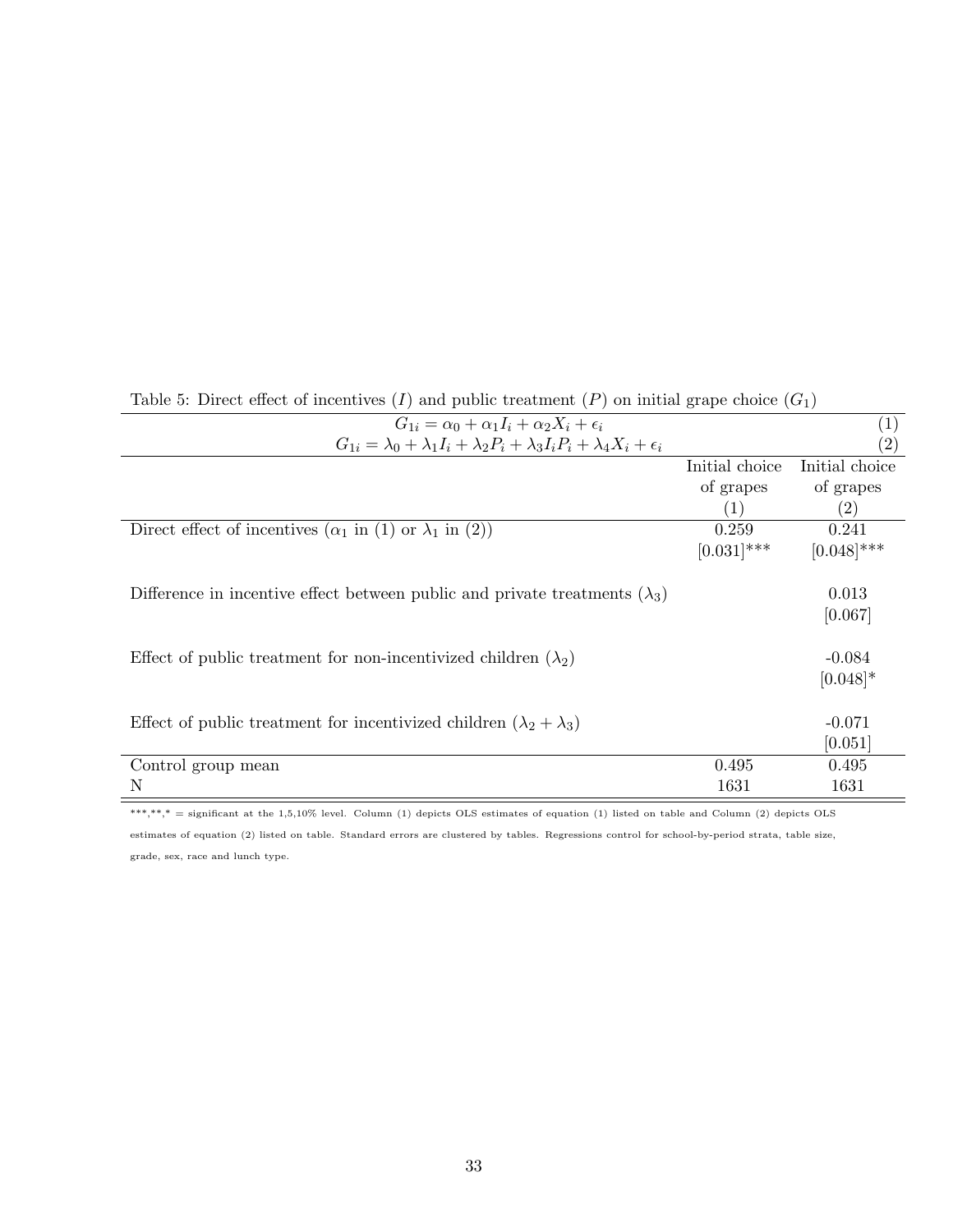| $\Delta G_i = \beta_0 + \beta_1 T P_i + \beta_2 T P_i * P_i + \beta_3 I_i + \beta_4 P_i + \beta_5 I_i P_i + \beta_6 X_i + \epsilon_i$ |               |                        |                   |
|---------------------------------------------------------------------------------------------------------------------------------------|---------------|------------------------|-------------------|
|                                                                                                                                       |               | (2)                    | (3)               |
|                                                                                                                                       | All children  | % of incentivized      | % of incentivized |
|                                                                                                                                       |               | children $> 0\%$       | children $>50\%$  |
| Spillover effect of peers choosing grapes                                                                                             |               |                        |                   |
| Effect of table proportion incentivized $(\beta_1)$                                                                                   | 0.093         | 0.125                  | 0.163             |
|                                                                                                                                       | $[0.049]$ *   | $[0.066]$ <sup>*</sup> | $[0.08]$ **       |
| Spillover effect of peers choosing incentivized grapes                                                                                |               |                        |                   |
| Effect of table proportion incentivized*public $(\beta_2)$                                                                            | $-0.183$      | $-0.223$               | $-0.454$          |
|                                                                                                                                       | $[0.08]^{**}$ | $[0.107]$ **           | $[0.127]$ ***     |
| Total spillover effect                                                                                                                |               |                        |                   |
| Effect of table proportion incentivized for public $(\beta_1 + \beta_2)$                                                              | $-0.091$      | $-0.098$               | $-0.291$          |
|                                                                                                                                       | [0.06]        | [0.08]                 | $(0.101)$ ***     |
| Average proportion of table incentivized                                                                                              | 0.505         | 0.668                  | 0.802             |

Table 6: Spillover effects of proportion of table incentivized on switching

\*\*\*,\*\*,\* = significant at the 1,5,10% level. OLS estimates control for school-by-period strata, table size, grade, sex, race and lunch type. Standard errors are clustered by table.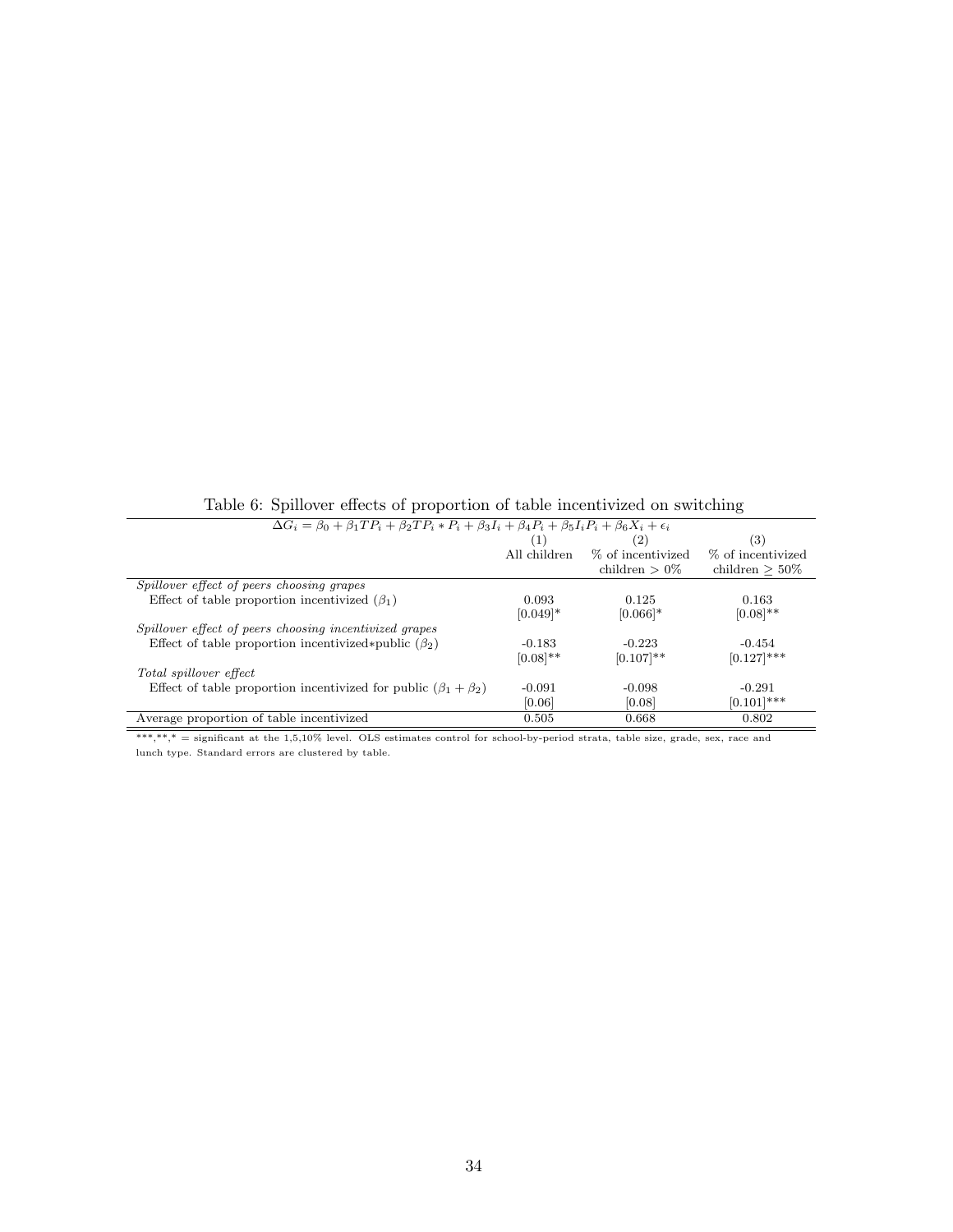| lable <i>i</i> : Spillover effects of                                  |               |                |                          | proportion of table incentivized on switching to grapes and cookies<br>SC or $SG = \beta_0 + \beta_1 T P_i + \beta_2 T P_i * P_i + \beta_3 I_i + \beta_4 P_i + \beta_5 I_i P_i + \beta_6 X_i + \epsilon_i$ |          |             |                           |                       |
|------------------------------------------------------------------------|---------------|----------------|--------------------------|------------------------------------------------------------------------------------------------------------------------------------------------------------------------------------------------------------|----------|-------------|---------------------------|-----------------------|
| Dependent variable:                                                    |               |                | Switching to grapes (SG) |                                                                                                                                                                                                            |          |             | Switching to cookies (SC) |                       |
|                                                                        |               |                | ව                        |                                                                                                                                                                                                            | ì٢,      |             | Ŀ,                        |                       |
| Children:                                                              |               | ncentivized    | Non-                     | Equality of                                                                                                                                                                                                |          | ncentivized | Non-                      | Equality of           |
|                                                                        |               |                | incentivized             | columns $(2)$ & $(3)$                                                                                                                                                                                      |          |             | incentivized              | columns $(6)$ & $(7)$ |
| Spillover effect of peers choosing grapes                              |               |                |                          |                                                                                                                                                                                                            |          |             |                           |                       |
| Effect of table proportion incentivized $(\beta_1)$                    | 0.073         | 0.101          | 0.034                    | p-value                                                                                                                                                                                                    | $-0.020$ | $-0.080$    | 0.061                     | $p$ -value            |
|                                                                        | $[0.036]$ **  | $0.044$ **     | [0.063]                  | 0.365                                                                                                                                                                                                      | 0.041]   | 0.054       | [0.057]                   | 0.065                 |
| Spillover effect of peers choosing incentivized grapes                 |               |                |                          |                                                                                                                                                                                                            |          |             |                           |                       |
| Effect of table proportion incentivized*public $(\beta_2)$             | $-0.157$      | $-0.172$       | 0.134                    | p-value                                                                                                                                                                                                    | 0.026    | 0.087       | $-0.057$                  | p-value               |
|                                                                        | $[0.056]$ *** | $***$ [690'0.0 | 0.090                    | 0.609                                                                                                                                                                                                      | [0.062]  | 0.093]      | [0.082]                   | 0.207                 |
| Total spillover effect                                                 |               |                |                          |                                                                                                                                                                                                            |          |             |                           |                       |
| Effect of table proportion incentivized for public                     | $-0.085$      | $-0.070$       | $-0.100$                 | p-value                                                                                                                                                                                                    | 0.006    | 0.007       | 0.005                     | $p$ -value            |
| $(\beta_1 + \beta_2)$                                                  | $[0.039]$ **  | [0.051]        | 0.063                    | 0.878                                                                                                                                                                                                      | 0.045    | [0.074]     | 0.055                     | 0.851                 |
| ***,**,* = significant at the 1,5,10% level. OLS estimates control for |               |                |                          | school-by-period strata, table size, grade, sex, race and lunch type. Standard errors are clustered by table.                                                                                              |          |             |                           |                       |

| Ì<br>l                                                                                           |  |
|--------------------------------------------------------------------------------------------------|--|
| $\ddot{\phantom{0}}$                                                                             |  |
| ו<br>ו<br>$\sim$ $\sim$ $\sim$ $\sim$ $\sim$ $\sim$<br>l                                         |  |
|                                                                                                  |  |
| ׇ֚֘֡                                                                                             |  |
| $C = 10$<br>$\frac{1}{2}$                                                                        |  |
| $\vdots$<br>j<br>.<br>ו<br>l                                                                     |  |
| $\frac{1}{2}$                                                                                    |  |
| ֧֧֧֧ׅ֧֧֧ׅ֧֧ׅ֧֛ׅ֧֛֛֧֛֪֪֛֪֛֪֛֪ׅ֛֛֪֛֛֛֛֛֚֚֚֚֚֚֚֚֚֚֚֚֚֚֚֡֟֓֝֓֜֜֜֓֝֟֓֝֟֜֓֝֬֜֓֜֓֜֜֝֜֜<br>I<br>$\vdots$ |  |
| ï                                                                                                |  |
|                                                                                                  |  |
| l<br>$\frac{1}{2}$<br>$\frac{1}{2}$<br>ı<br>l<br>I                                               |  |
| l<br>I                                                                                           |  |
|                                                                                                  |  |
| I<br>ï<br>j                                                                                      |  |
| l                                                                                                |  |
| l                                                                                                |  |
| ï<br>į                                                                                           |  |
| I<br>l                                                                                           |  |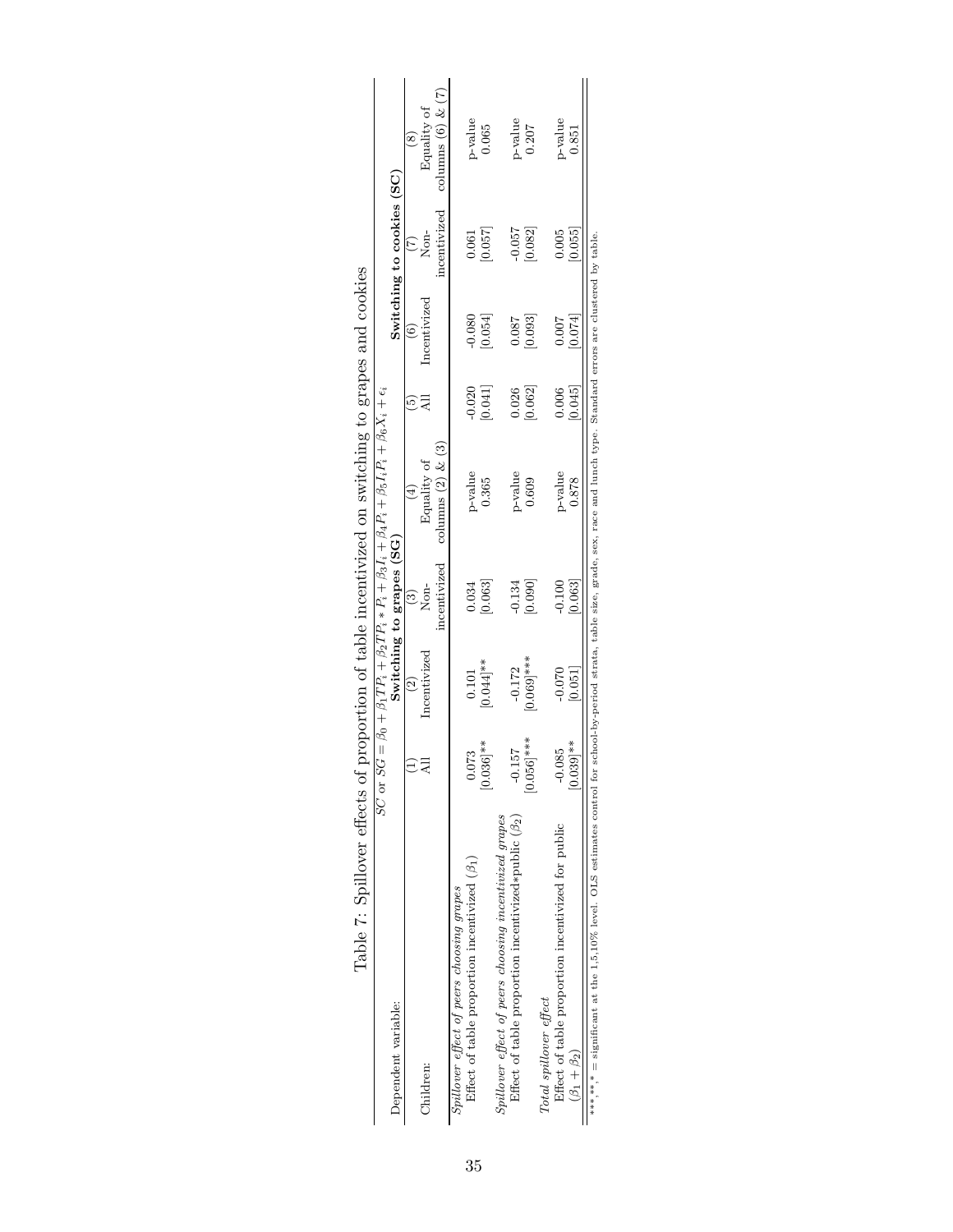|                                                                                | (1)      | $\left( 2\right)$ | (3)               |
|--------------------------------------------------------------------------------|----------|-------------------|-------------------|
|                                                                                | All kids | % of incentivized | % of incentivized |
|                                                                                |          | children $>0\%$   | children $> 50\%$ |
| Panel A: Effect of same-gender incentivized kids                               |          |                   |                   |
| Spillover effect of peers choosing grapes                                      |          |                   |                   |
| Effect of table proportion incentivized $(\delta_3)$                           | 0.061    | 0.123             | 0.054             |
|                                                                                | [0.137]  | [0.136]           | [0.154]           |
| Spillover effect of peers choosing incentivized grapes                         |          |                   |                   |
| Effect of table proportion of group incentivized*incentive*public $(\theta_6)$ | $-0.047$ | 0.013             | $-0.126$          |
|                                                                                | [0.219]  | [0.218]           | [0.24]            |
| Number of observations                                                         | 1549     | 1163              | 825               |
| Panel B: Effect of incentivized best friends                                   |          |                   |                   |
| Spillover effect of peers choosing grapes                                      |          |                   |                   |
| Effect of table proportion incentivized $(\delta_3)$                           | 0.041    | 0.037             | $-0.163$          |
|                                                                                | [0.077]  | [0.079]           | [0.111]           |
| Spillover effect of peers choosing incentivized grapes                         |          |                   |                   |
| Effect of table proportion of group incentivized*incentive*public $(\theta_6)$ | 0.27     | 0.29              | 0.157             |
|                                                                                | [0.161]  | [0.163]           | [0.17]            |
| Number of observations                                                         | 1631     | 1233              | 872               |
| Panel C: Effect of incentivized popular kids                                   |          |                   |                   |
| Spillover effect of peers choosing grapes                                      |          |                   |                   |
| Effect of table proportion incentivized $(\delta_3)$                           | $-0.029$ | $-0.041$          | 0.015             |
|                                                                                | [0.091]  | [0.095]           | [0.093]           |
| Spillover effect of peers choosing incentivized grapes                         |          |                   |                   |
| Effect of table proportion of group incentivized*incentive*public $(\theta_6)$ | 0.085    | 0.077             | 0.27              |
|                                                                                | [0.169]  | [0.168]           | [0.144]           |
| Number of observations                                                         | 1631     | 1233              | 872               |

#### Table 8: Testing for conformity in the proportion of incentivized children

\*\*\*,\*\*,\* = significant at the 1,5,10% level. We report the estimates of the estimates of  $\delta_3$  and  $\theta_6$  from the following equations:  $\Delta G_i = \delta_0 + \delta_1 T P_i + \delta_2 T P_i P_i + \delta_3 T P_i^B F + \delta_4 T P_i^B F_i + \delta_5 I_i + \delta_6 P_i + \delta_7 I_i P_i + \delta_8 X_i + \epsilon$ grade, sex, race and lunch type. Standard errors are clustered by table.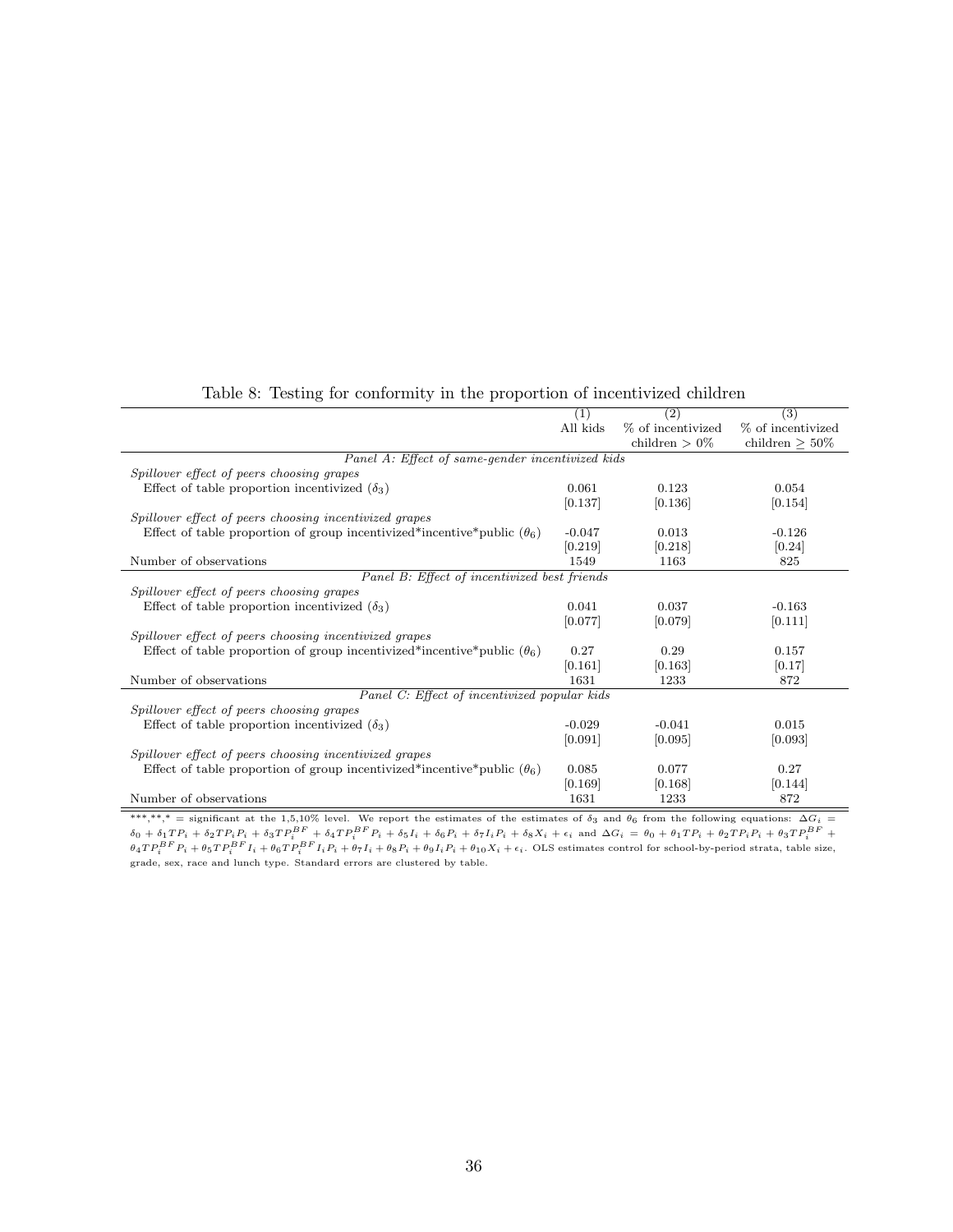Table B1: Heterogeneity in the direct effects of incentives on initial grape choice, by gender and grade  $\equiv$ 

|                                           | Initial grape choice | Initial grape choice |
|-------------------------------------------|----------------------|----------------------|
| Incentive dummy                           | 0.260                | 0.284                |
|                                           | $[0.040]$ ***        | $[0.039]$ ***        |
| Incentive*male                            | 0.007                |                      |
|                                           | [0.055]              |                      |
| Incentive <sup>*</sup> above median grade |                      | $-0.045$             |
|                                           |                      | [0.062]              |
| Control group mean                        | 0.495                | 0.495                |
| N                                         | 1631                 | 1631                 |

 $***$ ,\*\*,\* = significant at the 1,5,10% level. OLS estimates control for school-by-period strata, table size, grade, sex, race and lunch type. Standard errors are clustered by table. Column (1) estimates also include a dummy for male and column (2) estimates include a dummy for grades above the median grade.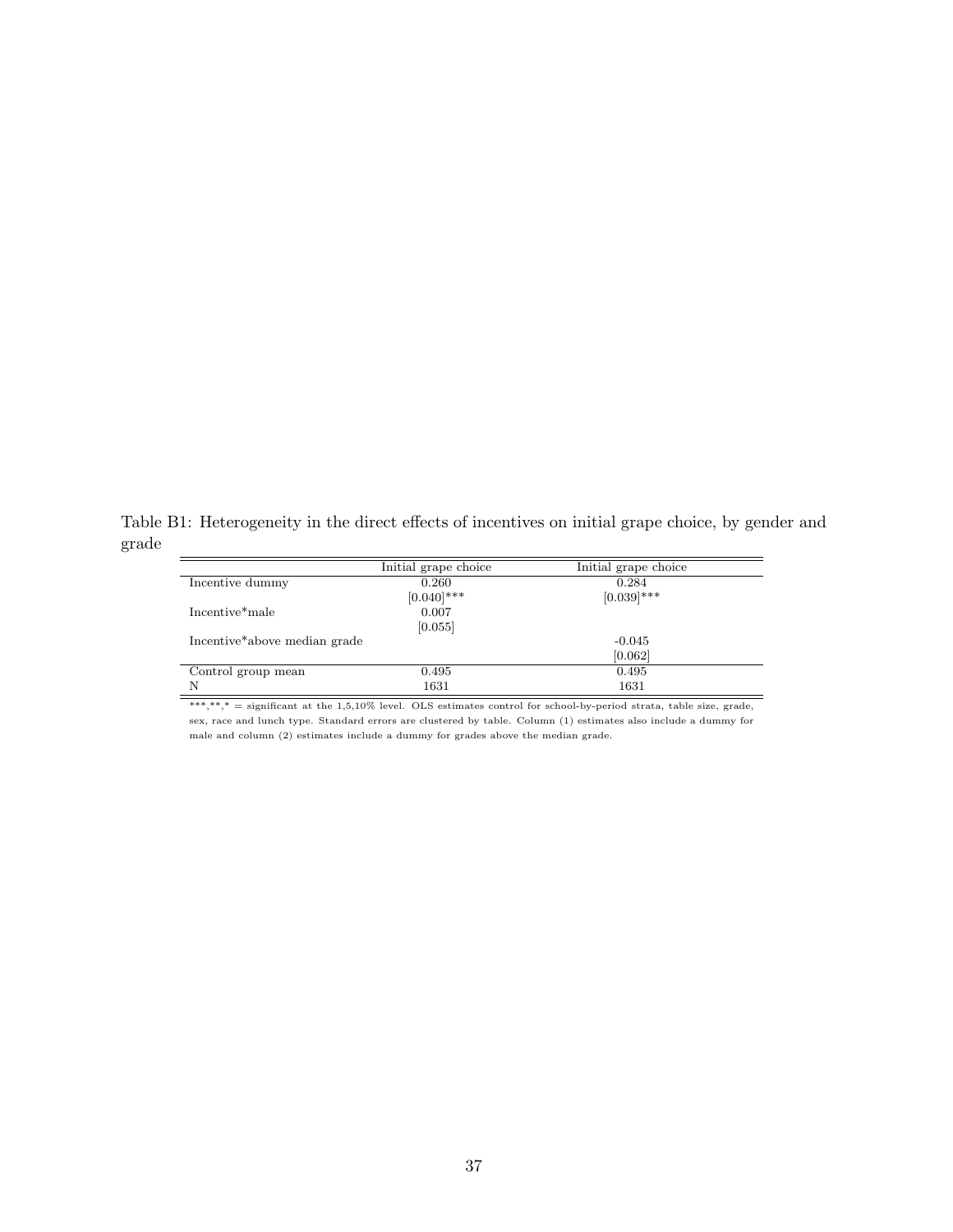Table B2: Heterogeneity in spillover effect of proportion of table incentivized on switching to grapes, by gender

| (1)          | (2)               | (3)                                                                                                                                                                                                     |
|--------------|-------------------|---------------------------------------------------------------------------------------------------------------------------------------------------------------------------------------------------------|
| All children | % of incentivized | % of incentivized                                                                                                                                                                                       |
|              | children $>0\%$   | children $>50\%$                                                                                                                                                                                        |
|              |                   |                                                                                                                                                                                                         |
| 0.174        | 0.252             | 0.279                                                                                                                                                                                                   |
| $[0.077]$ ** | $[0.104]$ **      | $[0.123]$ **                                                                                                                                                                                            |
| $-0.143$     | $-0.232$          | $-0.241$                                                                                                                                                                                                |
| [0.104]      | $[0.118]*$        | [0.149]                                                                                                                                                                                                 |
|              |                   |                                                                                                                                                                                                         |
| $-0.226$     | $-0.217$          | $-0.367$                                                                                                                                                                                                |
| $[0.117]$ *  | [0.154]           | $[0.168]$ **                                                                                                                                                                                            |
| 0.08         | $-0.028$          | $-0.13$                                                                                                                                                                                                 |
| [0.148]      | [0.178]           | [0.245]                                                                                                                                                                                                 |
|              |                   |                                                                                                                                                                                                         |
| $-0.052$     | 0.034             | $-0.088$                                                                                                                                                                                                |
| [0.084]      | [0.114]           | [0.121]                                                                                                                                                                                                 |
| $-0.063$     | $-0.26$           | $-0.371$                                                                                                                                                                                                |
| [0.106]      | $ 0.135 $ *       | $[0.195]$ *                                                                                                                                                                                             |
| 0.505        | 0.668             | 0.802                                                                                                                                                                                                   |
|              |                   | $\overline{\Delta G_i} = \eta_0 + \eta_1 T P_i + \eta_2 T P_i P_i + \eta_3 T P_i male_i + \eta_4 T P_i P_i male_i + \eta_5 male_i + \eta_6 I_i + \eta_7 P_i + \eta_8 I_i P_i + \eta_9 X_i + \epsilon_i$ |

\*\*\*,\*\*\*,\* = significant at the 1,5,10% level. OLS estimates control for school-by-period strata, table size, grade, sex, race and lunch type. Standard errors are clustered by table.